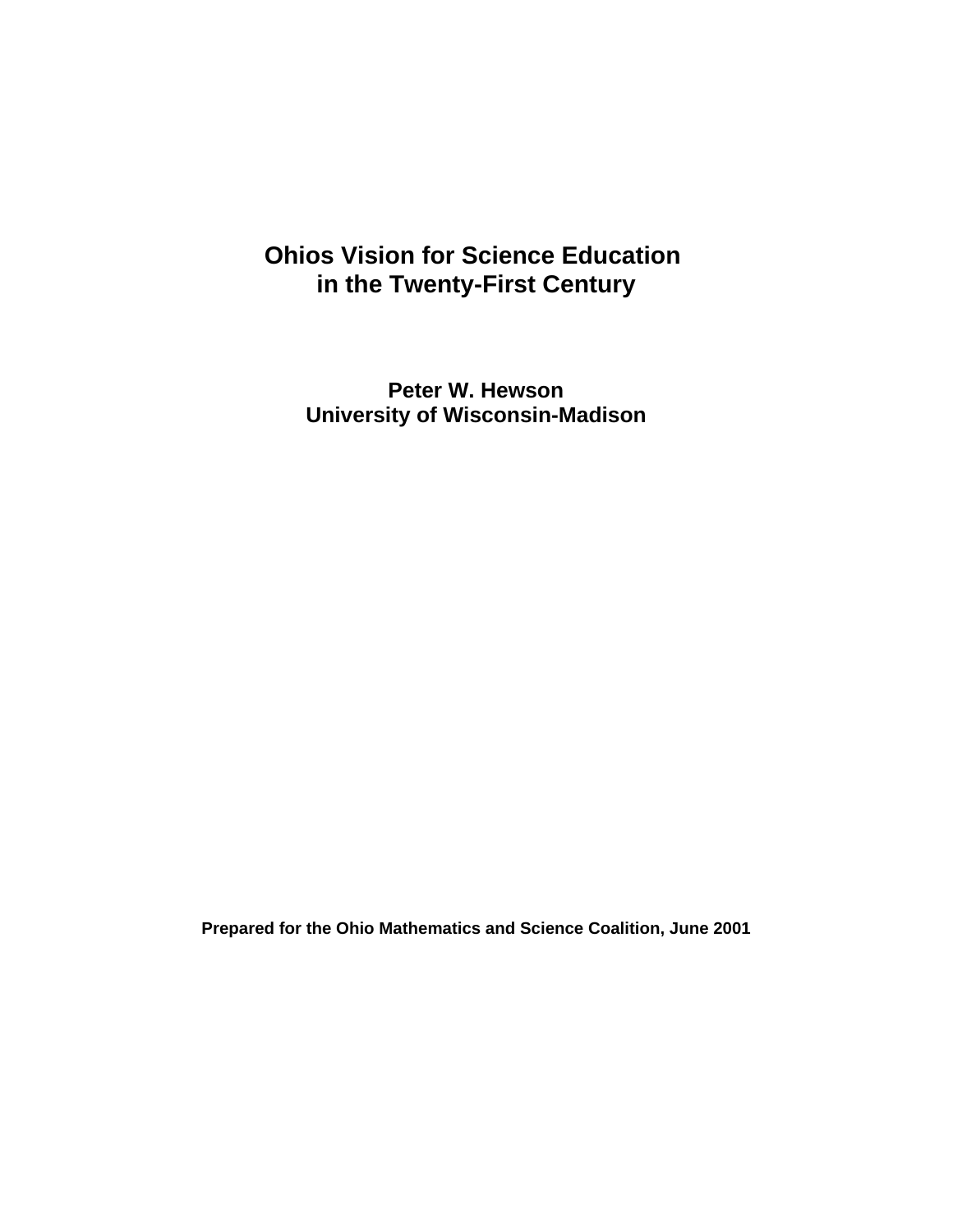## **OMSC Science Vision Document**

# **TABLE OF CONTENTS**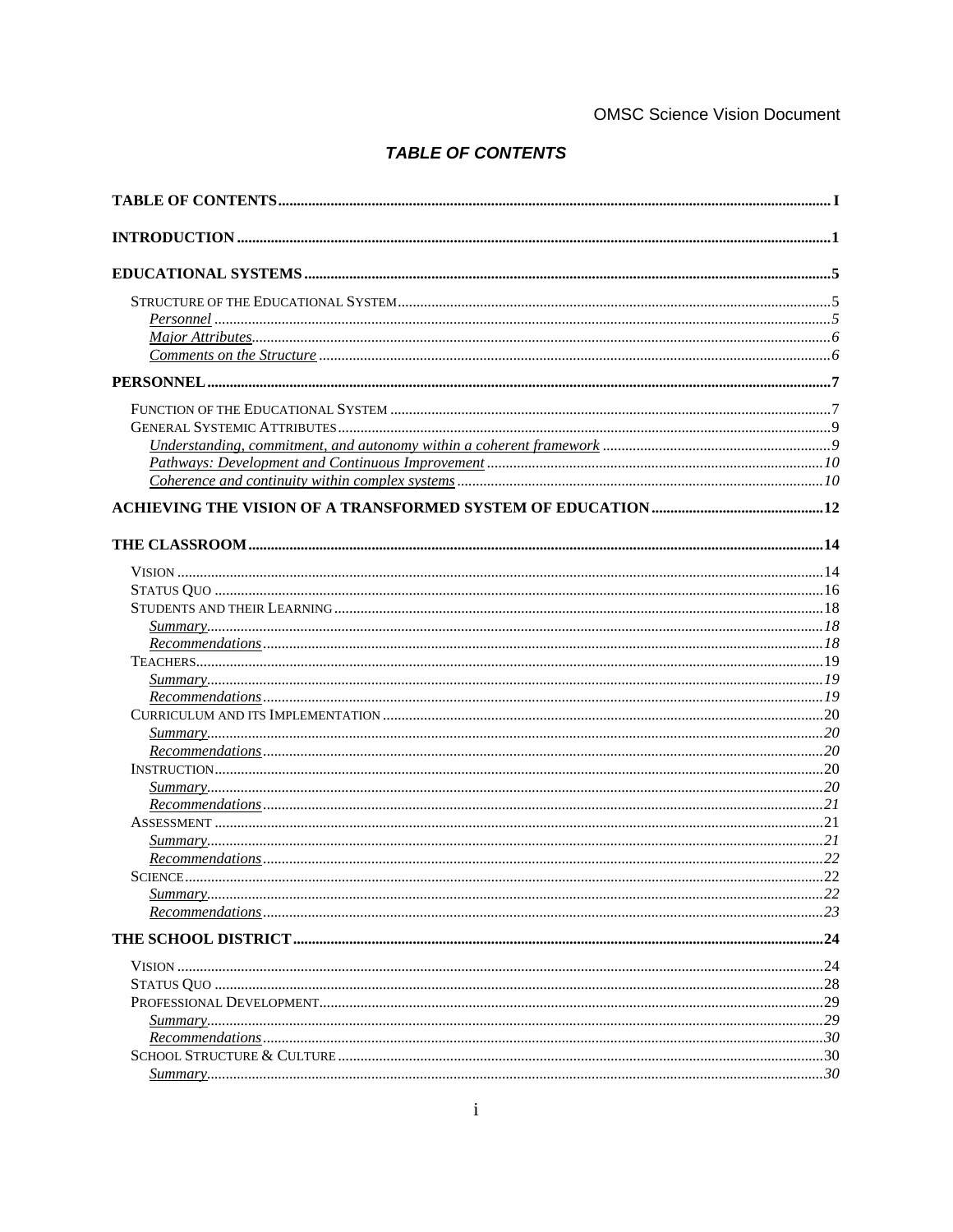# **OMSC Science Vision Document**

| $Summary$ |  |
|-----------|--|
|           |  |
|           |  |
|           |  |
|           |  |
|           |  |
|           |  |
|           |  |
|           |  |
|           |  |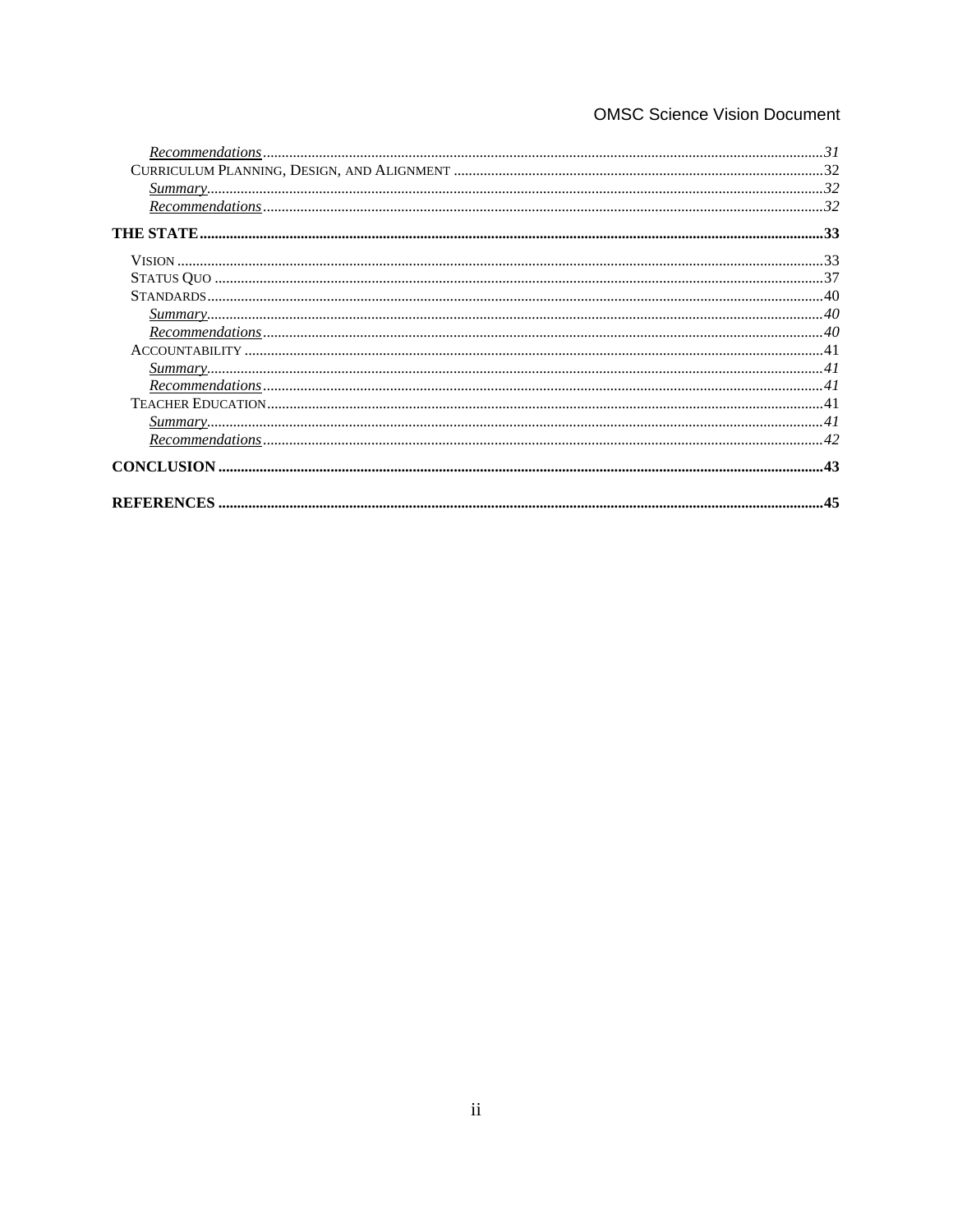# **INTRODUCTION**

The start of a new millennium is the right time to look ahead and dream about the future of Science Education in the state of Ohio. In this vision, all students will be learning science with understanding and purpose; in doing so, they will be excited about what they are learning. All science teachers will teach their students with enthusiasm and competence to achieve these goals through professional practices that are deeply rooted in the disciplines. All schools will be communities that support students and teachers in their ongoing learning through suitable resources and coherent, responsible policies, and that are in turn supported by all stakeholders in the communities in which they are located. A vision of the future is needed to convince Ohioans that there is something worth striving for, to galvanize into action the stakeholders in Ohio G science education system, and to direct the efforts that will make the vision a reality.

Looking ahead and envisioning the future of Science Education in the state of Ohio is essential. Creating a vision isn $\tilde{\Phi}$ , however, enough, no matter the clarity and detail with which it is stated. Achieving the vision is a very different enterprise that requires much more than the vision itself, essential though that be. It requires a knowledge of the status quo, of where we are and what we are. Getting to the State House in Columbus is a very different matter if we start from Dublin, Ohio or Dublin, Ireland; if we only have our muscle power or if we have gasoline powered engines. Achieving the vision also requires pathways that connect *status quo* to vision. This focuses our attention on the journey: the possibility of alternative routes, the resource needs along the way, and the time it takes to get there all need to be considered. Thus the start of a new millenium is the right time not only to envision the future, but also to take stock of the present, and to do so in light of the past.

Taking stock is to recognize that this is a dynamic world. What was once state-of-the-art is now an every day occurrence: flying non-stop across the Atlantic was an impossible dream for the Wright Brothers, a heroic achievement for Lindbergh, and is today a daily occurrence for thousands upon thousands of travelers. The dynamism of the world is, however, more than being more efficient. The very nature of the world is changing and thus, what was once a solution can become an obstacle in different contexts. When people lived in isolated communities simply obtaining and providing good information was a constant challenge. In the world of today, however, we are awash in huge quantities of information; the challenge is to select and apply what we need.

If America is to remain a middle-class society in the high-tech global economy, the schools in every region of our nation must graduate all their students--not merely the top fifth--with new and far higher skills than were necessary in the past. (Hershberg, 2000, p. 32).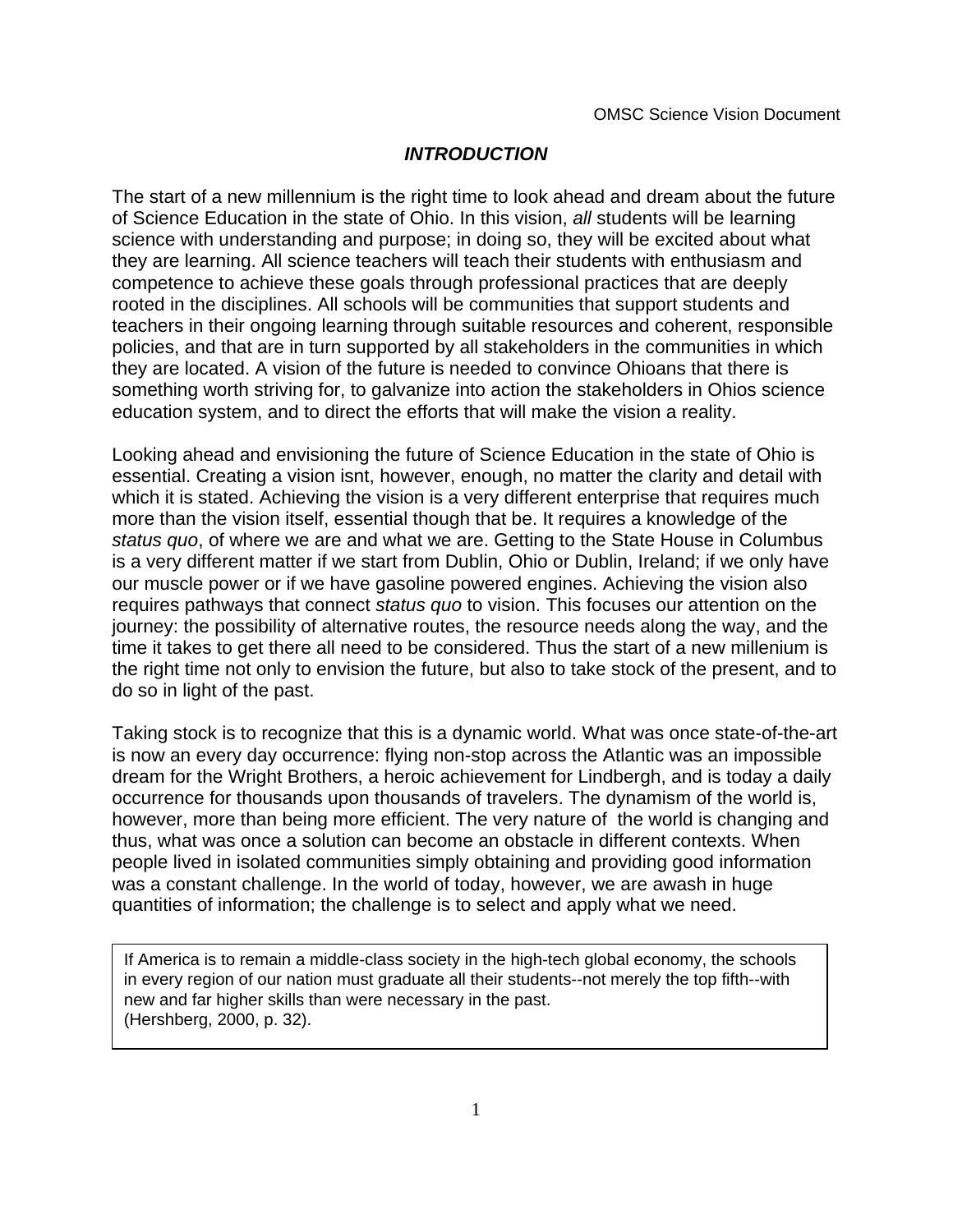Taking stock is also to recognize the challenges of the future. There is little debate in Ohio, in the United States, and around the world that our future well-being depends on how well we educate all students in science. The present economy demands a much higher percentage of scientifically literate people than has been the case in the past. In particular, a failure to strengthen our scientific and technological communities could compromise our national security (U.S. Commission on National Security/21st Century, 2001, p. 39). Scientific and technological advances in the future will depend on enhanced expertise and creativity, and this in turn requires strengthened connections between what happens inside and outside of school, because  $\hat{\phi}$  ever before in history has the link between economic well-being and education been strongerÓ (Hershberg, 2000, p. 32).

Taking stock also means identifying problems with the *status quo*: initiatives that have been unsuccessful, mistakes that have been made, and opportunities that have been missed. We need to improve the quality of learning of our students. That they have not reached the National Goals of being first in the world in science and mathematics by the year 2000 is highlighted by the Third International Mathematics and Science Study (or TIMSS) In 1995 TIMSS tested students in 41 countries around the world. At the  $4^{\text{th}}$ grade level U.S. students were above the international average in both mathematics and science. By the 12<sup>th</sup> grade they were below the international average in both science and mathematics. Thus, in comparison with other countries, the performance of U.S. students deteriorated in both mathematics and science as they progressed through school. The picture is no better in Ohio. Several different measures indicate that in comparison to other states, OhioÕs students perform at an average level in science. This means that we need to improve the quality of teaching. Too frequently, science is taught by teachers who are under-qualified in these disciplines, who use methods that have not kept up with the pace of innovation, who are isolated from their peers and administrators, and who have little access to opportunities for professional advancement (National Center for Education Statistics, 1997, p.26).

University of Cincinnati Public Opinion Survey Of those surveyed in Ohio, over 90% agreed that science should help students make sense of the world, over 80% agreed that science has value in the workplace and will improve students $\ddot{\text{Q}}$ ob opportunities, and over 70% agreed that basic skills in science have changed over the past 30 years. (Evaluation Services Center, 2001)

Taking stock also means recognizing the achievements of the past and present, and the pathways that have led us to this point. These are resources that are available for the next stages of the journey, the capital to invest for the future, the foundation supporting the new vision that will be constructed. By all measures, some students, some schools, some colleges, some systems have done, and continue to do, extraordinarily well. Over the past 30 years, of the people who have won Nobel Prizes in Physics, Chemistry, and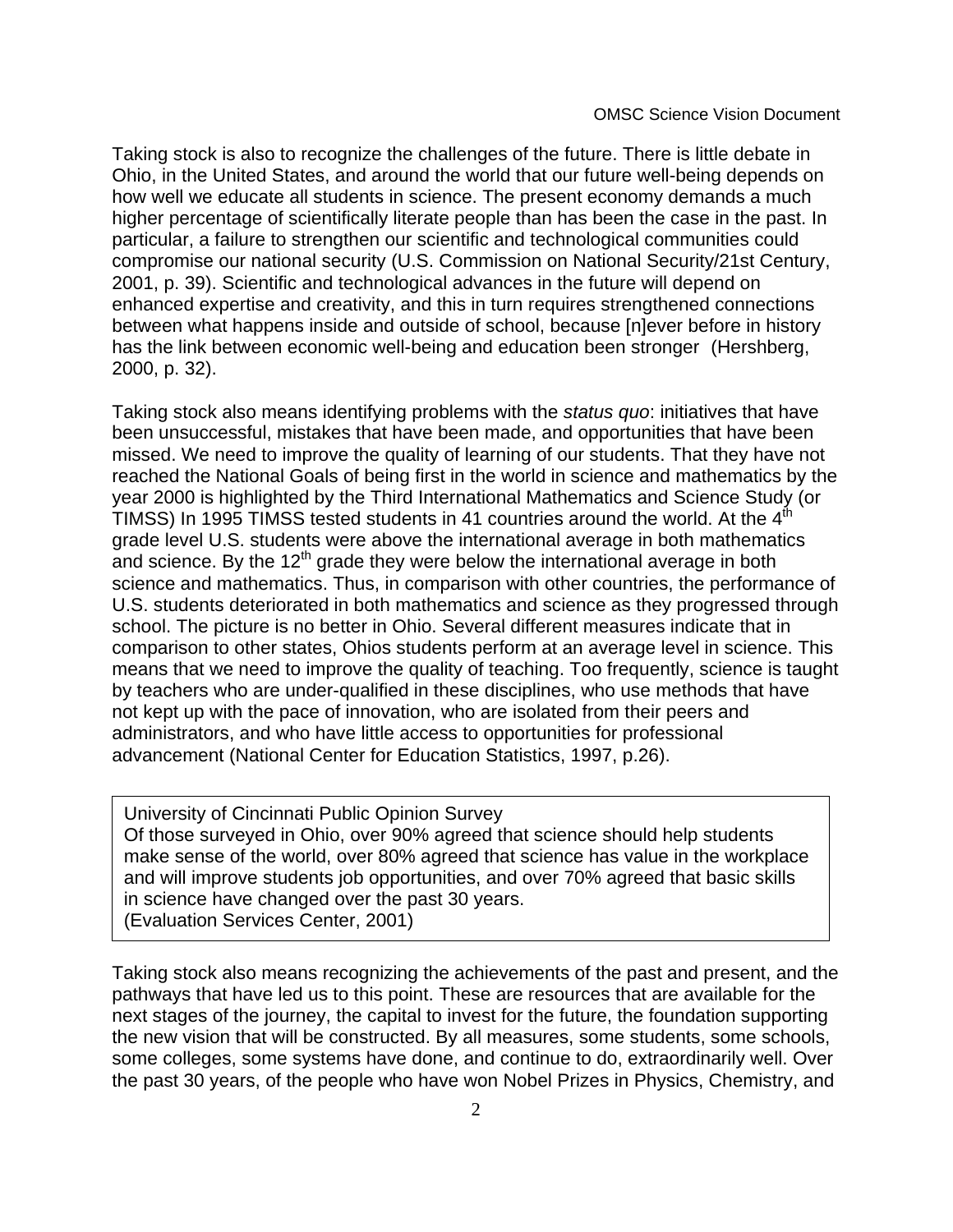Medicine, 49% received a major component of their education in the U.S., and 59% were employed in the U.S. (Nobel Foundation, 2001) In this supreme standard of excellence, the U.S. has and continues to dominate. At the college level, U.S. universities consistently draw the best students in the world to study in higher education. There is no question that they come because of the excellence of the education they receive. It is also the case that in businesses and industries that depend on science and mathematics to innovate, the U.S. leads the world. U.S. companies dominate the computer world, and the aircraft and aerospace industries, and produce a major proportion of medical advances. The abilities to create, to innovate, to develop, to apply are at least as well represented in this country as in any country in the world. At the K-12 levels, there are also wonderful examples of students who excel in ways that would have been unimaginable a decade ago (Smith, Maclin, Houghton, & Hennessey, 2000), teachers who motivate all their students to achieve extraordinary outcomes (Beeth & Hewson, 1998), school systems that challenge all their students to expect to be successful (American Institutes for Research, 2001; Kelly & Kahle, 2000; Roberts, 2001), and programs that have been designated as exemplary models (U.S. Department of Education, 2001). In other words, scattered all across this country, there is a great deal of extraordinary achievement in science, and activities that depend on these disciplines. There is a culture of excellence that drives creative innovation in a thousand different directions. The challenge is harnessing this energy for all students rather than a few.

Taking stock is to recognize that getting to where we want to be is not just a matter of identifying goal states, essential as that is. We also need to understand the status quo and connect it to our goals along pathways of continuous improvement. The status quo exists for a variety of reasons. To the extent that it is unsatisfactory, it is not that it is intentionally so--no one is trying to do a bad job. Rather, when many different features of complex systems interact with each other in unforeseeable ways, they often produce consequences that were not envisaged in the development of the system. Also, some outcomes that might have been desirable at an earlier time, in a different context, are no longer so. Some of these features may even, on the face of it, seem to have little relevance to where we want to be. In other words, taking stock is to recognize that getting from where we are to where we want to be requires much more than knowing the desired endpoint. It also requires a detailed knowledge of what our starting point is and why we are where we are; an identification that within the status quo there are both barriers to progress and opportunities to facilitate change; a realization that change of necessity has to start from the status quo, that many of the required changes may seem to have little explicit, direct influence on the process and progress of reform, that there will need to be many, parallel initiatives along alternative pathways, and above all that it will take time.

Taking stock is, finally, to recognize that many different people and structures and processes play significant roles in why science education is as it is in Ohio today. They will also be partners in all endeavors to achieve the vision. In doing so they will need to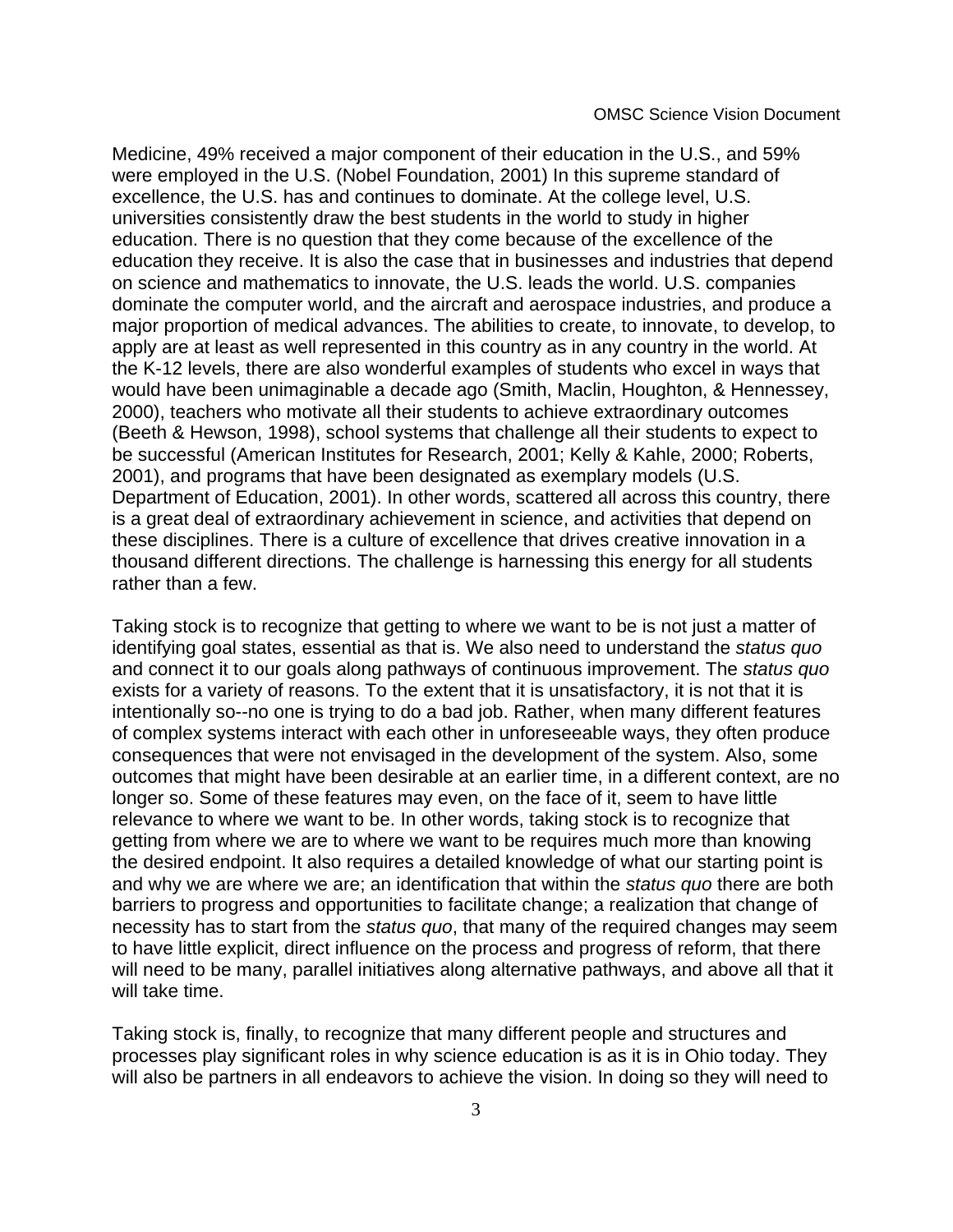utilize their existing resources at the same time that they adapt to changed contexts and goals. Each of these roles is not of course played out in isolation: they interact with each other, influencing their future development in ways that facilitate some directions and constrain others. In short, they constitute a system. This document, as a result, considers the components and characteristics of educational systems, such as OhioÕs, before outlining the vision, detailing the status quo, and presenting recommendations designed to connect the former to the latter in achievable ways.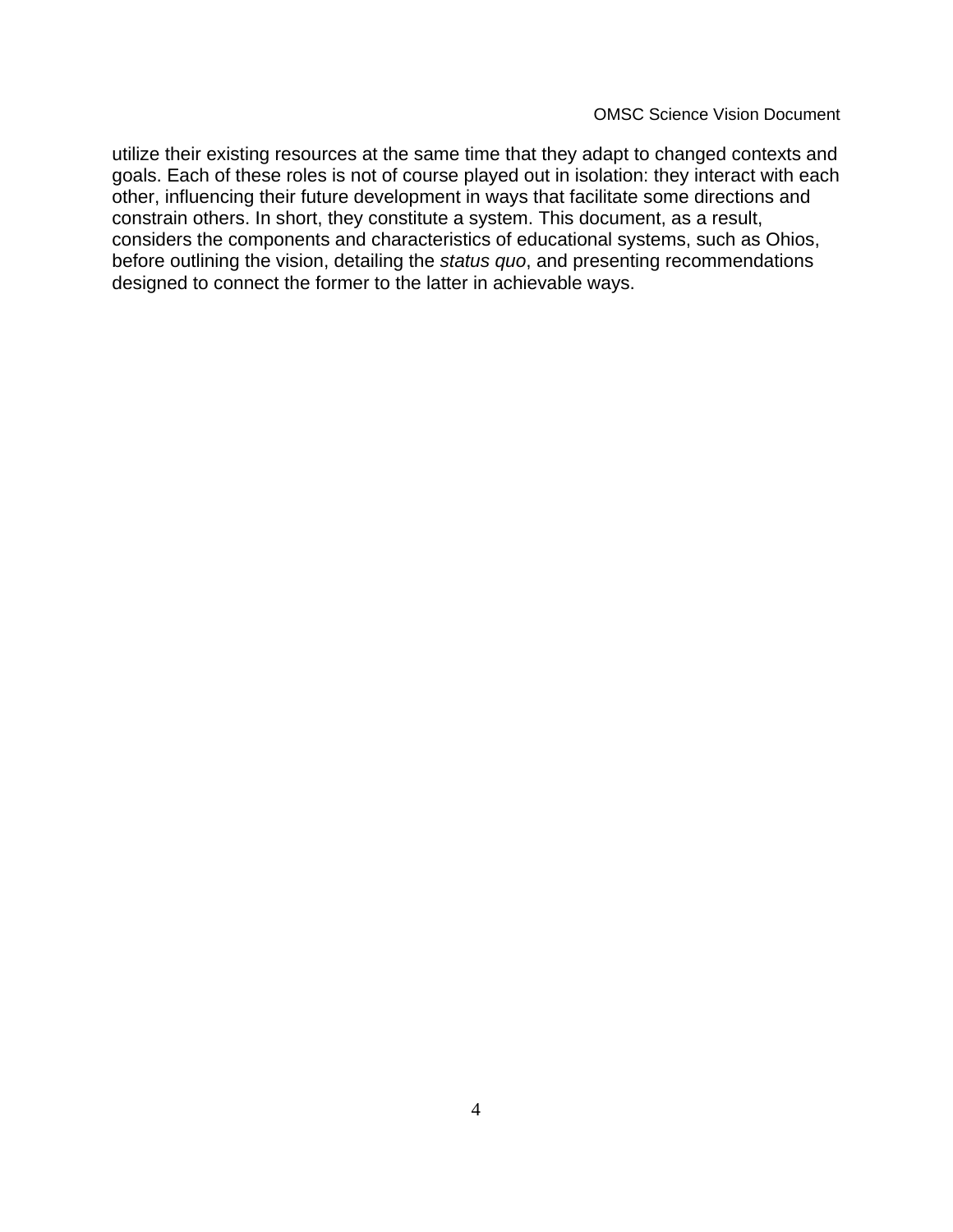# **EDUCATIONAL SYSTEMS**

Educational systems are complex. While the purpose of an educational system- educating students--is straightforward, many different people, each carrying out a variety of functions, are involved. The influences of each person and each function on student learning are also extremely varied. Describing an educational system thus means recognizing its structure (its component parts) and its function (detailing the ways in which these parts interact with each other).

The focus of this document is on the system of education in the state of Ohio. This is not, however, a single, unitary system, but rather a system comprised of coupled subsystems. At times it will be better to focus on these smaller subsystems, such as classrooms and school districts, when the primary point of interest lies within the subsystem. When, however, the point of interest is outside a subsystem, a larger system will be the focus of attention.

#### **Structure of the Educational System**

The structure of Ohio's educational system is described here in terms of its personnel and the major attributes it needs to address. Taking into account that this is a system that includes many subsystems, it is necessary to consider the different Organizational Levels that define systems of different sizes. These range from classrooms, schools, and districts, through regions and the states, and on to nations and the world. In this document, the national and international levels will not be emphasized.

#### Personnel

Because education is, at its heart, a human, social enterprise, the description of its structure needs to be expressed, in part, in human terms. The people concerned about and involved in education comprise three major categories. These include:

- • **Students**. Students are the focal point of the system. Without an expectation that there are students in the system who will learn--in this case, learn science--it cannot be an educational system.
- **Educators**. Educators are those whose primary occupation is education. The most significant of these include teachers; administrators at school, district, and state levels; educators of teachers and administrators; and members of professional organizations
- **Educational Partners**. Educational partners are people who have a significant interest in education, but whose primary occupation is not education. The most significant of these include parents of students, members of the community in which students live; people in businesses and industry (both private and public); and policy makers.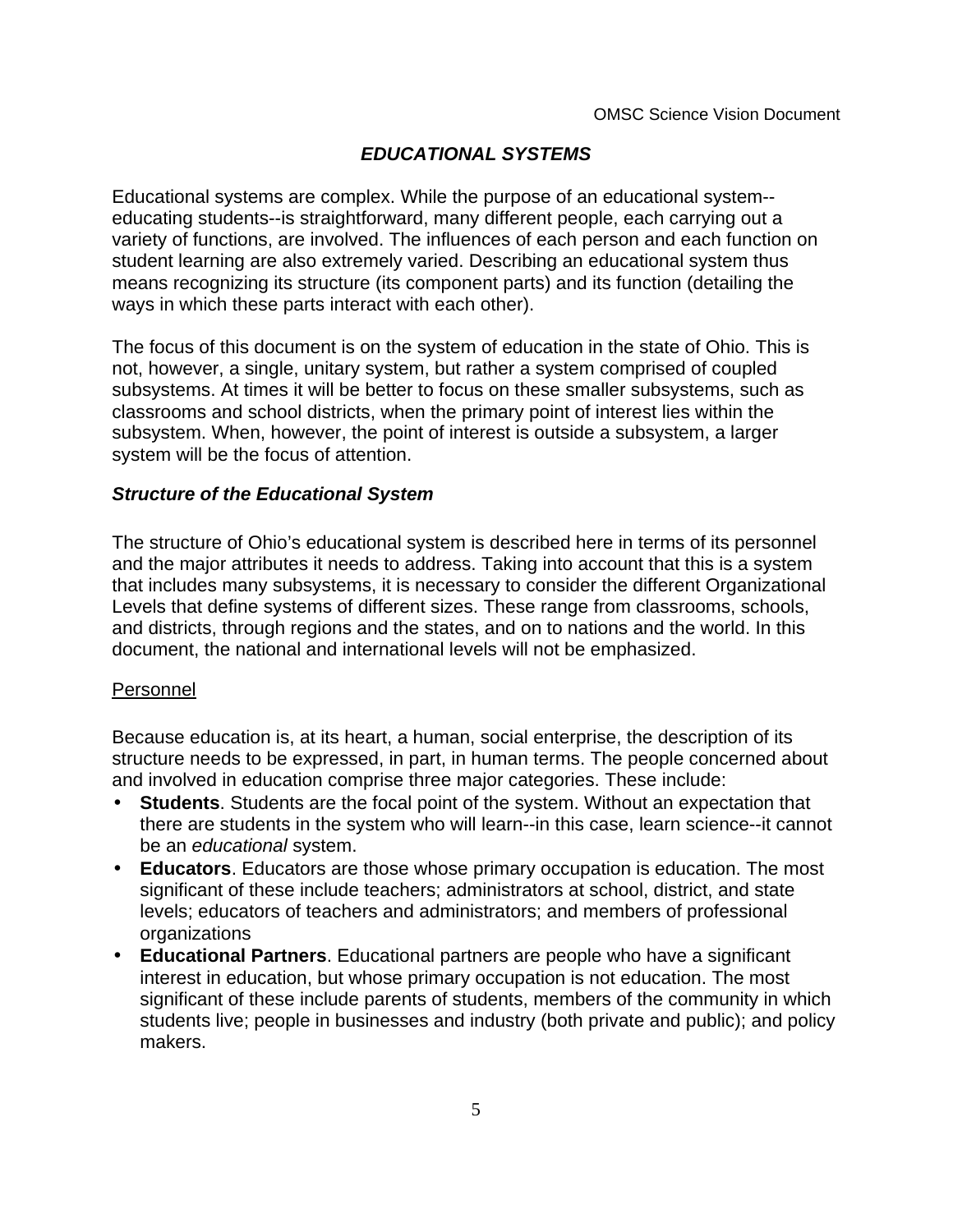## Major Attributes

These attributes are arranged in terms of organizational levels. Many of these attributes are relevant to different levels, but are included under the most appropriate level. Some attributes are general across all levels and these form a separate category.

Attributes that are focused on the **Classroom** are related to Student Learning and Performance and include:

- Students and their Learning
- Teachers: Characteristics, Roles, Competencies
- Curriculum Implementation
- Instruction
- Assessment
- Science

Attributes that are focused on the **School District** are related to Teacher, Administrator, School & District Development and Performance and include:

- Teachers: In-service Education
- School Environment and Culture
- Curriculum Planning/Design/Alignment
- Technology
- Resource Allocation
- Public Support

Attributes that are focused on the **State** are related to State Development and Performance and include:

- Standards
- Accountability
- Teacher Certification

Attributes that are **General** across organizational levels include:

- Commitment and Autonomy
- Pathways for Development and Continuous Improvement
- Coherence and Continuity

#### Comments on the Structure

While the interests of people concerned about education probably range across most, if not all, levels, their principal involvement and primary influence will be at one or two levels. For instance, students and teachers are principally involved at the classroom level whereas state policy makersÕ primary influence will be at regional and state levels. These different foci are summarized in the following Personnel-Organization Chart.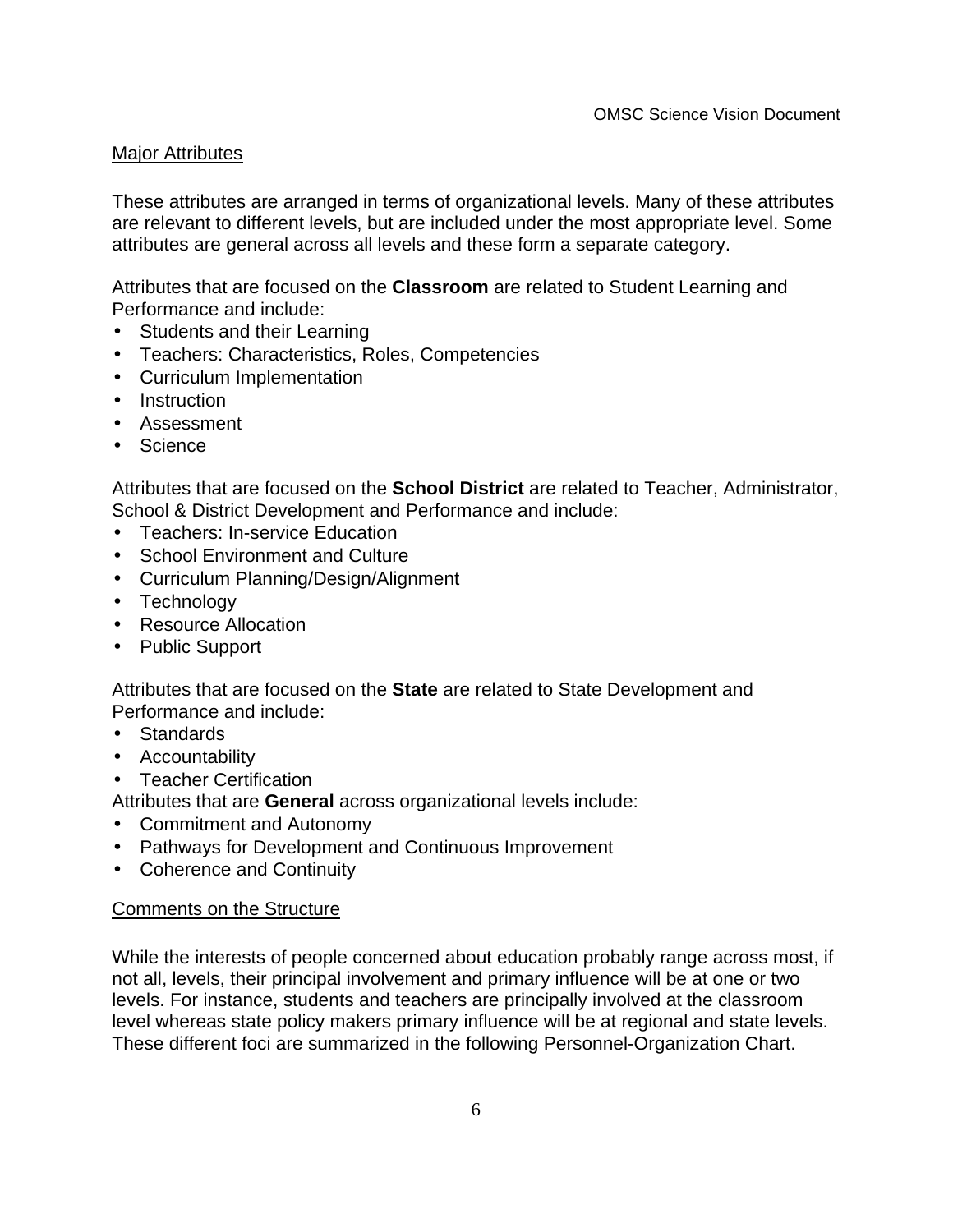| <b>Personnel</b>                      |                                       | <b>Organizational Level</b> |                                  |              |
|---------------------------------------|---------------------------------------|-----------------------------|----------------------------------|--------------|
|                                       |                                       | Class-<br>room              | <b>School</b><br><b>District</b> | <b>State</b> |
| <b>Students</b>                       |                                       |                             | $\mathsf{x}$                     |              |
| <b>Educators</b>                      | <b>Teachers</b>                       |                             |                                  |              |
|                                       | school administrators                 | $\mathsf{x}$                |                                  |              |
|                                       | district administrators               |                             |                                  | X            |
|                                       | state administrators                  | $\boldsymbol{\mathsf{x}}$   | $\mathsf{x}$                     |              |
|                                       | educators of teachers                 |                             | $\mathsf{x}$                     |              |
|                                       | educators of administrators           |                             |                                  | X            |
|                                       | members of professional organizations | X                           | X                                | X            |
| <b>Educational</b><br><b>Partners</b> | parents of students                   |                             |                                  |              |
|                                       | community members                     | X                           |                                  |              |
|                                       | people in business and industry       |                             |                                  | X            |
|                                       | policy makers                         | X                           |                                  |              |

**Primary and Secondary Involvement of Personnel at Different Organizational Levels**

Primary involvement x Secondary involvement

#### **Function of the Educational System**

A system is more than the sum of its parts: it is the interactions between its parts that make it a system rather than a collection of parts. This may be an obvious point: when the parts of a system are specified, most people will assume that they interact with each other. People are even likely to have ideas, perhaps implicitly, about the nature of those interactions. It is, however, important not to take these interactions for granted and assume that the form they take is obvious. A different form of interaction between two key components of a system can have a major impact on how the system functions. The following illustrations point to the nature and scope of different relationships in educational systems, and to the importance of specifying them in some detail.

The central relationship in an educational system is that between student and teacher, and their actions of learning and teaching. For many, this relationship is straightforward and causal: a teacher teaches a topic and as a direct outcome of these actions, a student learns what was taught. One outcome of this perspective is that if students fail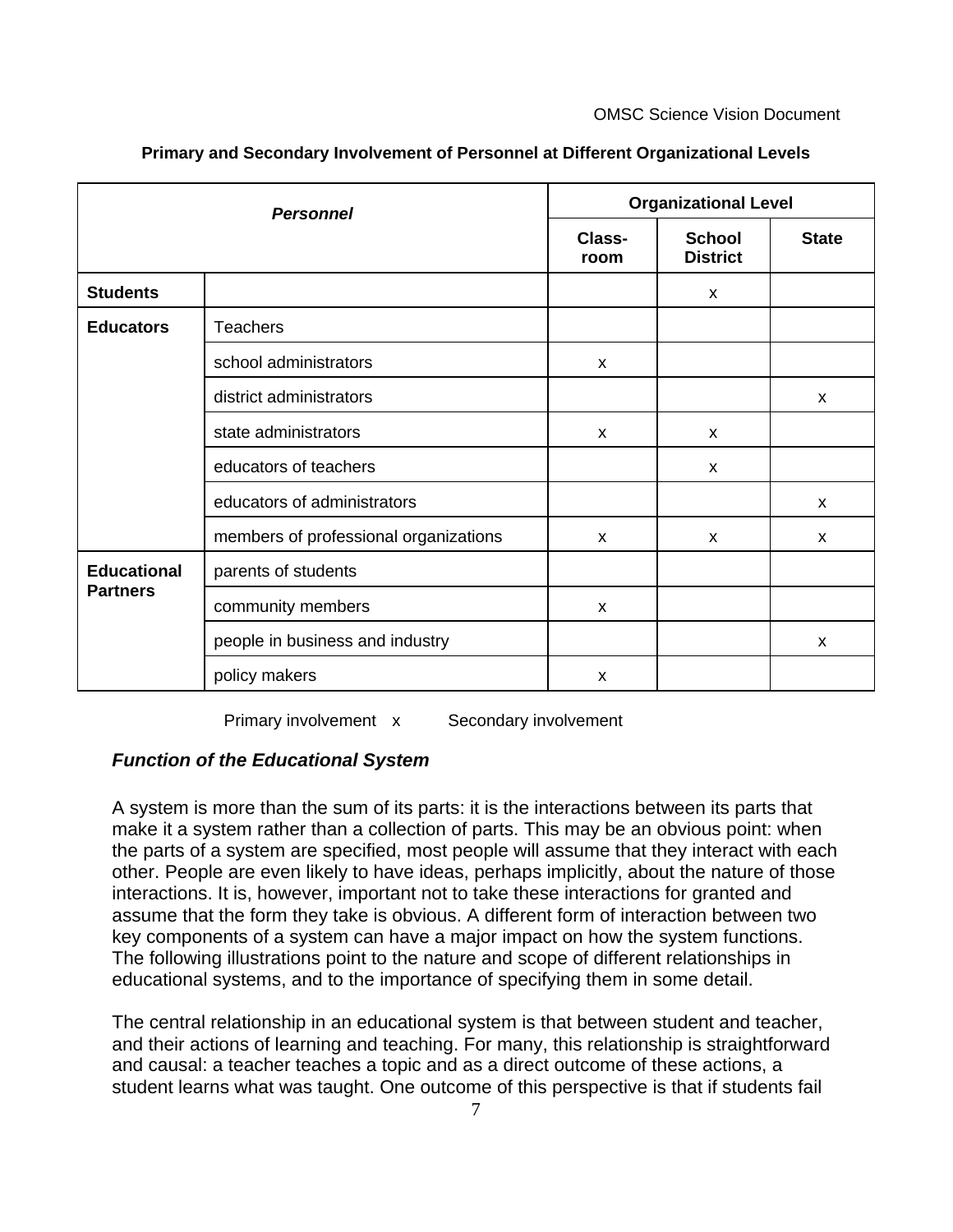OMSC Science Vision Document

to learn, teachers need to be held accountable for this failure. An analysis of the concept of teaching (Fenstermacher, 1986; Hirst, 1971) demonstrates, however, that the relationship between teaching and learning is ontological rather than causal. One cannot conceive of teaching without, of necessity, also thinking of learning. Yet teachers can teach without all their students learning, and students can learn without the assistance of a teacher. What, then, is a teacher G responsibility? The analysis demonstrates that teaching, in this case of science, should of necessity consist of tasks and activities that a) are intended to help particular students learn particular content (propositional, procedural, or attitudinal), b) express or embody this particular content to be learned, and c) reasonably connect the desired content with the present state of the learner (Hewson & Hewson, 1988). These specify teachers Oresponsibilities. It also demonstrates an important distinction between the tasks of learning (what a learner does, the process of learning) and the achievement of learning (the result, outcome, or endpoint of engaging in the tasks of learning). In other words, a teacher **G** responsibility is to ensure that his or her students are engaged in the appropriate tasks of learning. It is the learners $\tilde{O}$  responsibility to engage effectively with these tasks and thus to achieve learning. This relationship is primarily located at the classroom level, it involves students and teachers, and it concerns the major issue of student learning.

Another set of relationships, viz., between curriculum, instruction, and assessment builds off this relationship between teachers and learners, and thus between the tasks and activities of teaching and learning in which they respectively engage. The need for curriculum (what is taught) to be congruent with instruction (how it is taught) was explored in the previous paragraph. While everyone would agree that curriculum and instruction, not to mention assessment, should be aligned with one another, this does not happen automatically. In fact, research on current practice demonstrates that frequently the implemented curriculum lacks coherence with the intended curriculum, and assessment lacks coherence with both. Alignment does not naturally happen on its own. This has been recognized by the centrality of aligning curriculum, instruction, and assessment in calls for systemic reform over the past decade (Smith & O'Day, 1993). These relationships, concerned with the major attributes of curriculum, instruction, and assessment, are primarily located at the classroom and school levels, and involve teachers and school administrators.

Another significant set of relationships concerns accountability measures. In recent years, in response to pressures such as restlessness in the tax-paying public over school financing and the publicity of unfavorable international comparisons such as TIMSS, policy makers have advocated a range of accountability measures such as the adoption of curriculum standards (National Research Council, 1996), the institution of state-wide achievement testing, and the publishing of report cards on schools (Ohio Department of Education, 2001). This means that even though Ohio is regarded as a state with local control of educational matters, the influence of state policy makers over practices at local levels is substantial. These relationships, concerned with the attributes of standards, accountability, and assessment, are primarily located at the state level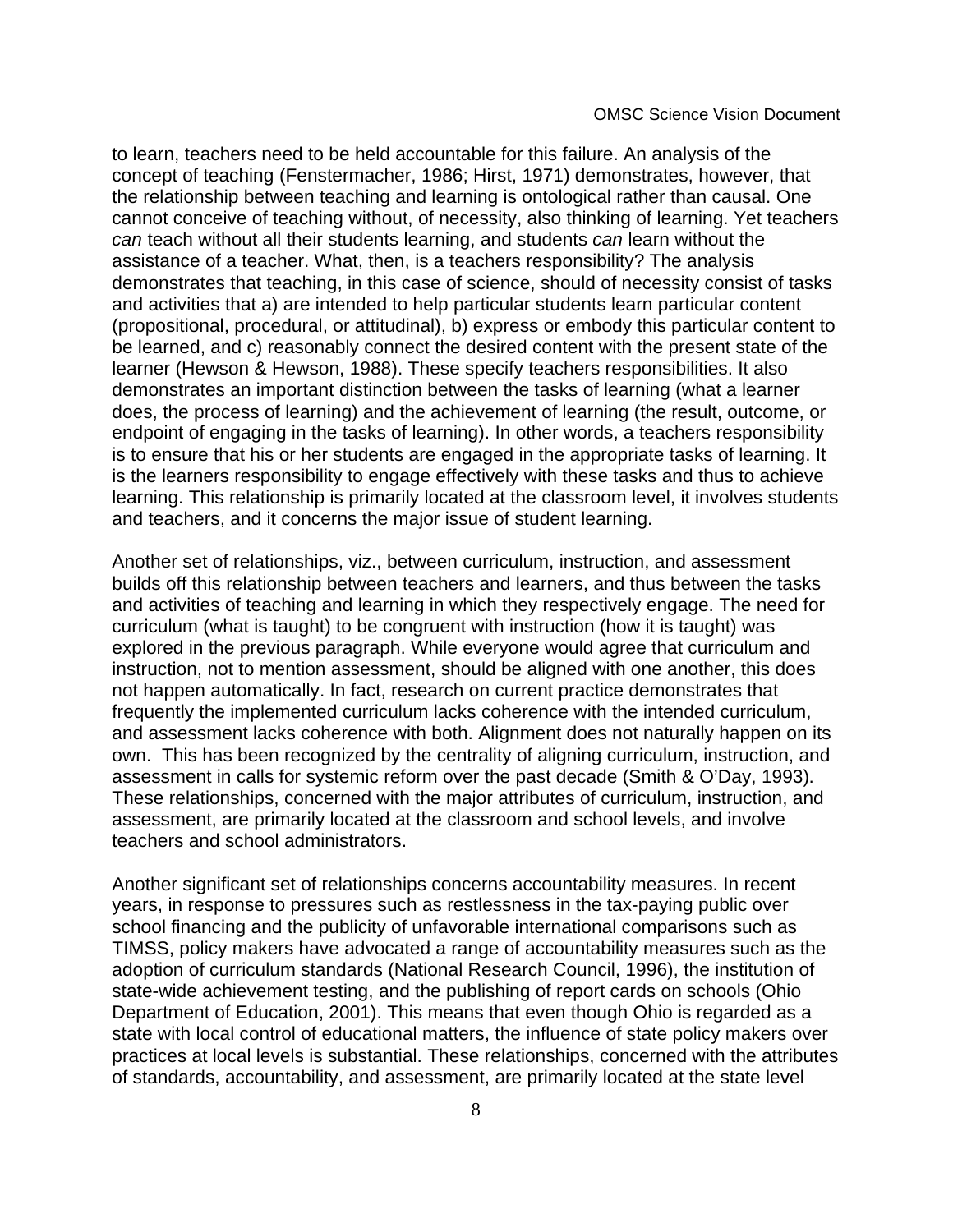(though they entail all levels). They involve policy makers, state administrators, district and school administrators, and teachers.

The illustrations provide examples of different types of relationship in different parts of the system that operate in different ways. When seen in relationship to one another, however, they demonstrate the complicated way in which an assessment policy at state level can influence a curriculum decision at the school level. Finally because of the relationships between curriculum, instruction, and assessment, the state policy influences classroom practice.

#### **General Systemic Attributes**

#### Understanding, commitment, and autonomy within a coherent framework

A significant idea concerns individuals and their relationship to the systems within which they work. In particular, these individuals may be students, teachers, or administrators, and the system may be a classroom, a department or team, a school, a school district, a province or state. Frequently, what makes sense to individual participants is at odds with what makes sense at the organizational level. To illustrate, if teachers do not have the capacity to implement a new curriculum in their classrooms, given their background, expertise, and available resources, and do not believe that it will improve education, the ideals and principles of the curriculum designers will become irrelevant.

If a system and the people who constitute it are to work effectively, there are different conditions that need to be met. On the one hand, at an individual level, each person needs to believe that she or he is an important part of the enterprise, that his or her contributions are valued and respected, and that she or he has a measure of autonomy in carrying out his or her responsibilities. This means that each person needs to develop an understanding of the many facets of his or her job and become committed to the belief that it is fair, equitable and worthwhile. The organization needs to be responsive to the needs and ideas of its members, and to be trusting of their abilities. In other words, each person needs to be able to take ownership of the position to which she or he is appointed, and the work that this entails.

On the other hand, at an organizational level, if the system itself is to operate effectively, there needs to be coherency in its vision, a concerted working together to achieve common goals, and a lack of different groups working at cross purposes to one another. This requires leadership to create a vision, set goals to be achieved, and develop strategies for reaching those goals. One of the key strategies needs to be the effective communication of the vision to all participants in the system. Individuals, then, can come to see that their efforts are responsive to, contributing to, and fitting in with, an overall vision.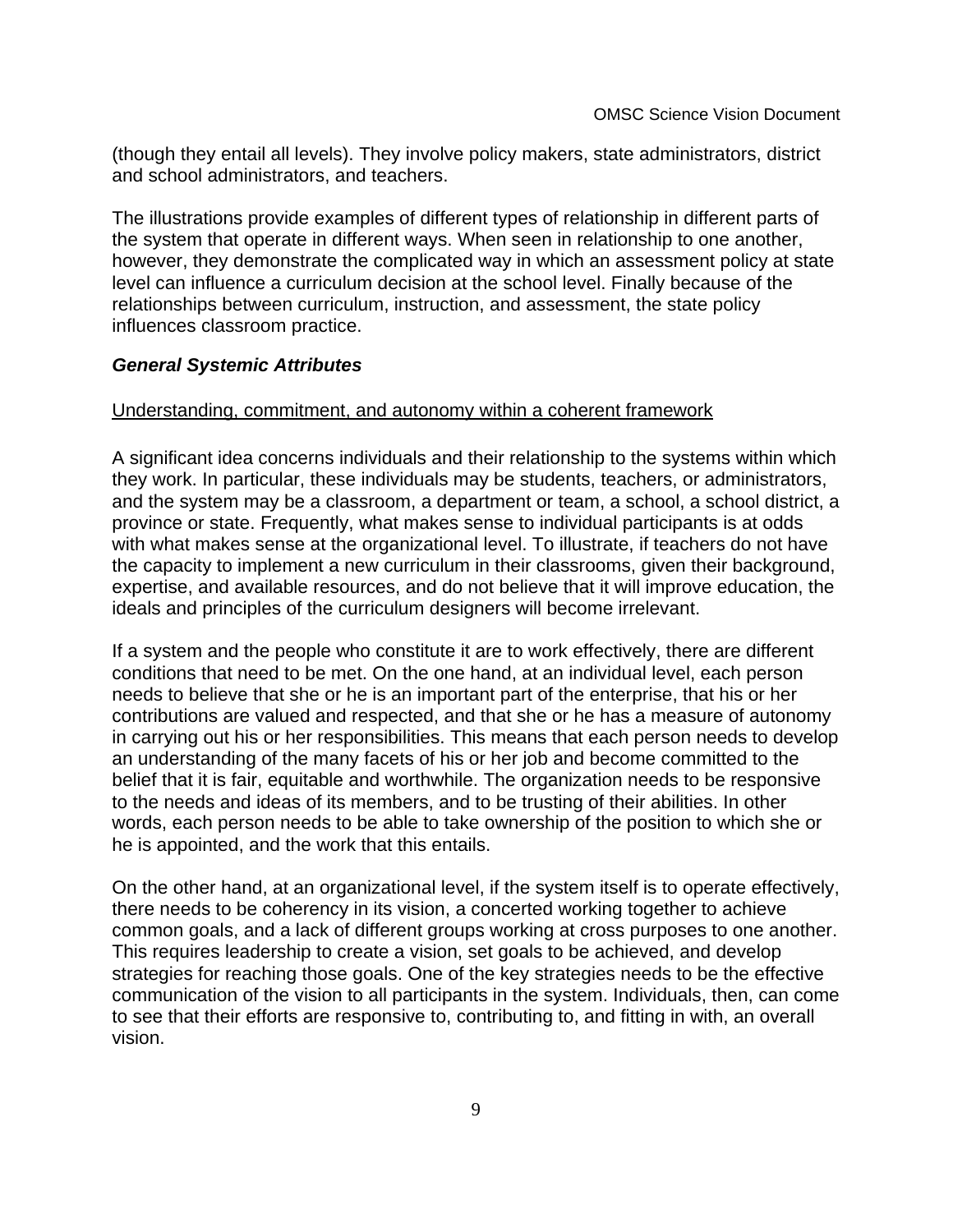Bringing a system together such that what makes sense for the participants is coherent with what makes sense for the system does not happen of its own accord. There need to be strategies in place that allow reconciliation of these different perspectives to occur as a normal part of the functioning of the system, whether it be a classroom, a school district, or teacher professional development. In other words, this is a critical attribute to consider if the Vision is to be successfully implemented.

#### Pathways: Development and Continuous Improvement

In considering any long-term endeavor--such as implementing a Vision of the System--it is necessary to consider both the outcomes that the endeavor seeks to achieve and the means, the processes, the pathways by which those outcomes will be achieved. It is seldom that outcomes are ignored; much more frequently, however, it is only when desired outcomes are not achieved that the pathways by which they might be achieved are considered. The likelihood of achieving success in an endeavor is, however, greatly enhanced if the pathways are explicitly included in the design of an endeavor. The pathway metaphor itself is valuable because it suggests several important issues. First, it draws attention to the starting point, the endpoint, and the various ways by which they might be connected. Without knowing where one starts from, and identifying reasonable connections between various points along the way, the possibility exists that we will find ourselves on the wrong side of a chasm to be bridged that requires more resources than are available. Next, the pathway metaphor suggests the need to pay careful attention to the journey and the resources that are likely to be available along the way. In other ways we need to understand the system components that facilitate progress along the pathway. Finally, the idea of a pathway draws attention to the time that will be needed to complete the journey. It does not happen instantaneously; specifying milestones along the way reminds us that this is the case.

There are several comments to make about pathways. First, in considering pathways, we need also to consider that the pathways may be those traversed by both people and systems. Students, teachers, administrators, parents, members of the public are all likely to be relevant as we consider learning pathways. But systems will also need to travel along accessible pathways, whether these are classrooms, schools, districts, local or state-level organizations. Second, the people and systems traversing the pathways may not remain unchanged by the journey: the process can be developmental such that at the conclusion of the journey, the people and the systems involved may be very different from when they started. Third, the pathway may not be linear, but cyclical in which important places are revisited, perhaps systematically so, in order for continuous improvement to occur. We may not get it right first time, but through reflective refinements we continue to improve.

#### Coherence and continuity within complex systems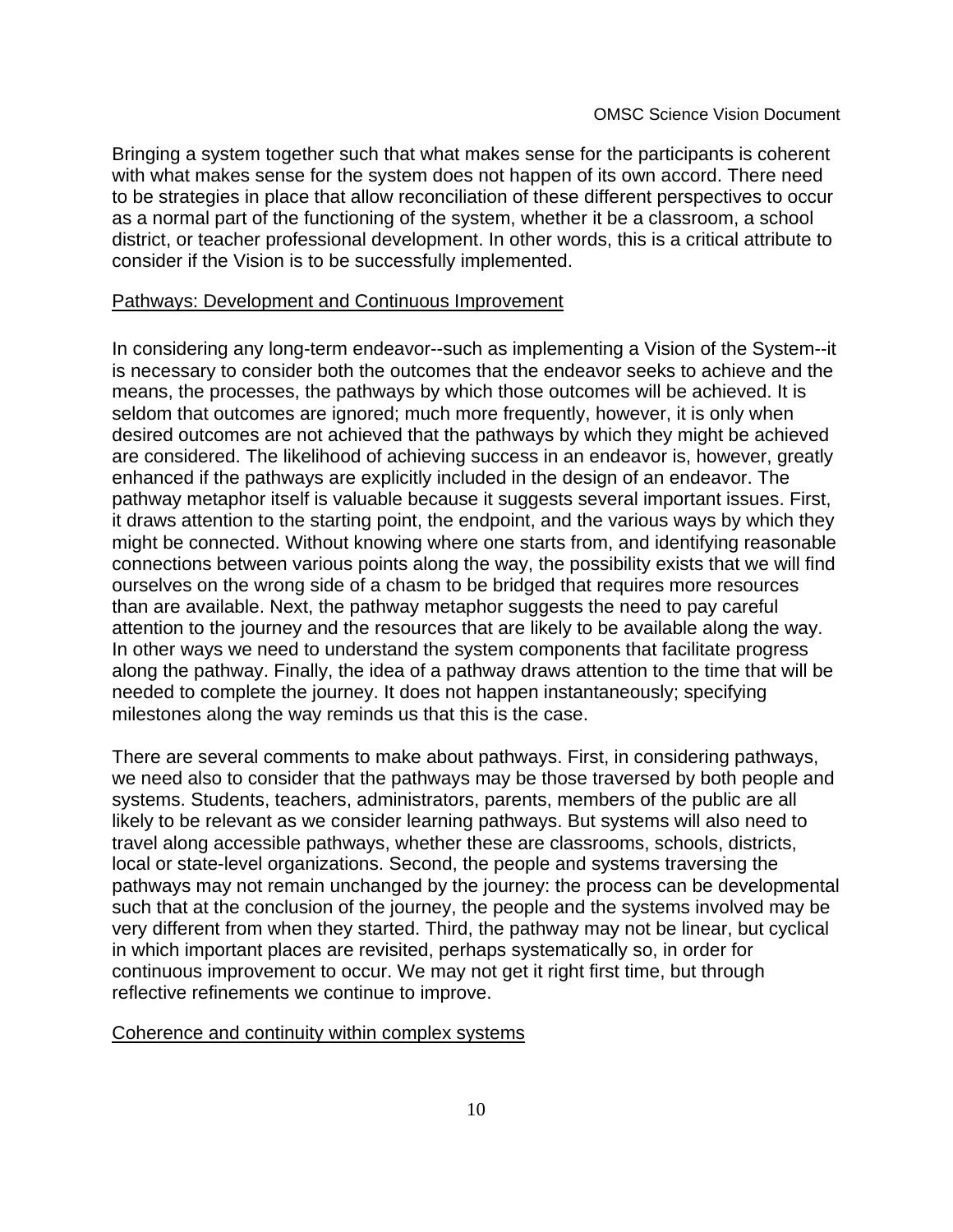OMSC Science Vision Document

Improving an educational system by its very nature is complex. This is so because it involves students, teachers, curriculum, instruction, assessment, and the classrooms in which teaching occurs. The context in which it happens adds another layer of complexity, through schools, districts, the state, and the public. This means that we need to keep in mind at least two aspects of complexity. The first of these arises from the very nature of systems: these comprise different parts and the links, relationships, and interactions between the parts. Understanding whether or not a system works therefore means paying attention to the coherence (or lack of it) that exists between different components. To illustrate, two key components of systemic reform are the alignment of curriculum, instruction, and assessment, and the development of coherent curriculum frameworks, e.g., (National Research Council, 1996). A second aspect of complexity to be considered is that of continuity over time. For example, does a system provide ordered sequences of developmental goals for students as they progress through the system?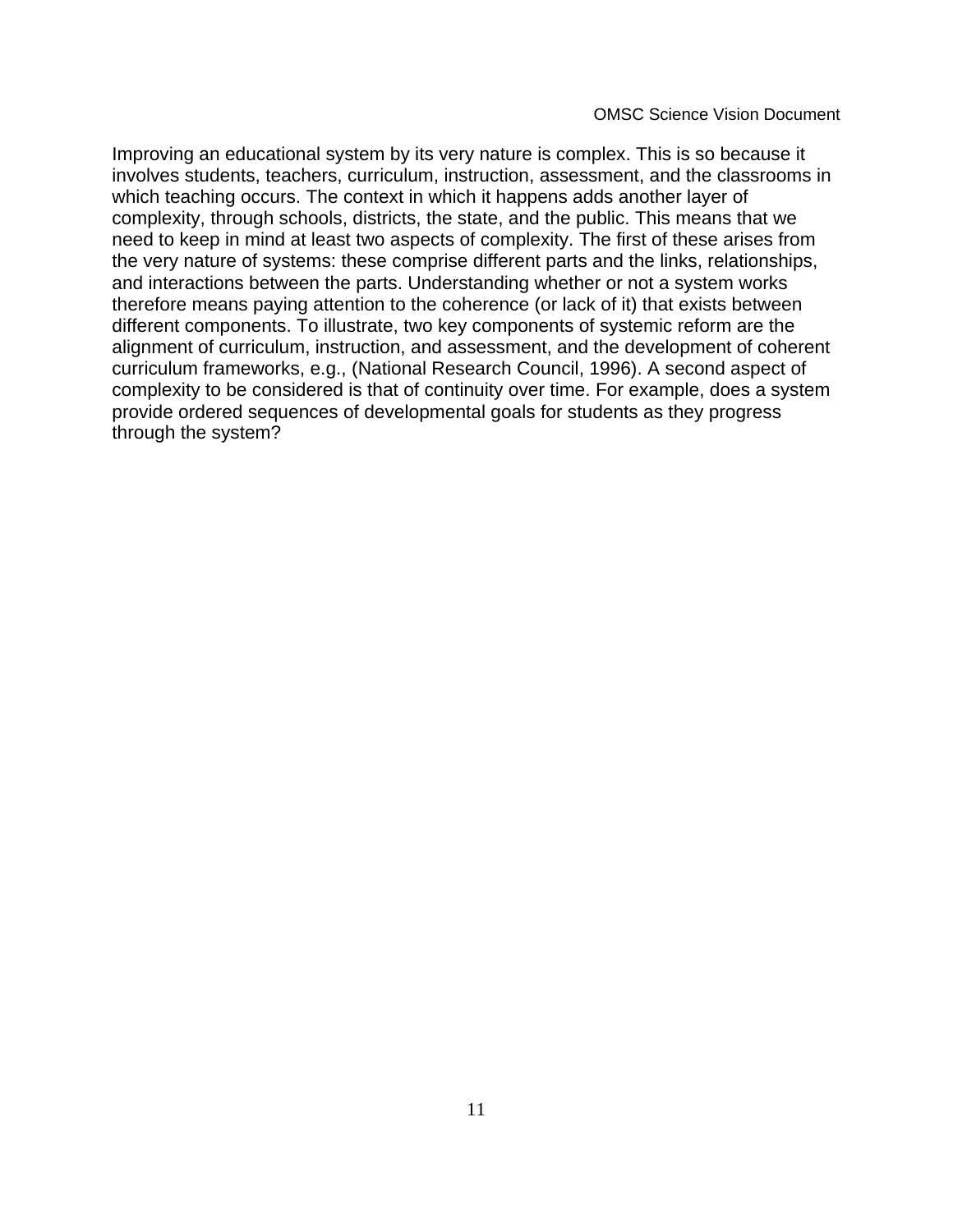# **ACHIEVING THE VISION OF A TRANSFORMED SYSTEM OF EDUCATION**

The vision of a transformed system of education can only be achieved by attending to its systemic nature: its components and their interactions. This means that any recommendations for change have to be coordinated in a coherent fashion, not only across these components, but also through their interactions. Without coherent coordination, changes will likely be ad hoc, serving limited interests, working at cross purposes with each other, and lacking the synergy required for effective large-scale change (Newmann & Wehlage, 1995). In other words, to achieve the vision, change has to be systemic (Smith & O'Day, 1993).

From a systemic point of view, realizing the vision of transformed classrooms, schools and districts, and state institutions represents a major challenge. There are several reasons why this is so.

- •There are very significant differences between where we are now--the status quo-and the vision of where we want to be. This means that getting where we want to be will require major changes in all aspects of the *status quo*.
- • The multitude of changes are changes within systems, and therefore have to be considered systemically. If changes are not coordinated with one another, if they lack coherence across components, they can begin to work at cross purposes with each other. Thus, they could cancel one another out, or even reduce the overall functionality of the existing systems.
- Realizing the vision is a challenge because a significant property of any functioning system is its ability to be self-sustaining, to resist change, and to keep working under different circumstances. While this ability has advantages, particularly in the short term, it does have the disadvantage that if external circumstances change radically, a system may end up being obsolete and irrelevant, even though it continues to function.

Descriptions of the status quo are likely to rekindle familiar, comfortable memories, of events and people and systems that in many ways have worked for significant numbers of students over an extended period of time. In contrast, the images evoked of the vision may seem idealistic, ambitious, and sufficiently removed from current practice as to be unrealistic, particularly as a vision of what all students might be engaged in.

There are two comments to make about this contrast

- •There is much about the *status quo* that is worthwhile. It of necessity is the foundation upon which educational systems in the future will have to be built, through the experience of teachers, administrators, and bureaucrats, both in their professional practice and the resources they have gathered and created. In other words, the choice is not a stark either-or, but a both-and, with an increasing emphasis toward reform initiatives.
- The question arises of why we should change a system that by many measures has been successful. There are several reasons. First, the world itself is changing at a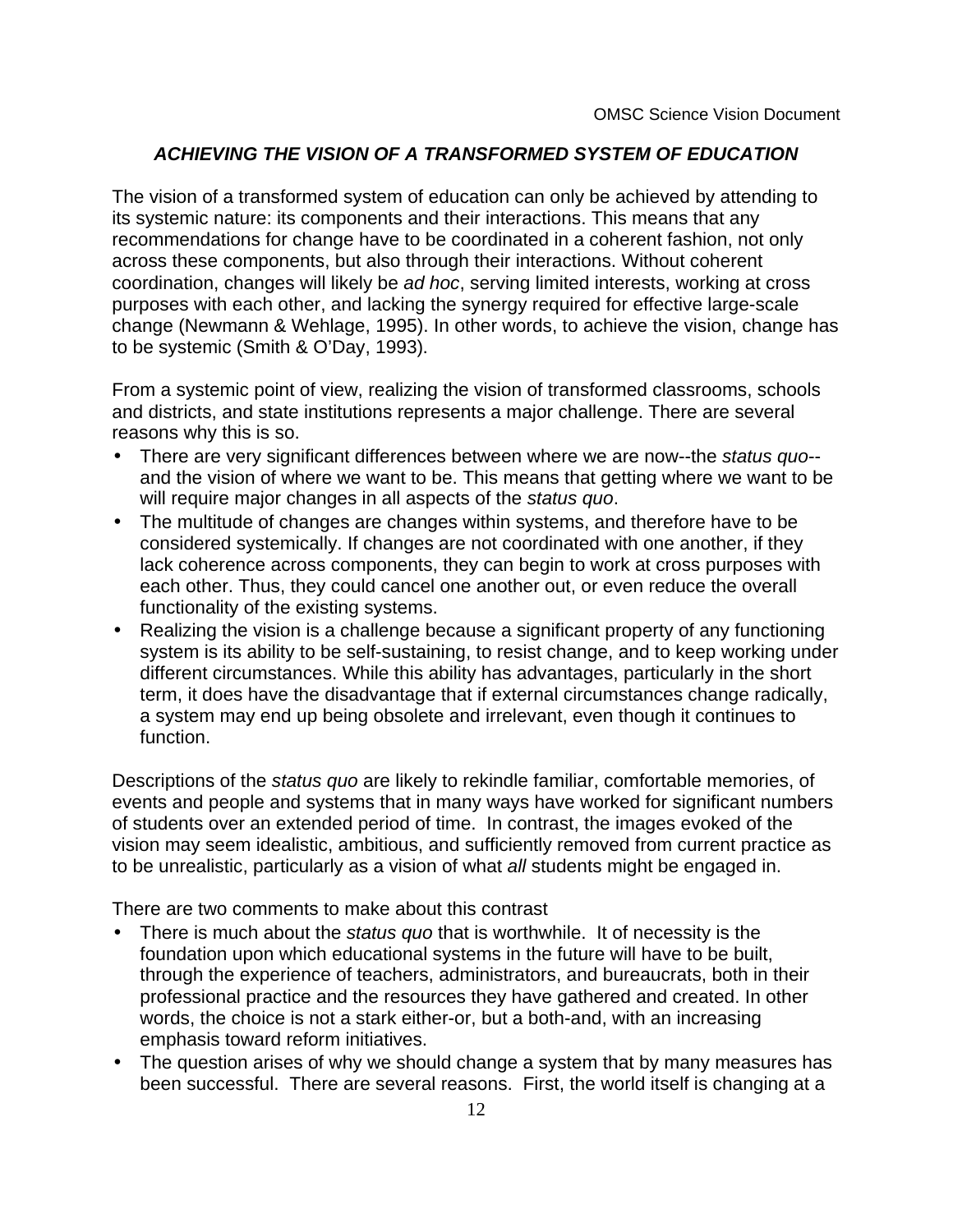rapid pace; thus the degree to which an unchanging educational system was adapted to, and able to serve, its environment will inevitably decrease as the environment itself changes. Second, while the educational system works for some students extraordinarily well, it does not do so for all. As a result too many students are left behind. At a time when the employment profile of the nation is changing rapidly, with the proportions of unskilled jobs going down while those of skilled jobs are skyrocketing, ignoring this problem becomes a recipe for disaster, for both the economy and national security (U.S. Commission on National Security/21st Century, 2001).

Recommendations for change in OhioÕs education system are, therefore, outlined in terms of the structure of the system. This system is comprised of a variety of interacting components. Of particular importance are people (students, educators, and educational partners), and institutions of different organizational levels (classrooms, school districts, the Ohio Department of Education, colleges and universities, etc.). It forms a system because these various components interact with one another in mutually influential ways. It is not, however, a single, unitary system, but rather a system comprised of subsystems at different organizational levels. It is useful to focus on these subsystems when the primary point of attention lies within them; the subsystems of particular importance are classrooms and school districts. When the primary point of interest is external to a subsystem, the subsystem itself becomes an interacting component within the larger system.

Thus recommendations are outlined in terms of the **Classroom**, the **School District**, and the **State**. Within each of these sections, first the vision is introduced in a series of images, next key features of the status quo are outlined and contrasted with the vision, and finally a set of coordinated recommendations is proposed.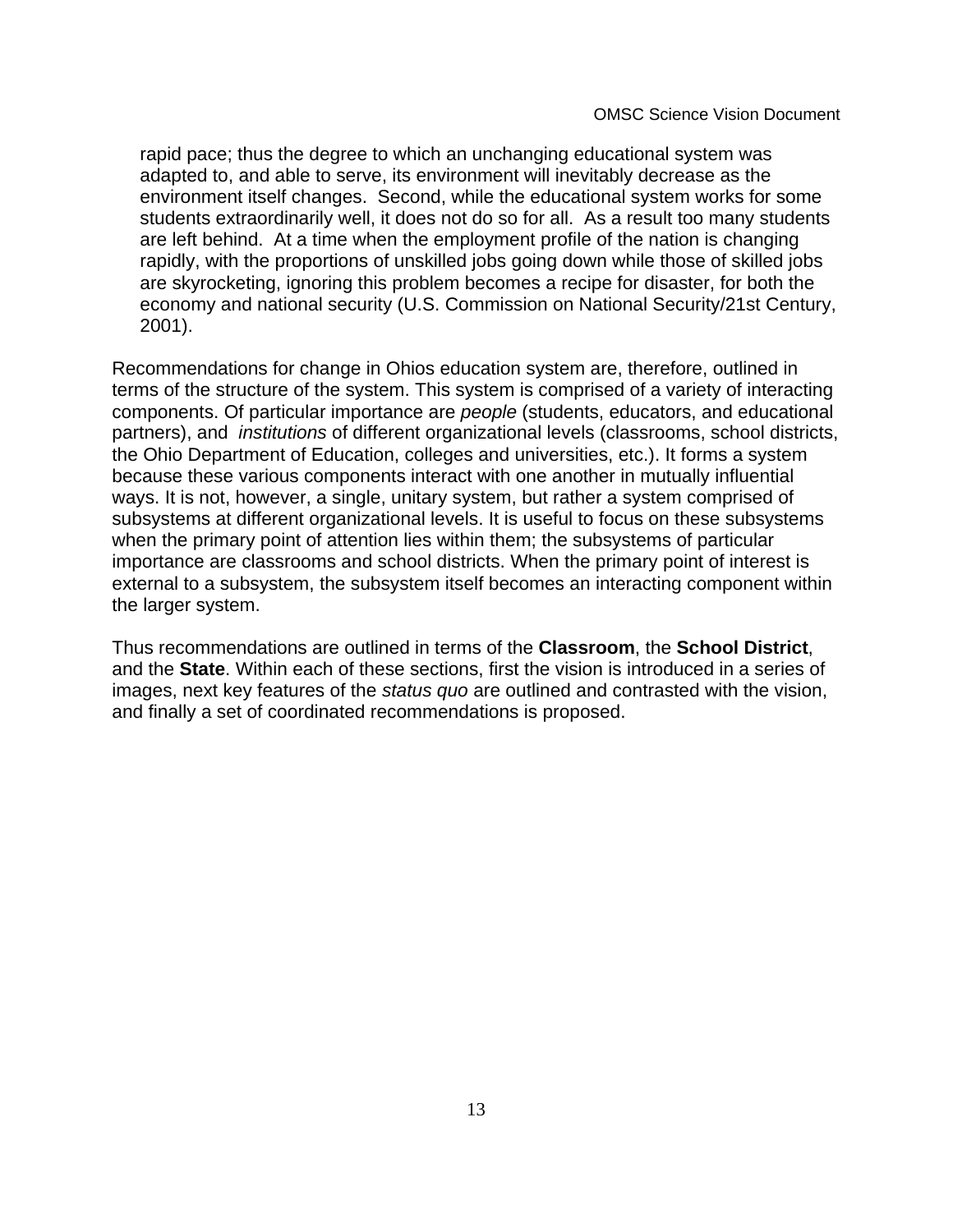#### **THE CLASSROOM**

#### **Vision**

Imagine a classroom in which a teacher sets the stage for her students with a demonstration of a phenomenon that embodies significant concepts in a discipline, e.g., a vibrating string that resonates at different frequencies. After discussing possible variables that might influence the phenomenon, the students form into laboratory groups to investigate the effects of different variables on the phenomenon. After gathering data and analyzing them using computer tools, each group summarizes their conclusions on a portable white board. In a whole class session, the teacher selects different groups to present their white board summaries. She facilitates the discussion by inviting other student groups to ask questions, and following up, if necessary, with her own questions that frequently compare different groups Oresponses. The outcomes are that teacher and students formulate clear statements of concepts that are central to explaining the initial phenomenon. These have arisen within the various contexts of the experimental work from detailed conversations of the merits or otherwise of different explanations of the phenomenon under consideration (Hestenes, 2001; Wells, Hestenes, & Swackhamer, 1995; Yahya, 1999).

Imagine a classroom in which students are immersed in a world of scientific inquiry into genetic inheritance. The teacher starts the unit by guiding students through a reading of Mendel G original article, a simulation of his original data gathering, and an analysis of his results. This leads to students understanding Mendel **G** model of simple inheritance to the point of being able to use it to analyze simulated field samples of organisms. Then they are presented with a field sample with anomalous characteristics, e.g., three phenotypes instead of the two explained by Mendel. They notice the anomaly and ponder their inability to explain it. They recognize their need both to understand the phenomenon better by making further simulated crosses, and to revise Mendel G model in ways that explain the anomalous behavior. In a class conference called together by the teacher, students demonstrate that they have succeeded when they can successfully analyze and explain a different field sample with the anomalous inheritance pattern, under the scrutiny of their peers. As the teacher had intended, students were engaged in many scientist-like activities (Hewson & Lemberger, 2000; Johnson & Stewart, 1990; Passmore, Cartier, & Barton, 2001; Williams, forthcoming).

These classrooms unmistakably convey the image of science as inquiry: a search for new knowledge that arises from investigations of natural phenomena based on a foundation of what we already know (Duschl, 2000; National Research Council, 2000). Here, science as inquiry is not simply a lesson topic, but what students are engaged in (Metz, 1998). In addition to the question  $\dot{Q}$ What do we know? $\dot{Q}$ students are considering questions such as  $\hat{\Theta}$ low do we know it?Ó and  $\hat{\Theta}$ What does it mean to do science?Ó (Abd-El-Khalick, Bell, & Lederman, 1998)This is a dynamic conception of science that recognizes it as a human pursuit--as much invention as discovery--with a long history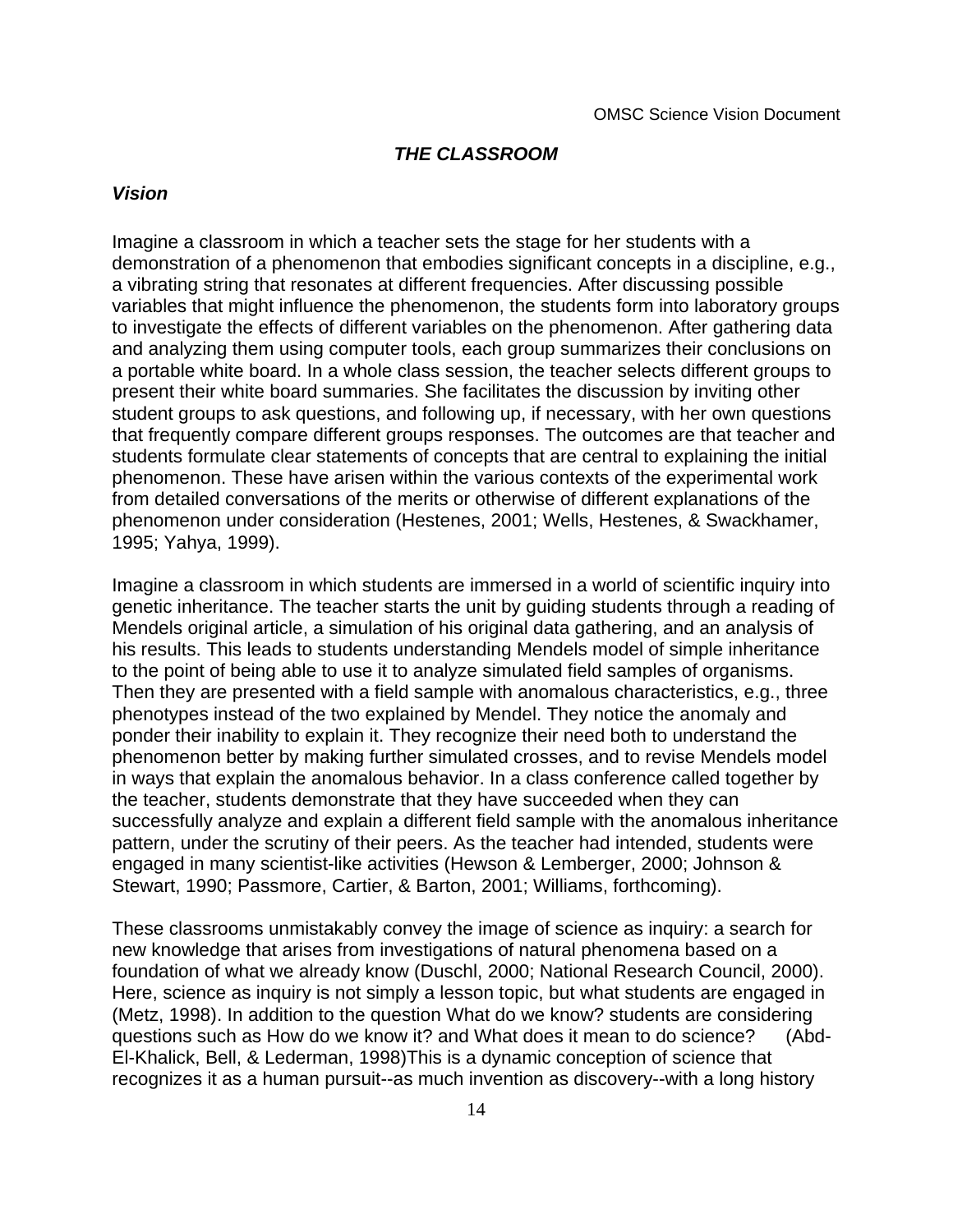during which schools of thought competed and ideas changed. When scientists produced knowledge, they also needed to make judgments to decide whether or not it was **Good C** knowledge. The basis for judgment is as important a part of the class as the science knowledge itself (Cartier & Stewart, 2000).

## NCREL Teacher Colloquium

Master Ohio science teachers believe it is critical for students to learn about science as a method of exploration and discovery, through hands-on experimentation, and that there is no substitute for actually becoming involved in the inquiry process. (Otto, van der Ploeg, & Blakeslee, 2000, p.5)

Teaching in classrooms such as these requires that teachers take on different roles (Hewson, Beeth, & Thorley, 1998). On the one hand, they set the stage for student learning. Teachers:

- choose curricular tasks that deal with significant concepts in the discipline. These tasks require students to think scientifically by making hypotheses and gathering evidence in different forms that support or refute their arguments (Newton, Driver, & Osborne, 1999).
- establish and maintain a classroom climate that supports students as they express ideas that may clash with those of their peers (and the teacher) (Duit, Treagust, & Mansfield, 1996; Fraser, 1998; Scott, Asoko, & Driver, 1992).
- introduce students to a discourse that makes explicit the basis on which scientific ideas are judged, and in which ideas are accepted or rejected not on the basis of who expressed them, but how sound the arguments are that support them (Cobb, Wood, & Yackel, 1991; Klaassen & Lijnse, 1996; van Zee & Minstrell, 1997).
- On the other hand, having set the stage, teachers:
- step out of the limelight by using strategies that support students' exploration of their own and others' ideas.
- monitor progress and facilitate discussion.

These are not easy roles to play successfully, particularly in combination with each other (Beeth & Hewson, 1998). They require that teachers have a sound knowledge of the science they teach and the typical ways in which students respond in these areas (Carlsen, 1991; Hashweh, 1987). When teachers successfully combine roles such as these with each other, their practice has been called authentic pedagogy (Newmann & Wehlage, 1995) p.13.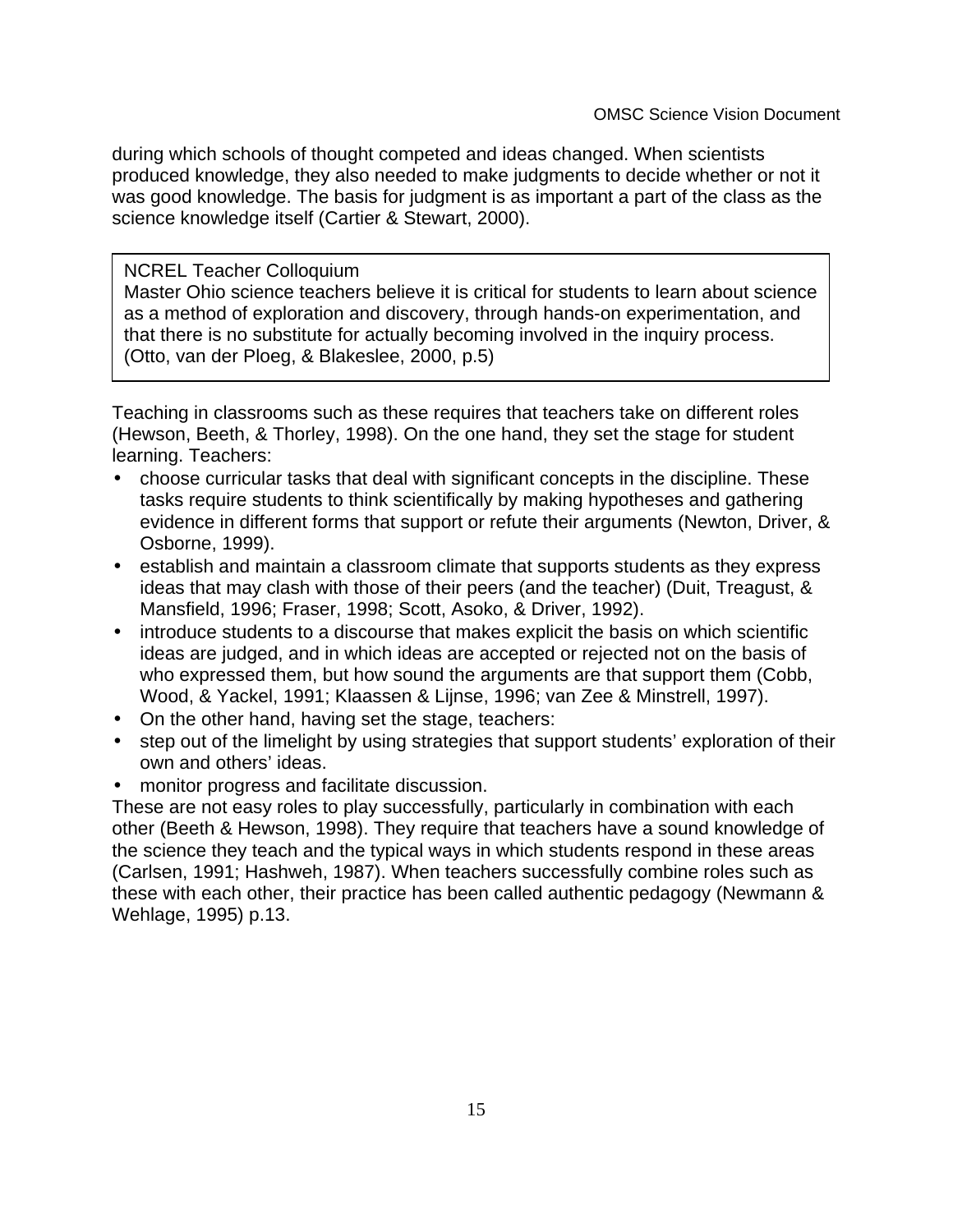NCREL Teacher Colloquium Master Ohio teachers stressed the need for students to express their ideas about math and science topics, and to build on what students bring to the classroom by discussing their ideas with them. This engages the student from the outset and validates his or her thinking. (Otto et al., 2000, p.6)

Students in these classrooms are engaged to an extraordinary degree in the tasks that their teachers have set for them (Harrison, Grayson, & Treagust, 1999; Smith et al., 2000; Thorley & Woods, 1997; Tytler, 1998). They are expected and able to talk about what they are doing and why they are doing it (Gunstone, 1994; Hewson & Thorley, 1989). They understand that their task is to find meaning in the natural phenomena they are investigating rather than to identify the answers their teachers might want them to give. Thus they are not prepared to accept what they hear without question. They listen to their peers and expect to understand their ideas, whether or not they agree with them. They are constantly in communication with one another and their teacher. This is a process that helps them to clarify and refine their ideas, understand different implications of these ideas, and see ways in which they might (or might not) connect with other aspects of their knowledge. It is also likely that from time to time they will change their minds as they recognize that ideas other than their own are more efficient, more extensive, or better able to explain the natural phenomena they are investigating.

These classrooms images are based in reality. Each of the features described has been documented in existing classrooms and replicated in others, as have other innovative features. Classrooms such as these are not, however, a common occurrence. If you were to visit a representative sample of science classrooms, you are far more likely to encounter a rather different set of images, even if you had chosen classrooms that were fully functional by normal standards.

# **Status Quo**

The image of science that would predominate is of an authoritative body of knowledge that is extensive, complicated, abstract, and difficult to comprehend. An unquestioned assumption would be that it was accumulated by a small number of individuals of heroic proportions, the Darwins, Curies, and Einsteins of the scientific world. Most of the knowledge would be factual, much of it difficult, and with so much of it to be considered, there would be little time for students to experience the natural world, even though this is what the knowledge is all about. Apart from brief references to a scientific method, there would be little attention to how scientific knowledge was acquired. In other words, the knowledge itself would not be questioned. In classrooms such as this, the repository for this knowledge is largely textbooks and other authoritative resources; it is these that serve to define the curriculum. Many, though by no means all, teachers will be familiar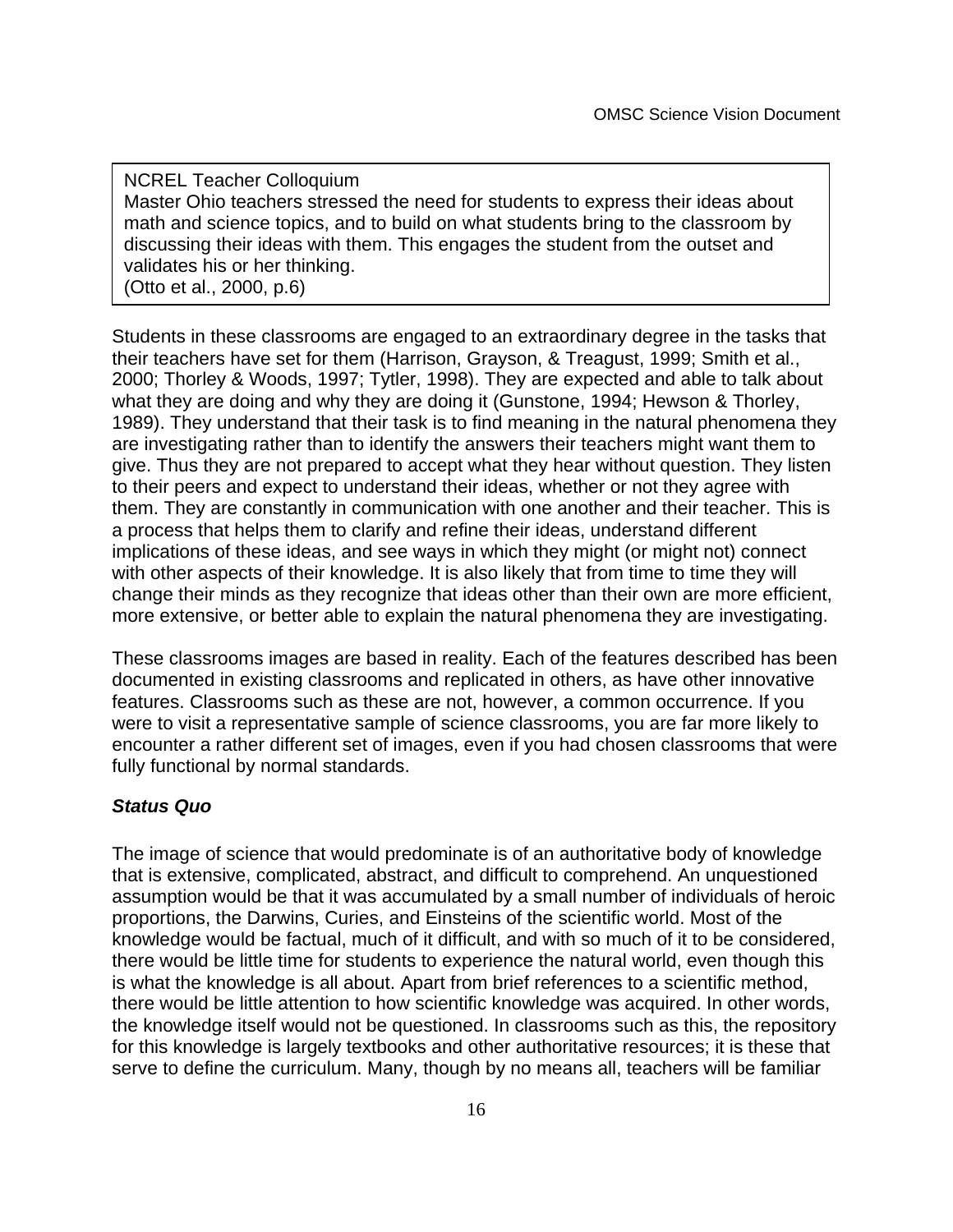with this body of knowledge. They would not consider themselves as having contributed to it. Many of them would doubt that they had any potential for doing so. Science in these classrooms would, in SchwabÕ (Schwab, 1962) words, be a Òrhetoric of conclusions.Ó

The image of teaching that would predominate would be of a teacher-centered classroom. This image is consistent with an image of science as a body of knowledge in that teachers would see their purpose as one of organizing and presenting this knowledge as faithfully as possible. Their expertise would be evident in the skill with which they sequenced instruction, selected examples that illustrated concepts as cleanly and simply as possible, and kept students occupied with a range of tasks that embodied the knowledge and skills to be acquired that day. Their instruction would predominantly use techniques designed to present authoritative knowledge, exercises designed to clarify it, and assessments whose purpose would be to check the fidelity with which students could reproduce it. If they used demonstration apparatus, the purpose would be to illustrate what was being taught. If students engaged in practical work, they would be following carefully prescribed sequences to reach predetermined goals.

Finally the image of learning that would predominate would be of students whose purpose was to assimilate the authoritative knowledge being made available to them. This they would do by attending to teacher presentations, working through tasks and exercises whose purpose is to illustrate and exemplify curricular knowledge, and demonstrating through a variety of techniques that they can reproduce this knowledge in ways that represent it as closely as possible. This would not always be an easy task, because scientific knowledge would frequently seem to them to be complex and often counter-intuitive. Some students would understand the structure of knowledge in which scientific information is embedded, and appreciate its power. Other students would, however, see only a confusing, meaningless mass of information that made little sense to them. What they did know might be quite different from what they were taught. Even when they achieved good grades, the chances are that their understanding of the material was poor.

Various attributes of the Classroom emerging from this discussion are summarized in terms of Vision and Status Quo, followed by Recommendations for achieving the Visions with respect to each attribute.

Realizing the vision of transformed classrooms will require many changes. Because a classroom is itself a subsystem that is embedded in the larger systems of schools, districts, and the state, these many changes will need to be carefully coordinated. This is to ensure that they do not work against one another, but serve the common vision. Recommendations for change, therefore, need to form a coherent set that applies to all components of the system and their interactions. Some of these recommendations are internal to the subsystem of the classroom, and can be internally implemented. A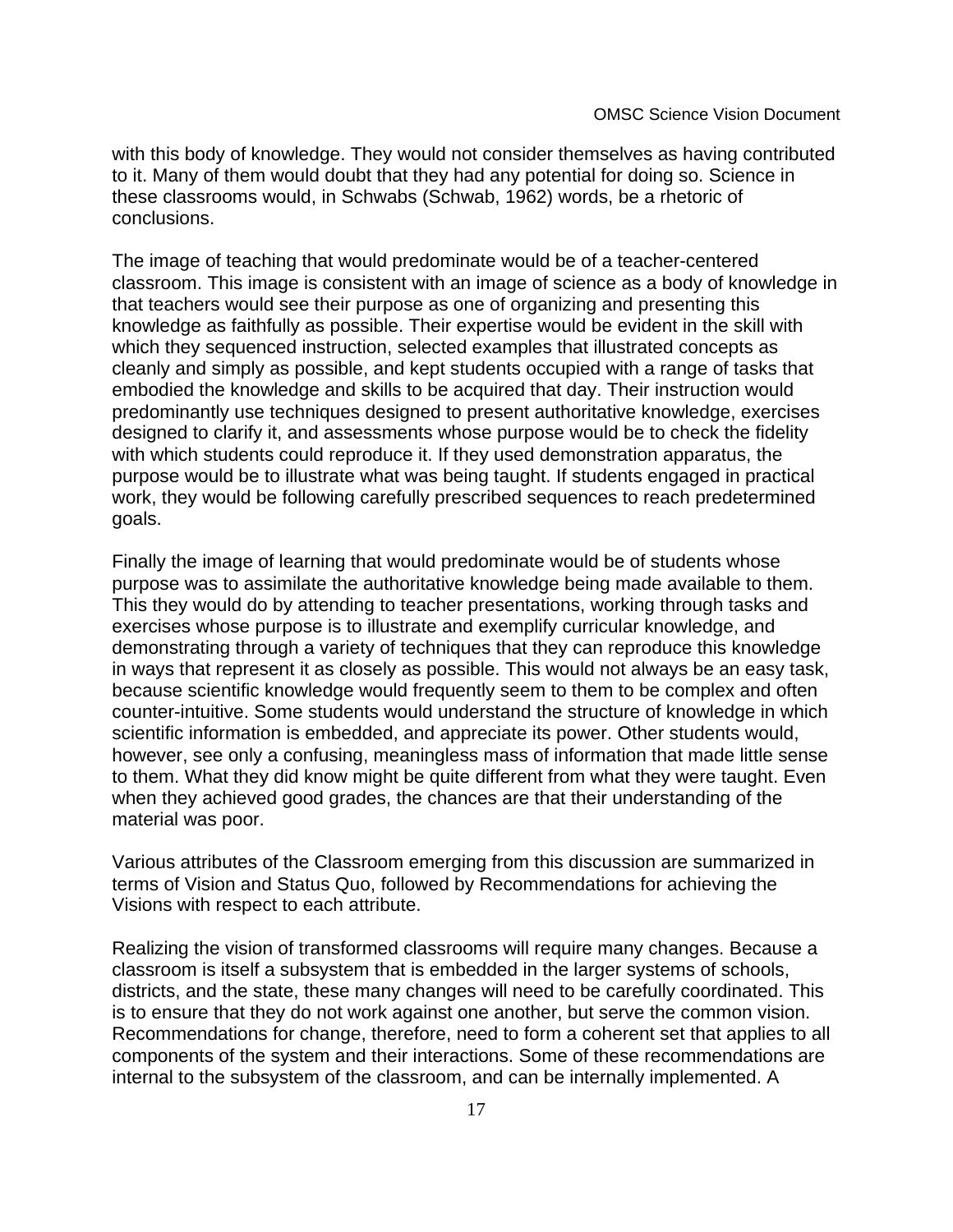number of them will, however, need to be implemented beyond the classroom system; these are considered further in the following section.

# **Students and their Learning**

# Summary

Vision:

- Students learn with understanding & commitment
- Students seek to make personal sense of the curriculum
- Students present sound arguments to justify the ideas they hold
- Students apply knowledge and solve problems in complex circumstances beyond the classroom
- Students understand science by doing science
- Students are active learners; independent thinkers; innovative risk takers
- Students manage as well as acquire information
- Students are self-confident, passionate, and socially conscious
- Students are able to reflect on their learning
- Students can work collaboratively, communicate effectively

# Status Quo:

- Students have many ideas that differ from those they were taught, and are retained Students despite teaching to the contrary
- Students have knowledge that is fragmented
- Students have difficulty in applying their knowledge
- Students achieve poorly
- Students get good scores without understanding what they have learned
- Students learn by rote memorization
- Students have poor learning tendencies

# Recommendations

Students will have to change how they learn. This will mean changing both the contextual circumstances in which students learn, i.e., their learning environment, and the nature of the work that is required of them. In other words, the opportunities for students to learn and to demonstrate that they have learned will need to be different. Thus we recommend the following:

- Students should be provided with supportive learning environments that provide opportunities to learn challenging material through curricula that focus on fewer topics, connect them to local contexts, and explore how science makes sense of the world.
- Students should be provided with opportunities to express their own ideas, compare them with other ideas, make reasoned choices between them, and take control of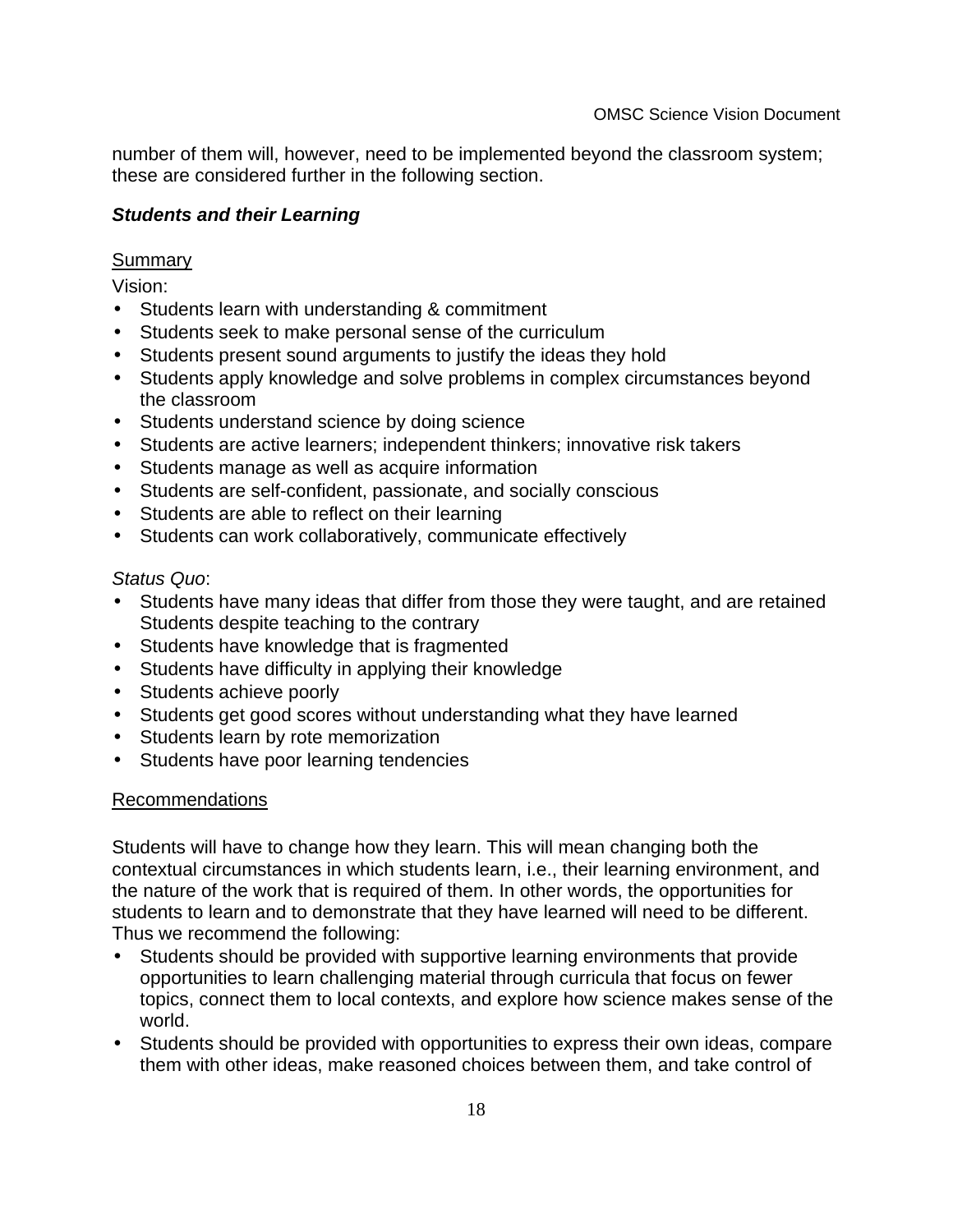their learning by being able to exercise their judgement using accepted standards of scientific judgement.

# **Teachers**

# **Summary**

Vision:

- Teachers are committed to students and understand how they learn
- Teachers know the subjects they teach and how to teach those subjects to their students
- Teachers are responsible for managing and monitoring student learning
- Teachers think systematically and reflectively about their practice and learn from experience
- Teachers are members of learning communities

# Status Quo:

- Teachers have poor disciplinary backgrounds
- Teachers are unqualified in science
- Teachers professionally isolated
- Teachers lack professional perspective and technique
- Teachers often do not respect their own profession
- Teachers do not know how to affect an individual **G** commitment to change
- Teachers have beliefs and knowledge that do not support reform based teaching

# Recommendations

Teachers will have to change the practice of their teaching. Teachers are responsible for establishing their studentsÖ earning environment, and providing them with appropriate tasks and activities. For these to change in significant ways, teachers will need to adopt different ways of thinking about learning and teaching, employ different instructional methods, and use different curricular resources. In order for this to happen they will need support of a variety of different kinds. Thus we recommend the following:

- $\bullet$  Teachers should be provided with curriculum, instructional models, and assessment techniques that are aligned and integrated with other, encourage student learning and understanding, embody science as inquiry, focus in greater depth on fewer core content topics, are supported with appropriate resources, and are fair, equitable, authentic, and useful for all stakeholders.
- Teachers should be provided with professional development learning opportunities that support them in increasing their disciplinary knowledge, deepening their understanding of science as a process of inquiry that leads to an authoritative body of knowledge, learning curricular, instructional, and assessment approaches that are aligned with each other, and implementing these approaches in their classrooms.
- Teachers should be provided with a school and district climate that is supportive of teachers in professional learning communities (Newmann & Wehlage, 1995, p.37).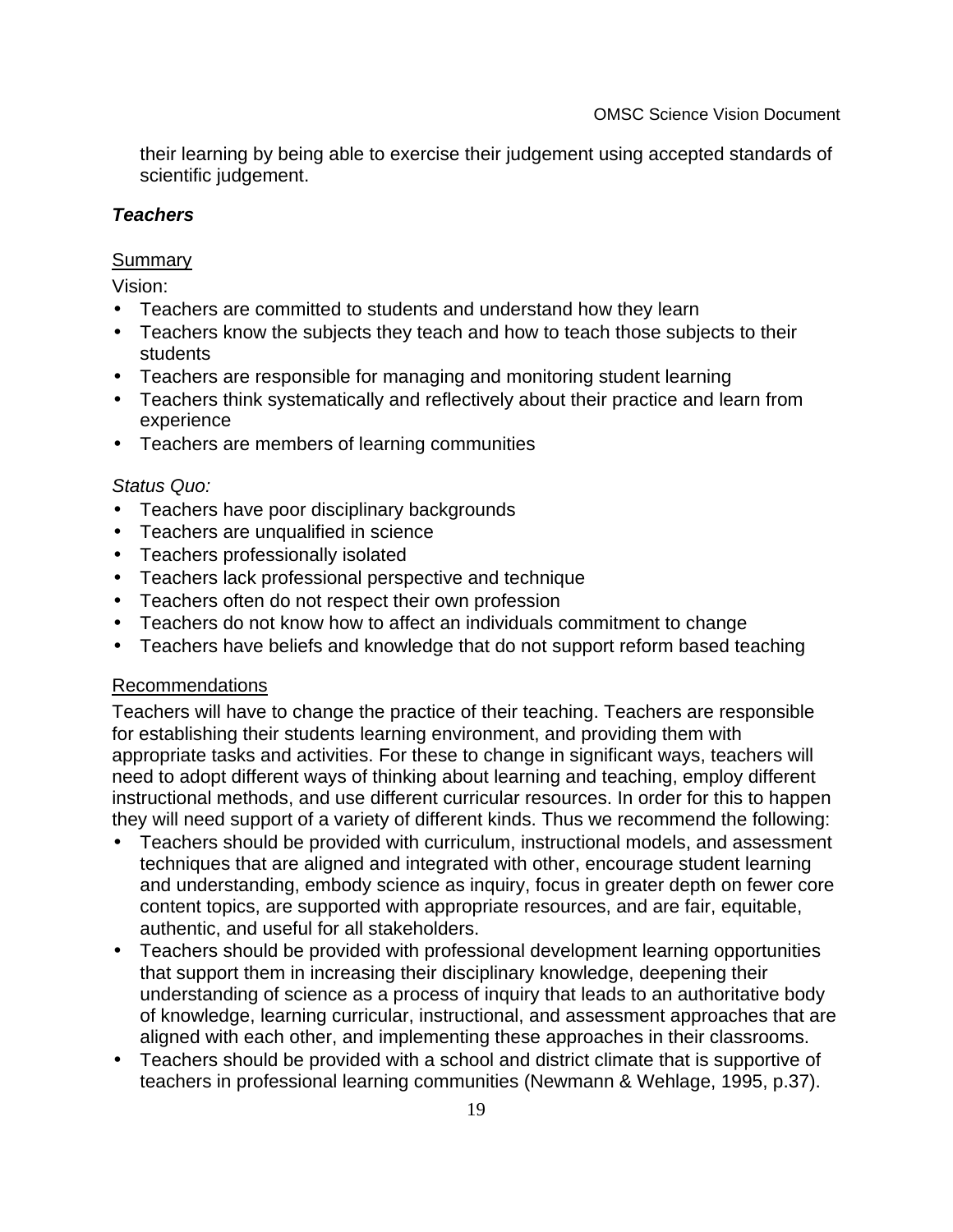# **Curriculum and its Implementation**

# **Summary**

Vision:

- Curricula are aligned with instruction and assessment
- Curricula focus on central concepts of science
- Curricula are based on high quality science standards
- Curricula go into greater depth on fewer topics
- Curricula are authentic with connections to real-life experiences
- Curricula reflect science as inquiry
- Curricula are designed with students ideas in mind
- Teachers designs their curriculum with students' ideas in mind
- Teachers include parallel strands in the curriculum

# Status Quo:

- Curricula are overcrowded and shallow ( $\alpha$  mile wide and an inch deep $\alpha$
- Curricula are driven by text-books that attempt to serve all people
- Curricula are focused on out-dated basic skills (mathematics) and the factual body of knowledge (science) (e.g., mathematical symbol manipulation unconnected with real-life sense-making)
- Curricula focus on skills before understanding
- Curricula do not reflect science as inquiry
- Curricula are directed at finding the Oright answer
- Curricula perpetuate traditional academic rituals

# Recommendations

- **Provide** curriculum that:
	- is aligned with instruction and assessment
	- focuses in greater depth on fewer core content topics (rather than attempting to provide complete coverage of all topics)
	- embodies science as inquiry (in addition to their bodies of knowledge)
	- encourages student understanding
	- is supported with appropriate resources
- **Provide** professional development learning opportunities to help teachers implement new curricula
- **Present** data and reasoned arguments that demonstrate shortcomings of current curricula

# **Instruction**

Summary

Vision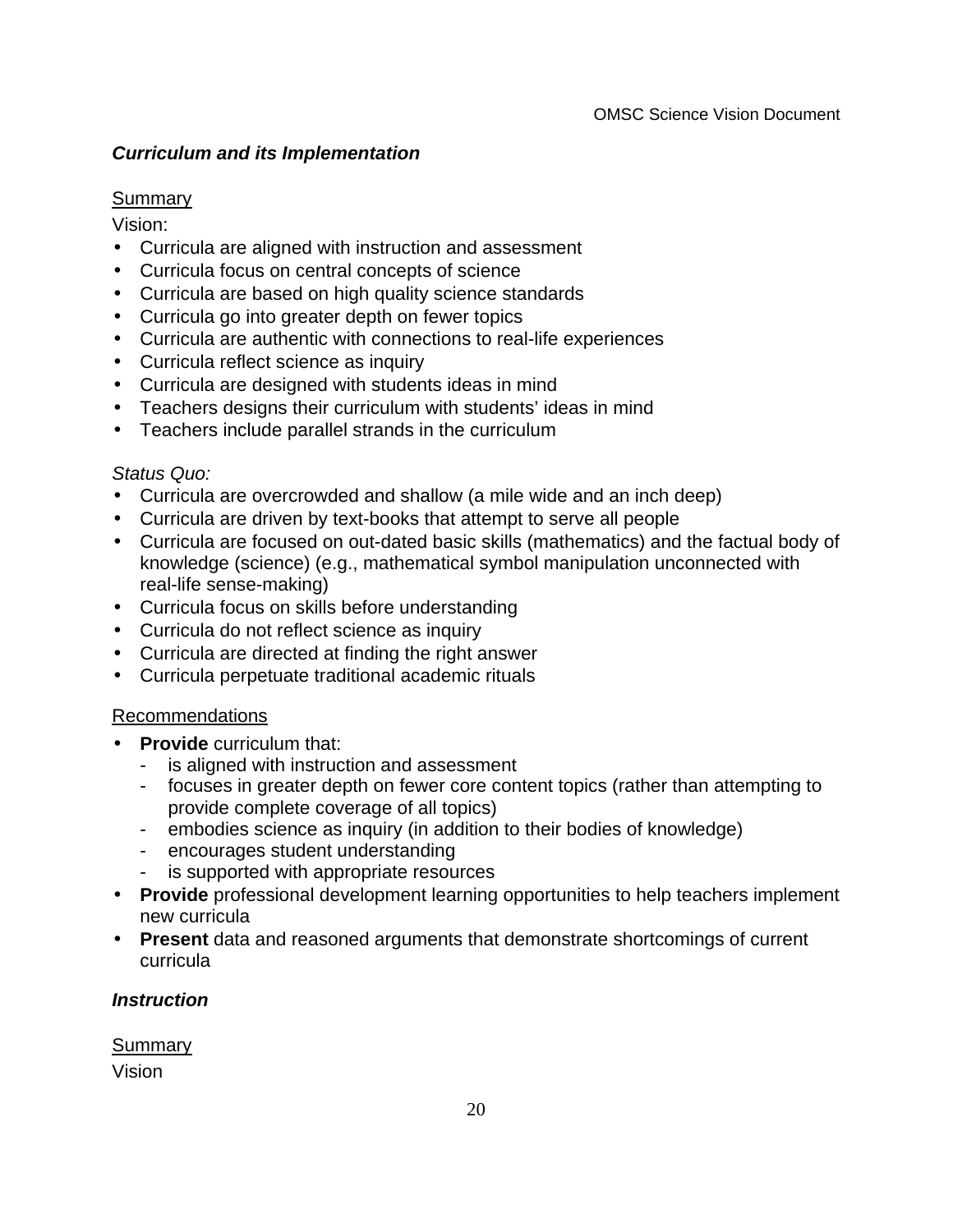- Instruction is aligned with curriculum and assessment
- Instruction is based on inquiry, problem solving and sense making
- Instruction includes project work
- Instruction varies according to curricular goals and student needs
- Instruction is guided by research on what students know, and how students learn and think scientifically
- Instruction incorporates formative assessment techniques
- Instruction includes direct experience with natural phenomena
- Instruction is group/learner-centered
- Instruction provides opportunities and sufficient time for self-expression and communication
- Instruction models a passion for science

# Status Quo

- Instruction is aligned with curricula that are inadequate
- Instruction is teacher-centered and didactic: (covering the material is equated with student learning)
- Instruction pays little attention to what students know and can do
- Instruction does not use formative assessment techniques
- Instruction is the same for all students; when students fail it is assumed to be their own fault
- Instruction raises significant equity issues

# Recommendations

- **Provide** instructional models that:
	- are aligned with curriculum and instruction
	- are student-centered, and utilize current ideas about how students learn (by using what they know, can do, and have experienced to make sense of new ideas)
	- give students opportunities to explore different ideas and the reasoning that supports these ideas
- **Provide** professional development learning opportunities to help teachers implement new instructional models
- **Present** data and reasoned arguments that demonstrate shortcomings of current instructional practices

# **Assessment**

# **Summary**

Vision

- Assessments are aligned with curriculum and instruction
- Assessments are based on high quality, widely accepted standards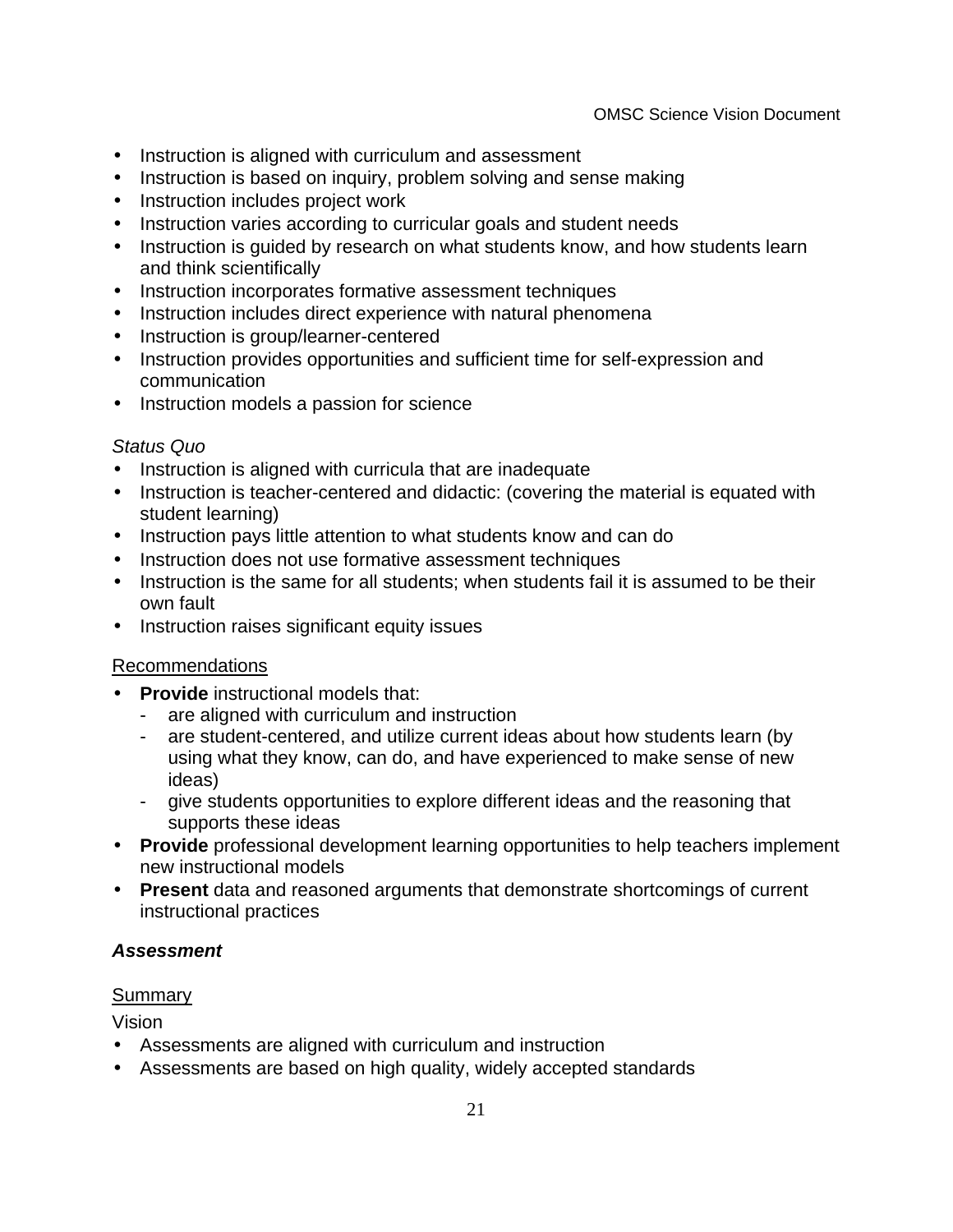- Assessments comprise a full range of alternative methods to match different types of curricular and instructional goal
- Assessments include both formative and summative assessments
- Assessments reflect the full range of educational objectives, rather than focusing on knowledge items
- Assessments are integrated with instruction and do not distort teaching schedule (even for high stakes testing)

# Status Quo

- Assessments are norm-referenced
- Assessments emphasize traditional select type assessments, e.g., multiple choice
- Assessments are not representative of full range of educational objectives
- Assessments emphasize summative assessments
- Assessments are poor assessments of student learning; do not fully reflect students understandings and skills
- Assessments drive instruction when teachers teach to high stakes tests at the expense of student understanding.
- Assessments for accountability give inflated assessment of learning
- Assessments can exacerbate equity issues

# Recommendations

- **Provide** assessment methods and instruments that:
	- are fair, equitable, authentic, and useful for all stakeholders
	- aligned with, and supportive of, innovative teaching and curriculum
	- are an integral part of instruction, rather than independent activities that reduce the time available for science teaching.
- **Provide** professional development learning opportunities to help teachers learn about and implement new assessment strategies
- **Present** data and reasoned arguments that demonstrate shortcomings of current assessment strategies

# **Science**

# Summary

Vision

- Science includes content, a body of knowledge
- Science includes inquiry **N** way of coming to know natural phenomena Nthat is based on, but goes beyond, a body of knowledge

Status Quo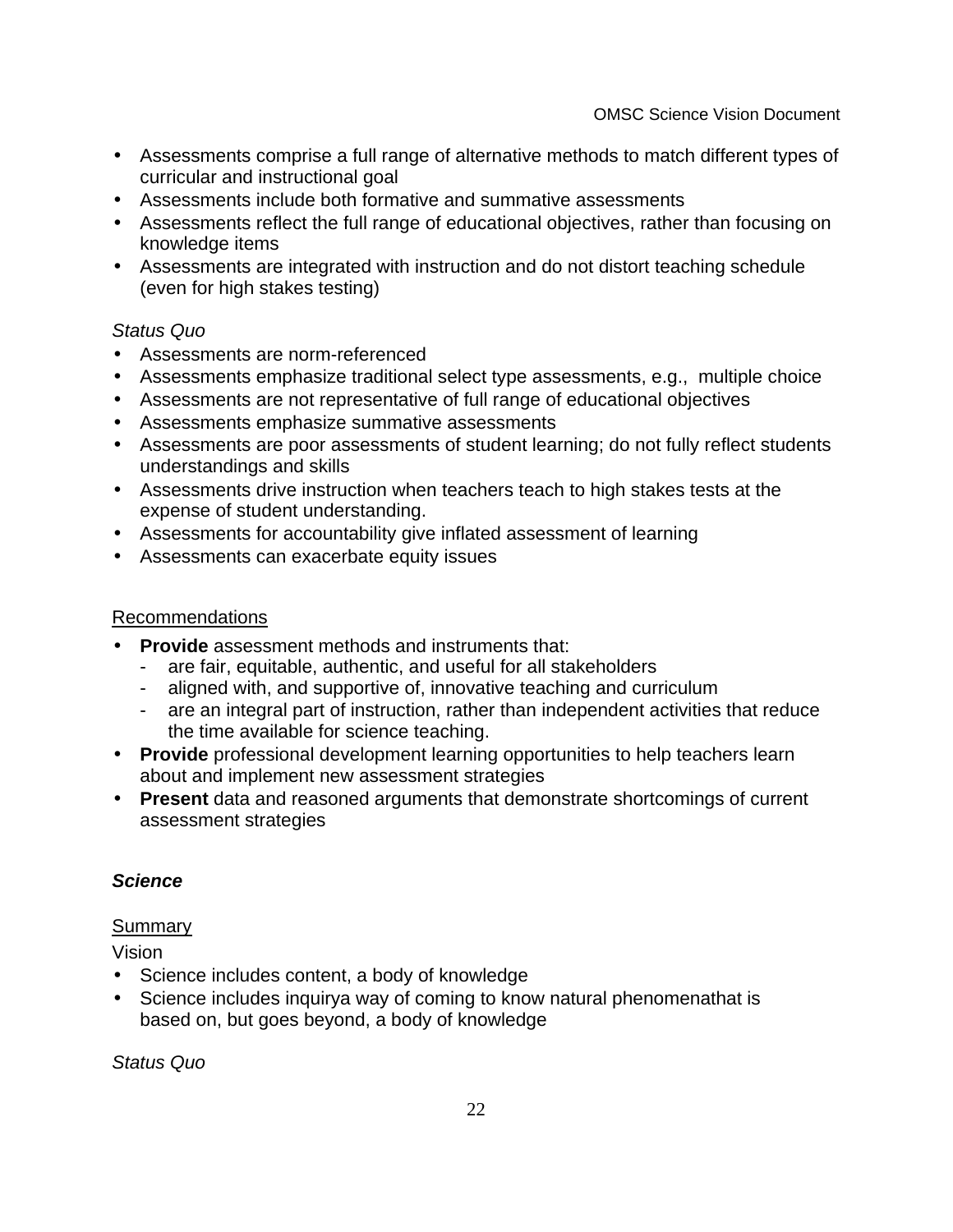- School science is a fact-oriented body of knowledge; a set of formulae and definitions
- School science lacks the level of inquiry found in real-world research and development
- School science concentrates on esoteric content with few relationships to the world

## Recommendations

- **Provide**:
	- aligned curricula, instructional models, and assessment methods that reflect all aspects of science
	- opportunities for students to do science in realistic settings
	- professional development learning opportunities to help teachers deepen their understanding of science and to learn about and implement all aspects of science
	- resources, school climate, administrative support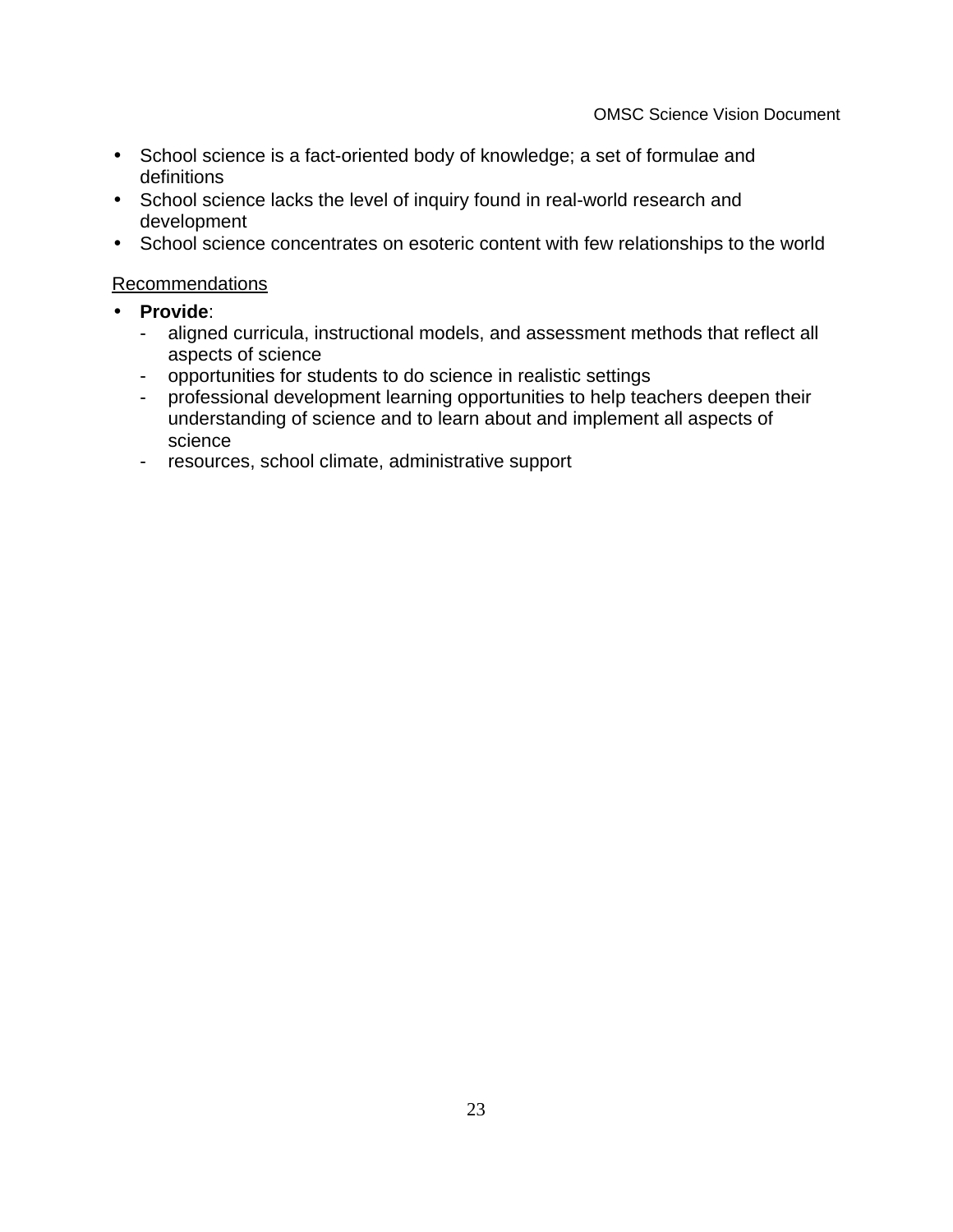#### **THE SCHOOL DISTRICT**

#### **Vision**

Imagine a group of teachers who are attending a three-week summer institute whose purpose is to enhance teachersO content knowledge and instructional strategies in environmental sciences (Loucks-Horsley, Hewson, Love, & Stiles, 1998, p.7). It does so by using  $\hat{Q}$  cenarios $\hat{Q}$  hat immerse the teachers in problems that can only be solved by using investigative skills and integrating knowledge drawn from several disciplines. The environmental scenario poses the question: What is the impact on the environment when a farmer dumps various kinds of waste--diapers to left-over herbicide--into a ravine? After brainstorming about what they would need to know to address the problem--knowledge about soil, water, rock formations, decomposition rates of different kinds of materials, etc.--the teachers head off to study the dump site and its surroundings. Their geologist guide points out particular features of the rock structures and soil. A briefing book provides details of the local economy, notable industries, and patterns of irrigation. They also learn from a chemist about different methods of gathering and analyzing data about the area, particularly with respect to water and soil. They begin to formulate some ideas about possible outcomes of the dumping; this leads to more questions and further data gathering. Through discussions of their results with their experts, they come to understand the underlying scientific ideas.

Imagine a high school in which the science teachers have a common planning period to discuss their unified science curriculum (Newmann & Wehlage, 1995, p.38; Williams, forthcoming). The focus of their daily meeting changes as the school year progresses and different issues emerge: coordinating between sections of the freshman science course, planning how a new computer lab will be used, ensuring that common themes across different years are handled consistently, introducing more authentic assessment activities. Currently they are working on curriculum around a modeling theme: providing students with conceptual models for understanding scientific phenomena. The goal is that students will start with a model that explains some aspects of a phenomenon, e.g., the sun-moon-earth system, but that needs to be expanded and perhaps revised when other related phenomena are considered. During the summer, they had worked intensively with science educators from a local university in understanding the range of astronomical models for themselves. Now they (and their university colleagues) are grappling with the instructional implications of introducing this approach into their classes. Is it time well spent for students to develop a model that has initial appeal, but limited applicability? When, and how, should they intervene? What kinds of assessments can they use that are sensitive to the various aspects of doing science that their students are engaged in beyond acquiring scientific information? One teacher talks about what happened in his third-hour Science II section... (Passmore et al., 2001)

Imagine a group of school districts that has organized an academy for its principals (Murphy, 2001; Richard, 2001). By pooling resources the group is able to support a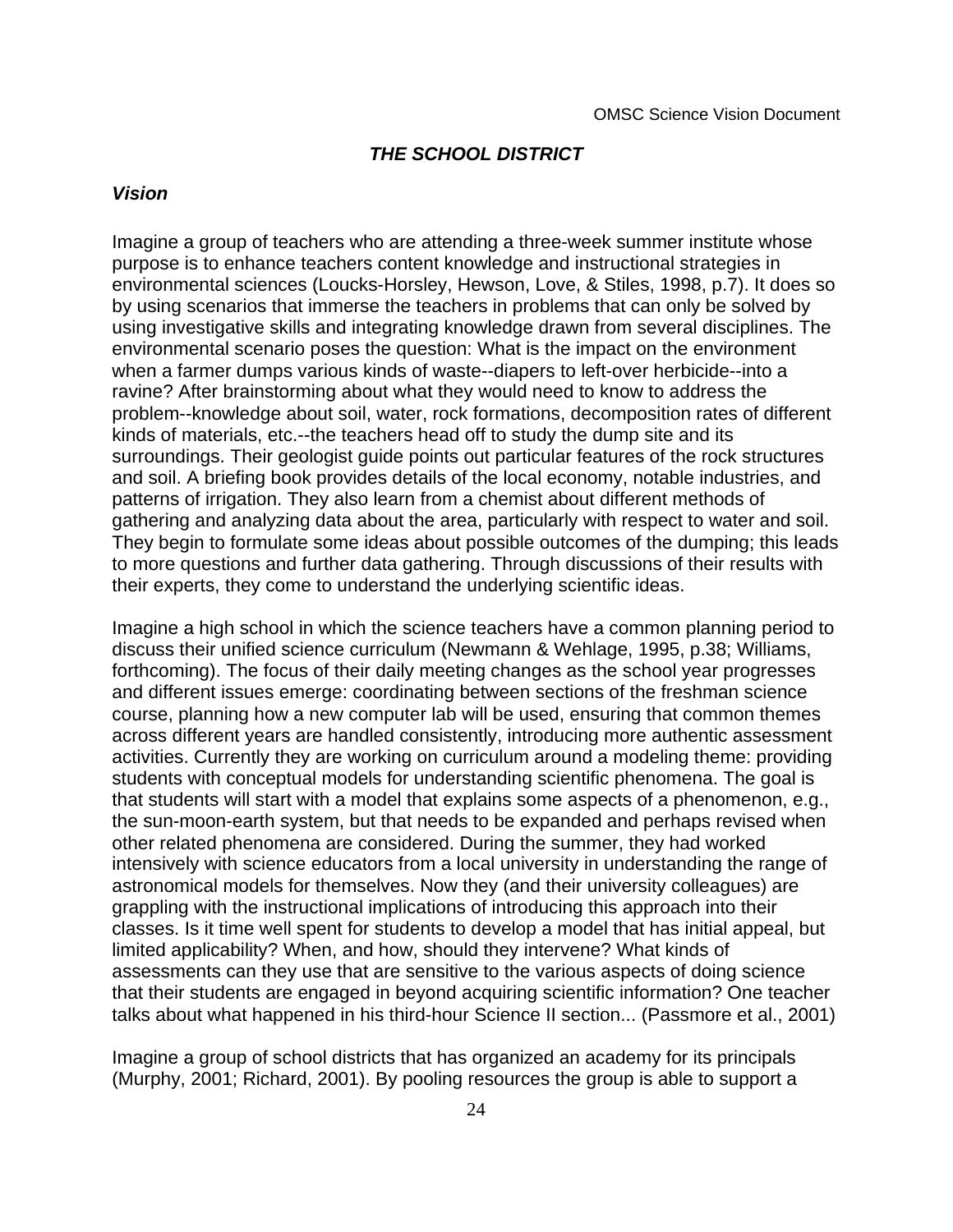program that is both more intensive and more extensive than would otherwise have been possible. It consists of a summer workshop and monthly meetings throughout the school year. The focus of the academy is to help principals understand how to improve curriculum and instruction, particularly in relation to recently instituted state-wide student tests in science, mathematics, and other subjects. To this end, the principals study how to analyze their students $\tilde{Q}$  est data--provided by the state  $\tilde{Q}$  education department--and to use these analyses with their teachers in order to facilitate significant changes in approaches to teaching science and mathematics. At their monthly meetings, in a collegial, supportive environment, principals share with one another the successes and failures of the initiatives they have taken, and brainstorm solutions and different approaches. In participating in these principal academies, the principals are moving beyond the isolation of their responsibility for their individual schools. They are no longer only school managers, important as that may be. They are also becoming instructional leaders in facilitating the alignment of instruction, curriculum, and assessment to improve student learning.

These images illustrate different strategies for achieving professional development. These vary with respect to their format, e.g., summer workshops, monthly meetings, daily planning periods, and the nature of the activity, e.g., scientific inquiry, curriculum development. Strategies that support professional learning for science teachers include (Loucks-Horsley et al., 1998, pp.42-172):

- Immersion in inquiry into science or mathematics
- Immersion in the world of scientists and mathematicians
- Curriculum implementation
- Curriculum replacement units
- Curriculum development and adaptation
- Workshops, institutes, courses, and seminars
- Action research
- Case discussions
- Study groups
- Examining student work and student thinking and scoring assessments
- Coaching and mentoring
- Partnerships with scientists and mathematicians in business, industry, and universities
- Developing professional developers
- •Technology for professional learning

Each of these strategies are described, exemplified, and commented on in terms of its underlying assumptions, key elements, and implementation requirements.

These images convey the message that opportunities for science teachersO professional learning need to serve various purposes (Loucks-Horsley et al., 1998, p.45).

• **Developing awareness**. Teachers need to develop an awareness that there are alternative approaches to the teaching of science that are worth considering.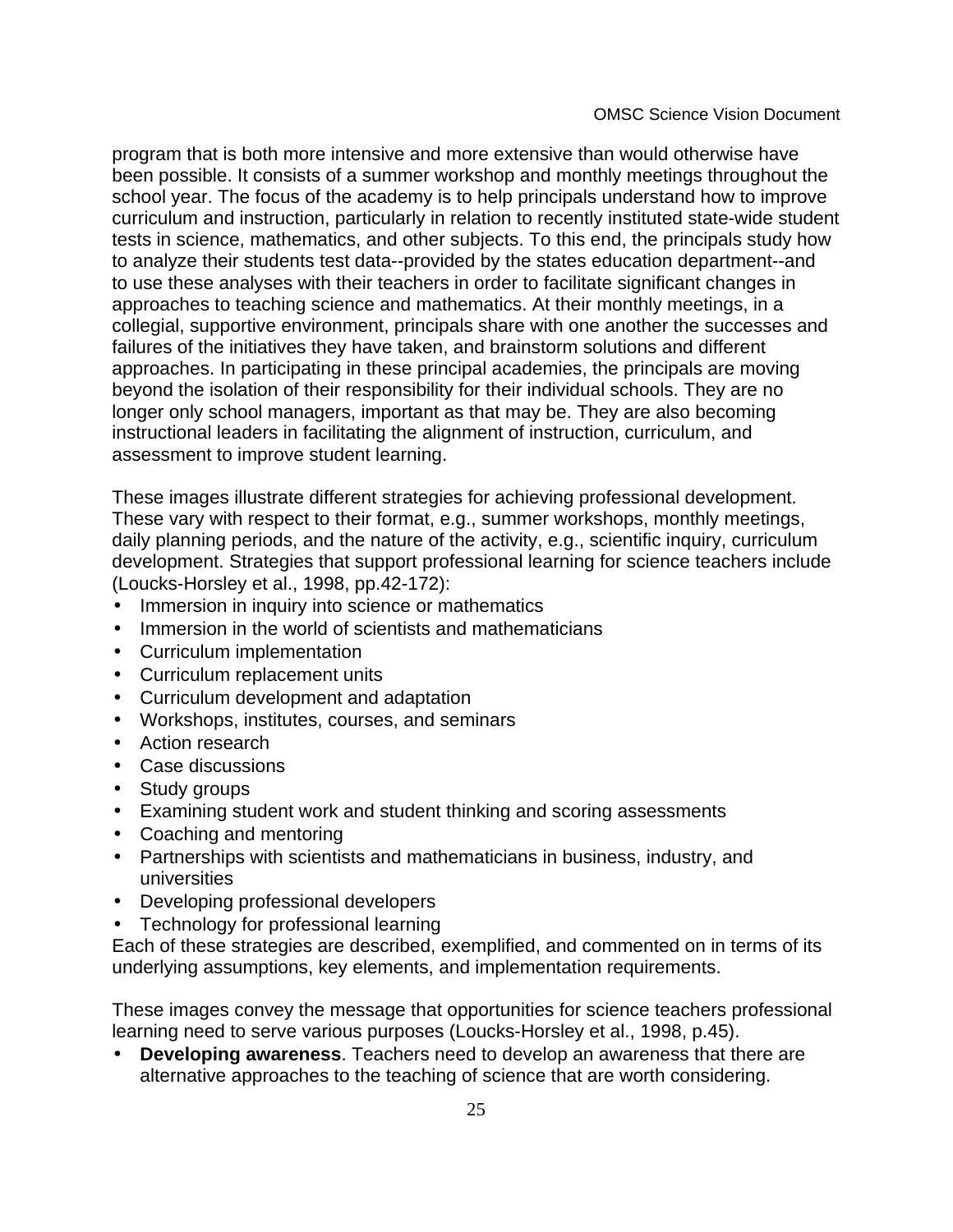Teachers can be so involved with their current practices and coping with the many challenges that arise that they have little time to pay attention to recent ideas. Once they become aware that there are different practices worth considering, they begin to ask questions about their own practices.

- **Building knowledge**. Any approach to science teaching is built on a foundation of knowledge about the science being taught, how this science is incorporated into curriculum materials and approaches, the ways in which students learn science, and instructional approaches that support studentsÕ science learning. Teachers need opportunities to learn and understand the knowledge that supports a different approach.
- **Translating into practice**. Knowing about a new approach is one thing; putting it into practice is entirely another matter. Teachers need to plan for different curricular and instructional approaches by translating the principles of these new approaches into the specific context of their students, resources, and other school constraints.
- **Practicing teaching**. Learning by doing is essential. While effective planning is a necessary prelude to actual teaching, students and classrooms are too complex to be modeled exactly in any plan, even if the plans are the product of translating an expanded knowledge base into the local context.
- **Reflection**. When teachers have time and inclination to look back at their teaching, particularly when it happens with the support and encouragement of sympathetic peers, they are able to identify what went well, and where they need to think through an activity more thoroughly. Doing so crystallizes what is learned from practice, thereby improving teaching in the future. (Calderhead & Gates, 1993; Clift, Houston, & Pugach, 1990; Hewson et al., 1999)

#### NCREL Teacher Colloquium

Master Ohio teachers believe that the following professional development opportunities would help teachers improve their performance:

- Continual professional development during the day, focusing on teacher knowledge and understanding of key ideas and how children learn
- Mentor or **Oritical friendO rograms**
- Time for collegial, collaborative discussion among peers
- Immersion in the learning process (e.g. Project Discovery)
- •National Board certification.
- (Otto et al., 2000, p.6)

Further, implicit in these images is the recognition that achieving these different purposes requires appropriate strategies (Brown & Smith, 1997; Loucks-Horsley et al., 1998, p.45). To illustrate, concentrated summer workshops are good for developing awareness and building knowledge of science content and related teaching approaches. Thus, if the focus is on immersion in the world of scientists, teachers will gain science knowledge; if the focus is on adapting curriculum, teachers will gain skills in translating into practice. Summer workshops are not, however, appropriate for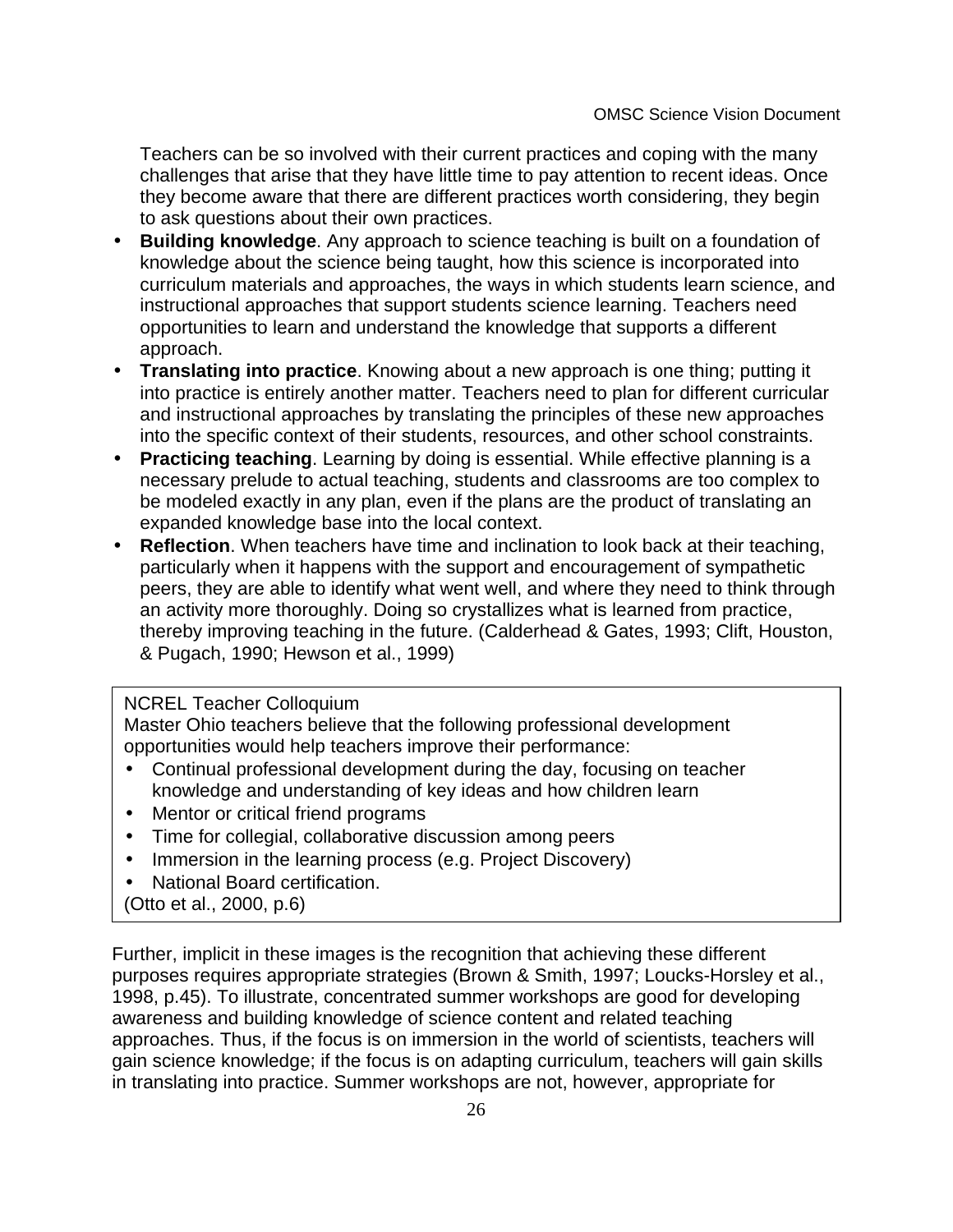achieving the purposes of practicing teaching and reflecting on practice. These are much better served by strategies that are used in parallel with normal teaching; strategies such as coaching, mentoring, case discussions, action research, or examining student work.

Another implication of these images is that all school professionals--administrators and teachers--need to be involved if the goal of enhanced student learning is to be achieved. While much national attention has been focused on teachers (e.g., (National Commission on Mathematics and Science Teaching for the 21st Century, 2000)--and rightly so--its effect will be significantly dissipated if the environment in which teachers work, and the people influencing this environment, do not change in corresponding ways. Classroom systems are only effective when they work in tandem with the school and district system of which they are subsystems (Newmann & Wehlage, 1995, p.41). One powerful way in which congruence of this nature can be attained and maintained is for school professionals to take on multiple roles, e.g., teachers as curriculum developers or peer mentors in addition to being classroom instructors, administrators as both instructional leaders and school managers. The reflective opportunities of examining one role from the standpoint of another can lead to major enhancements in the understanding of both roles.

University of Cincinnati Public Opinion Survey Of those surveyed in Ohio, 97% agreed that it was important to implement professional development for science teachers. Respondents were closely divided between those who would be willing to spend more (45%) and those who would be prepared to spend the same (47%) to improve science education. (Evaluation Services Center, 2001)

Another feature of these images is that when school professionals--administrators and teachers--develop, they do so along personal, social, and professional pathways that are interwoven with each other (Bell & Gilbert, 1996). They may start with the personal recognition that aspects of their practice are problematic, and realize socially that isolation from peers is also problematic. Professionally, they are prepared to try out new activities. A consequence of this is that they realize the need to deal personally with typical constraints of their work environment, e.g., the need to coordinate with colleagues or work within externally mandated guidelines. In grappling with these issues, they realize, socially, the value of collaborating with their colleagues, and, professionally, the need to develop a more coherent practice that goes beyond changes in individual activities. As these become embedded in their practice, school professionals, personally, increasingly feel empowered. As a result, they take the initiative, socially, of fostering collaborative ways of working, and professionally, of seeking out different opportunities for development.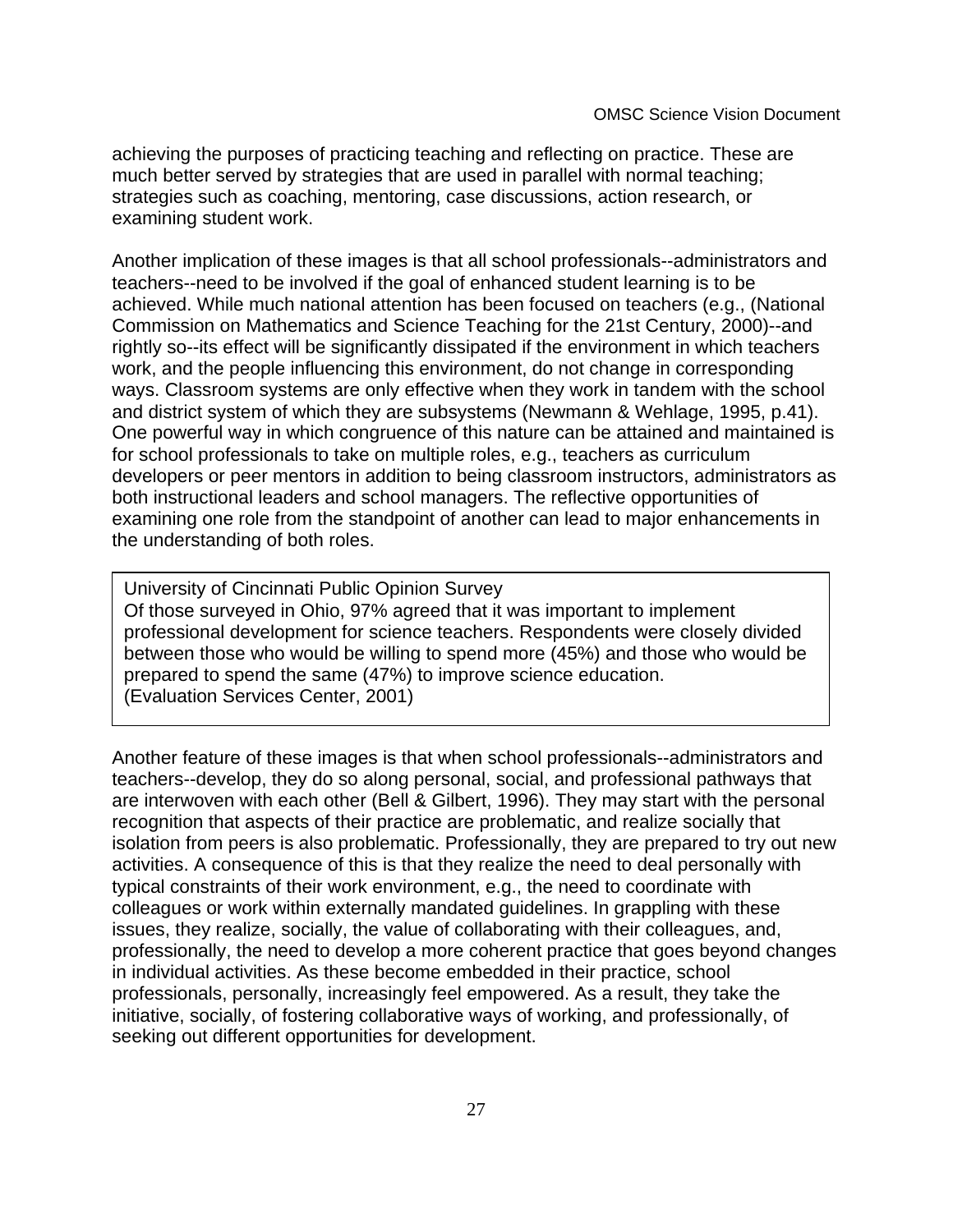These images of professional learning and practice in schools and school districts are grounded in reality, and supported by well documented, current practice. These practices are, however, not the status quo. It is more likely that you would encounter a different set of images were you to visit a representative set of schools and school districts.

#### **Status Quo**

Teaching science for most teachers is, professionally, an isolating experience. School schedules and teachers <del>Ö</del> expectations come together to create a culture that prizes individuality, resourcefulness, and independence. Teachers have few opportunities and little encouragement during their working day to interact with their colleagues. Their schedules require them to spend most of their time in their classrooms with their students. If other adults do come into their rooms, it is usually for administrative or evaluative purposes. So teachers come to expect that they will teach with their doors closed. Further, teachersOplanning periods aren Onecessarily scheduled at the same times as their science colleagues. Even if they are, after gathering resources or taking care of administrative duties, there is little time left to talk professionally to colleagues. Even if time was available for professional conversations, many science teachers would not see this as a priority. Talking about things that have gone well won  $\hat{\Phi}$  endear you to your colleagues, while talking about problems that have arisen sound like weakness; you certainly wouldn O want your administrator to hear about them. Finally, colleagues are not always available: for many teachers in smaller schools, there may be no other science teacher in the building.

The opportunities for teachers to engage in significant professional development are limited (Committee on Science and Mathematics Teacher Preparation, 2001, p. 2). Those typically provided tend to be short, one-shot deals (Committee on Science and Mathematics Teacher Preparation, 2001, pp. 33-34). These come in forms such as inservice days, short workshops, and conferences. Local staff development personnel, college professors, and national speakers provide a range of information for teachers to take with them to incorporate into their normal practice. Teachers Ö experiences with these kinds of events is varied. In some cases, teachers hear something that either fits with their current practice, or solves a problem they are currently facing; putting it into practice in such a prepared environment is relatively straightforward. But more often than not, the influence of these sorts of events on a teacher **S** practice is negligible. This might be because teachers see little value in what they hear, viz., unwanted answers to unasked questions. But equally, it is likely that the difficulties of applying a new idea in the different circumstances of a teacher**<sup>®</sup>** practice have not been recognized and addressed. The assumption here is that if you hear something, you can do it. In other words, typical in-service events have little impact on most teachers Opractice, and their influence in leading to significant changes in the fundamentals aspects of a teacher  $\tilde{\mathbf{S}}$ practice is negligible.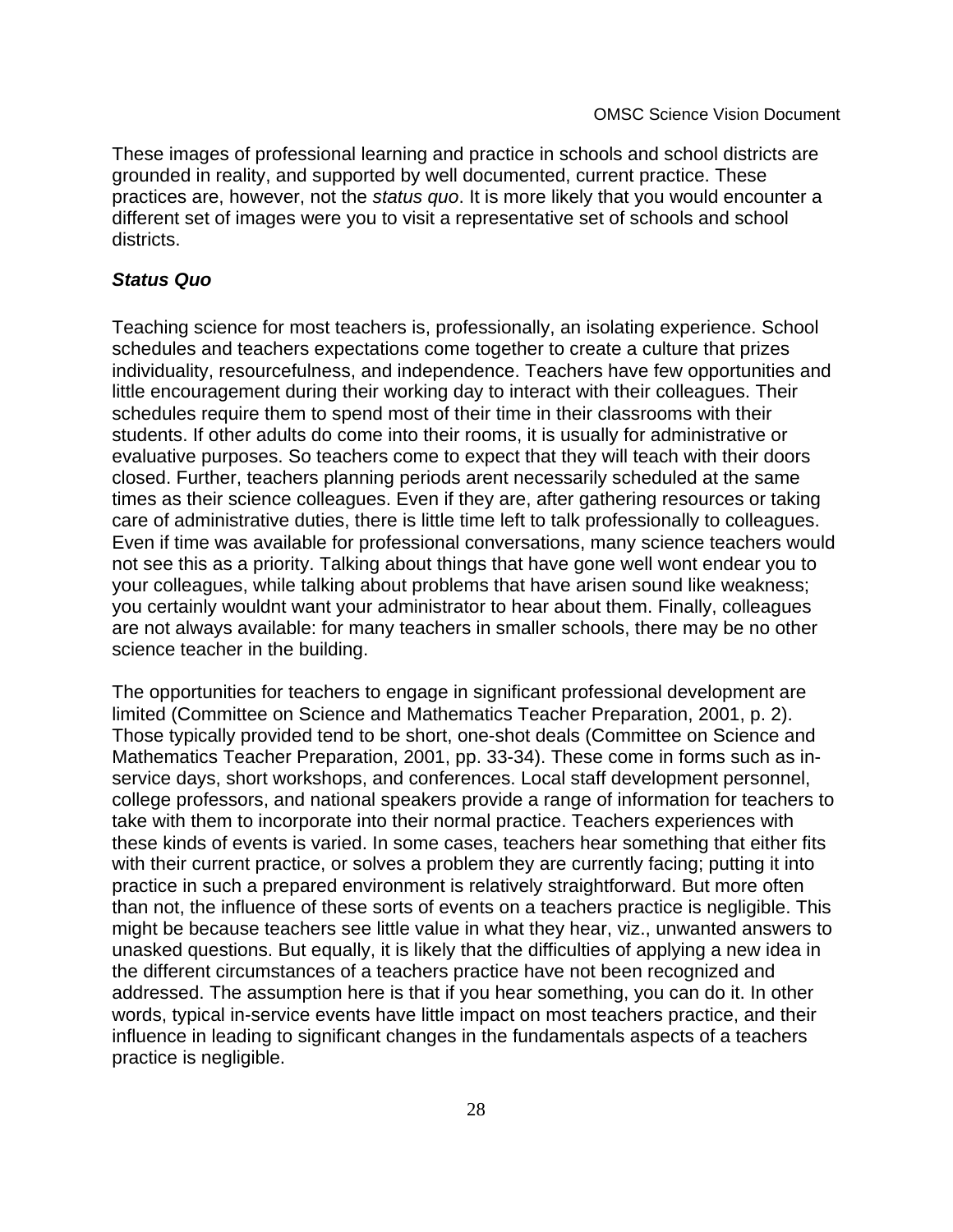In recent years, considerable resources have been provided by federal agencies for more extensive professional development opportunities for science teachers. These include summer workshops in which teachers spend one or more weeks immersed in various activities that might focus on science inquiry, curriculum development, student learning, etc. Many teachers have found these activities to be energizing, challenging them to reexamine fundamental beliefs they have about teaching, learning, and the nature of science. When teachers return to school for the next academic year, they try out new approaches that embody different forms of curriculum, instruction, and assessment, and make different demands on resources of time and equipment. Many teachers, however, find that there is little support from their colleagues and administrators (Committee on Science and Mathematics Teacher Preparation, 2001,  $p.33$ ); when units don $\tilde{\Phi}$  work as they did in different circumstances during the summer, there is little help available. Under these conditions, most teachers find that they cannot sustain their innovative practices, and revert to their former methods. Without school support, student achievement scores are lower (Newmann & Wehlage, 1995, p.32).

To summarize: consider the influence of a prevailing culture in a district**G** schools where administrators are primarily focused on school management, where teachers are professionally isolated with little time for professional development, reflection, and interaction with their colleagues, where in-service opportunities are usually provided in forms that seldom permit the possibility of significant change, and where teachers who are enthusiastic about innovative approaches to science teaching receive little support to put them into practice. The overall effect of these characteristics of current school and district systems--subsystems of the system of education in the state--is that these systems function to maintain the status quo.

A school district is a system of components--classrooms, schools, personnel, policies- that interact with each other. It includes many classrooms, each of which is itself a subsystem. The school district itself is a subsystem, a component, of the system of education in the state of Ohio. Recommendations for change, therefore, need to form a coherent set that applies to all components of the system and their interactions. These are summarized in terms of major school district attributes: professional development, school structure and climate, and resources. Some of these recommendations are internal to the subsystem of the district, and can be internally implemented. A number of them will, however, need to be implemented beyond the school district subsystem; these are considered further in the following section.

#### **Professional Development**

#### Summary

Vision

• Professional development achieves different purposes such as helping teachers to a) increase their disciplinary knowledge, b) adapt this knowledge to local contexts, c)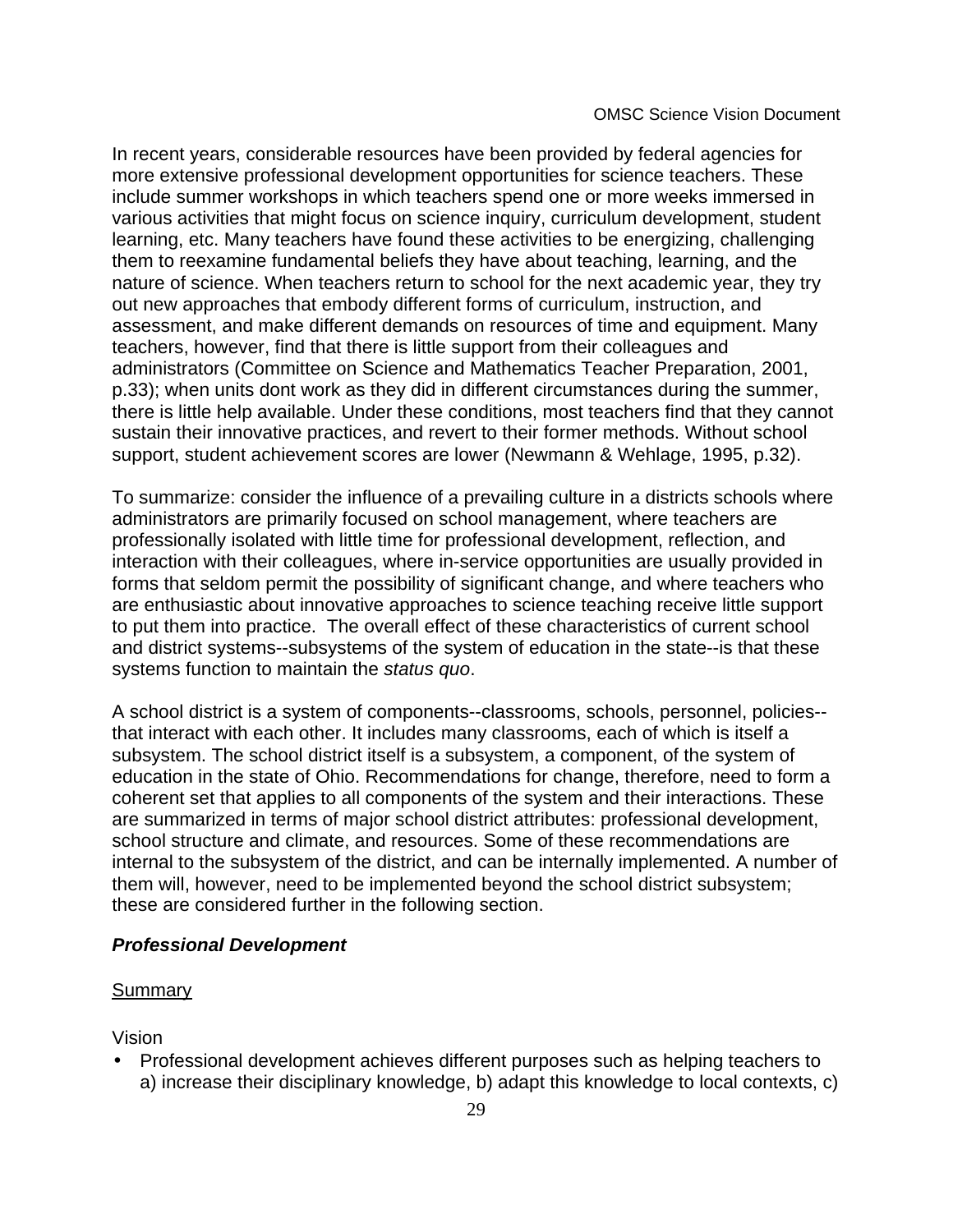put it into practice in their classrooms, d) align their curricular, instructional, and assessment approaches, and e) become life-long learners and reflective practitioners

- Professional development achieves these purposes by providing learning opportunities in different forms, such as courses, coaching and mentoring, and peer support groups
- Professional development is long-term and sustained
- Professional development provides models of good teaching
- Professional development is available during the school day as well as after hours and during school vacations
- Professional development provides access to mentors and **O**ritical friends
- Professional development encourages teachers to pursue National Board certification

# Status Quo

- In-service professional development is usually provided in short courses and workshops with little follow up
- In-service professional development is inadequately funded
- In-service professional development does not provide mentors for beginning teachers
- In-service professional development is information-centered, and not focused on what teachers want and need
- In-service professional development does not model good teaching
- In-service professional development reaches only a small proportion of teachers

# Recommendations

- **Provide** professional development learning opportunities (Committee on Science and Mathematics Teacher Preparation, 2001, pp.6-13):
- for teachers, curriculum directors, and administrators to increase their capacity to plan and design effective curricula; to analyze and choose appropriate curriculum materials; and to align curriculum with instruction and assessment.
- for administrators to become academic and instructional leaders
- for administrators and teachers to become professional developers in schools
- **Provide** these opportunities in different forms, such as courses, coaching and mentoring, and peer support groups in order to serve different purposes, such as building knowledge, adapting this knowledge to local contexts, putting it into practice in their classrooms, and reflecting on these innovations (Loucks-Horsley et al., 1998, p.42).

# **School Structure & Culture**

**Summary** Vision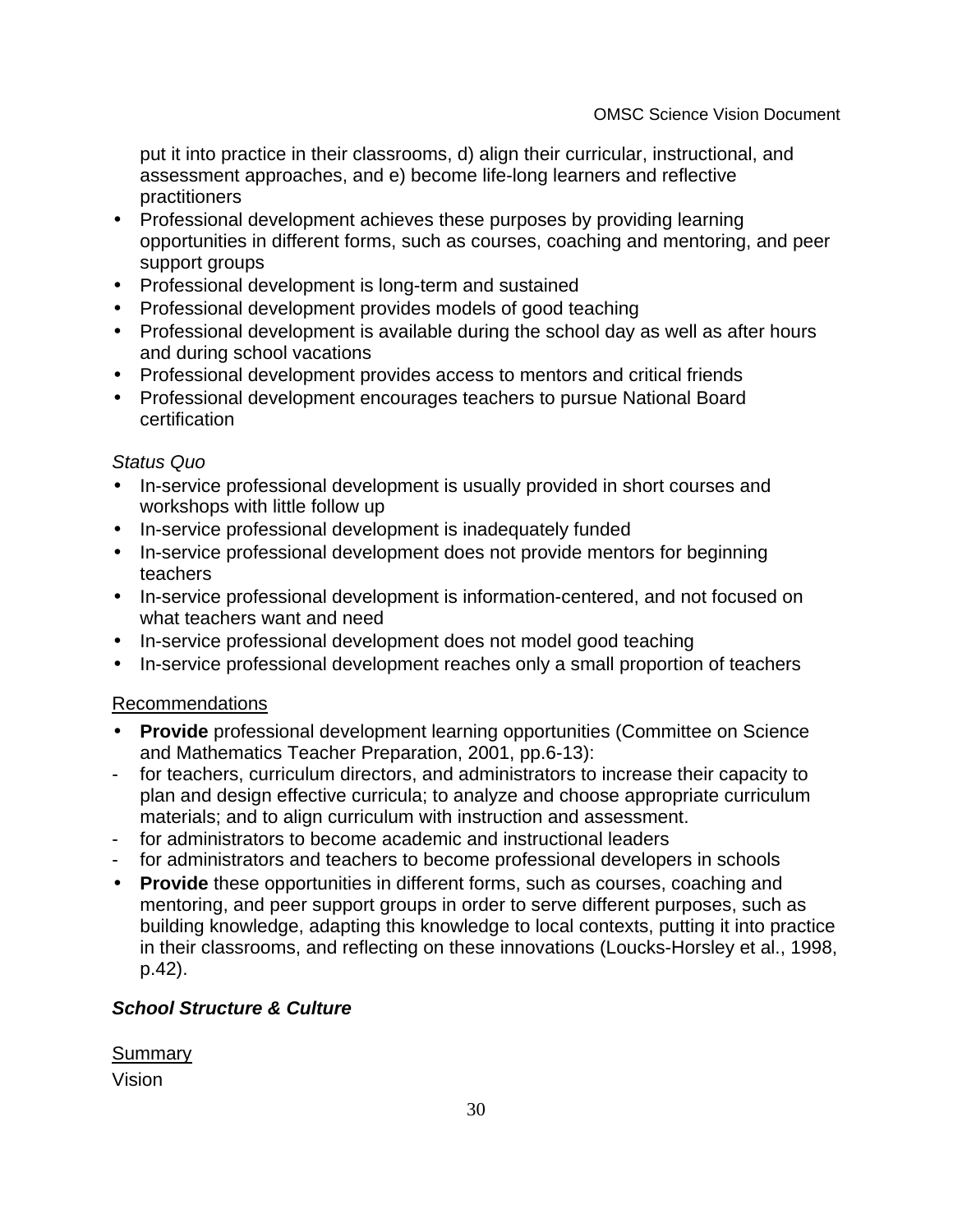- Schools are collaborative learning organizations that include administrators and teachers
- Schools provide opportunities for teachers to interact frequently with their peers
- School administrators are academic and instructional leaders as well as school managers
- Administrators, parents, and the community support teachers $\Omega$ continuing professional development

# Status Quo

- In schools:
	- there is little systemic support for teachers $\tilde{\mathbf{C}}$  on-going learning
	- there is inadequate time for professional development, reflection, and interaction with colleagues in school
	- structure and organization of the school day does not always promote inquiry learning or provide adequate time for reflection
	- time is rarely available for interpreting and reflecting on the results of assessments
	- administratorsÖ primary focus is on school management
	- there is little opportunity for teachers to take on leadership roles

# Recommendations

- **Change** the professional culture of schools in ways that support science teachers' developing professionalism and the continuous improvement of their teaching (Committee on Science and Mathematics Teacher Preparation, 2001, p.39)
- **Provide** administrators with professional development to become academic and instructional leaders
- **Form** vertical teams of administrators, curriculum directors, and teachers within districts
- **Recognize** that teachers have expertise that is valuable in curriculum design
- **Encourage** teachers to participate in cross-district collaboration and networking and take on leadership roles
- **Work** with parents, school board members, and other community members to convince them of the necessity to provide high quality in-service professional development (Committee on Science and Mathematics Teacher Preparation, 2001), pp.6-13]
- **Provide** resources to support long-term, sustained professional development for teachers and administrators
- **Provide** time and resources for teachers to engage in detailed curriculum development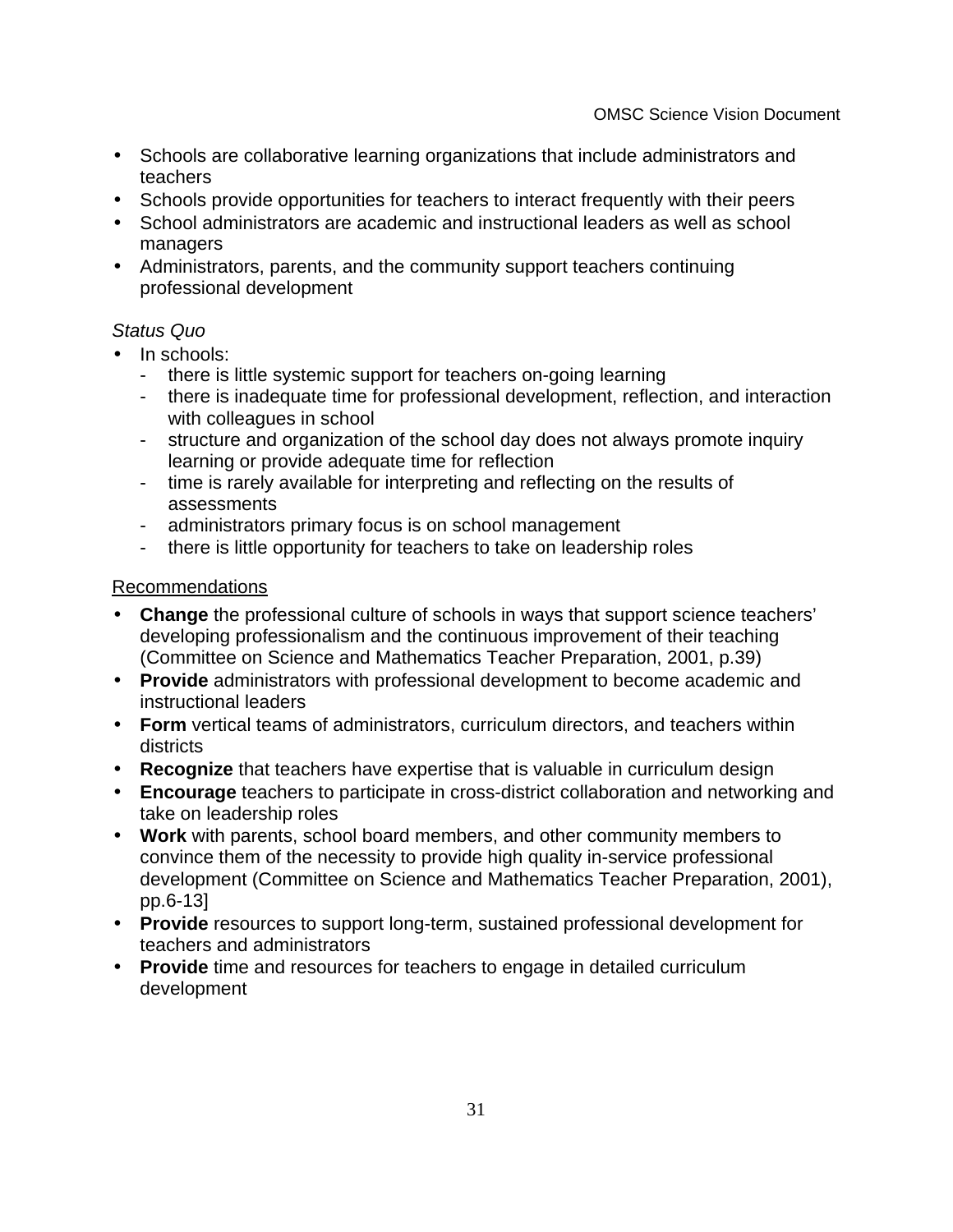# **Curriculum Planning, Design, and Alignment**

# **Summary**

Vision

- Science and mathematics curricula are designed by teams of teachers and curriculum directors with:
	- capacity to carry out sophisticated curriculum analysis and design
	- access to experience, expertise, up-to-date research, and other resources concerning curriculum analysis and design
	- time to develop quality curricula that match external standards with local circumstances, and that are aligned with instruction and assessment across grade levels

# Status Quo

- Science curricula:
	- have little coherency across grade levels
	- are driven by adopted text books that are inappropriately chosen
	- are determined with little teacher input
	- are not informed by appropriate curricular analysis
	- are politically influenced by various constituencies (e.g., battles over inclusion of evolution in biology curricula)

# Recommendations

- **Recognize** that teachers have expertise that is valuable in curriculum design
- **Provide**:
	- professional development opportunities for teachers, curriculum directors, and administrators to increase their capacity to plan and design effective curricula; to analyze and choose appropriate curriculum materials; and to align curriculum with instruction and assessment
	- time and resources for teachers to engage in detailed curriculum development (e.g., lesson study)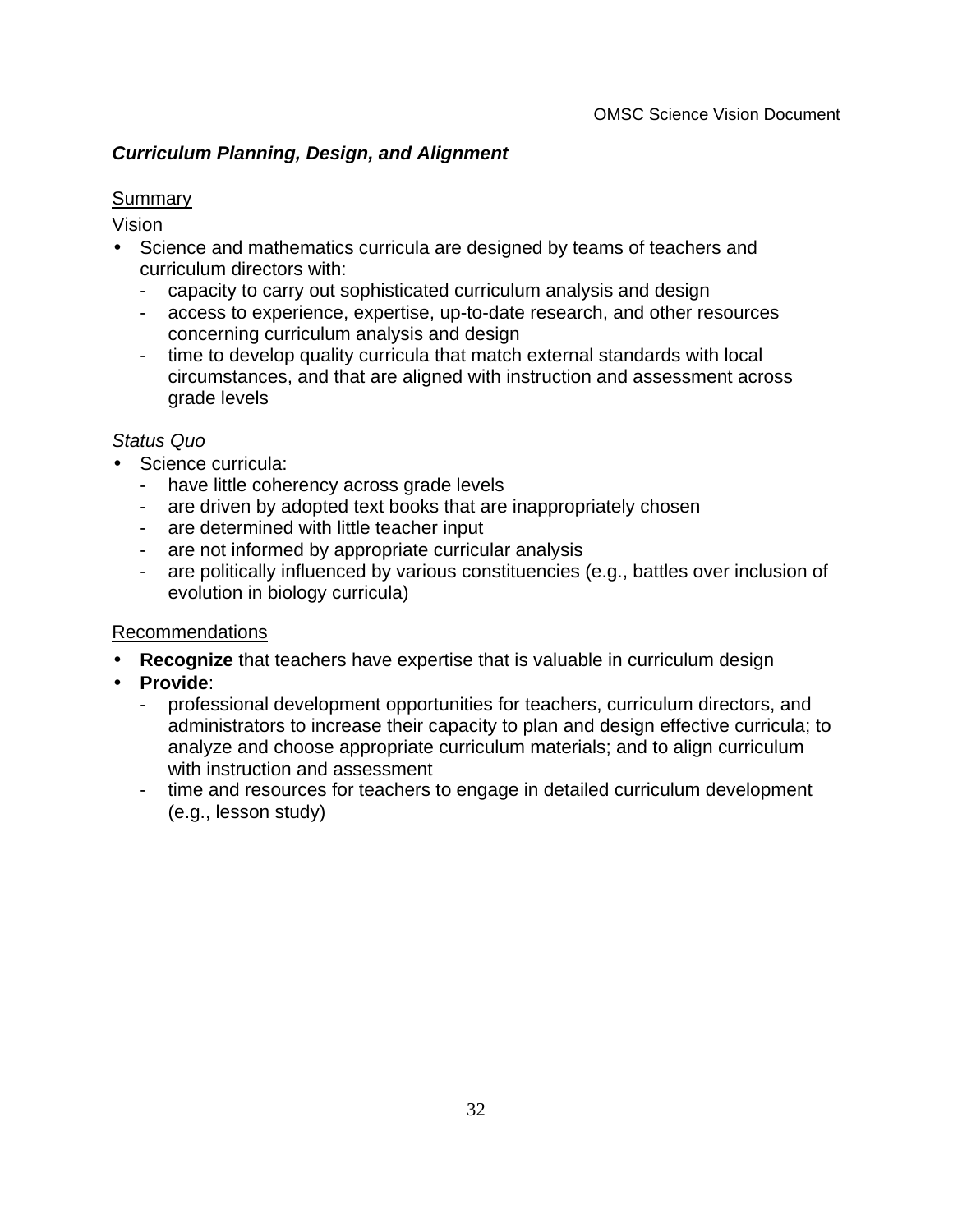# **THE STATE**

At the state level, the systemic nature of education is clear to see. In response to perceived societal needs, policy makers and state-level administrators exert their leadership by setting policy for the system and its various entities, such as school districts and teacher education institutions: they set goals, establish guidelines, and provide resources for educational personnel throughout the state. In effect, they are sharing responsibility for achieving the state **Õ** educational goals with school districts and teacher education institutions across the state. That, of course, is not the end of the matter. State personnel also require accountability of those with whom they share responsibility. Thus, they oversee the results emerging from the system, in order to monitor the success in achieving goals. In some cases, state personnel use results that emerge as a direct consequence of districts Occivities, such as student GPA distributions, course selections, etc. In other cases, they initiate particular types of activity, such as student and teacher testing, to provide information on system goals that would not otherwise be available. This account, while drastically oversimplified, highlights key features of the system: there are different entities within the system that have different functions and responsibilities, and they interact reciprocally with one another in different ways. Just because it is a system does not, however, mean that it automatically functions effectively, even if some components and their interactions are exemplary (Newmann & Wehlage, 1995, p.1).

The state has a range of responsibilities for education. These include, but are not limited to curriculum and assessment; school finance and accountability; school reform; students, families, and communities; superintendency; and the teaching profession (Ohio Department of Education, 2001). This document, however, focuses on a limited subset of these responsibilities.

# **Vision**

Imagine a system of education for science in Ohio that has various components that work together in a supportive, coherent fashion. These include:

- High academic standards in science for all students, with detailed illustrations of how curriculum and instruction can be developed to embody these standards,
- Accountability measures that inspire public confidence and are fair to those being held accountable,
- A system of teacher education (with particular reference to science) to make the vision a reality.

An effective system of education sets common, demanding academic standards in science for all its students (Newmann & Wehlage, 1995, p. 41). In Ohio these standards should be comparable with national standards, mirror the best thinking of what is central to the disciplines, take into consideration the economic needs of the state, be relevant in the life and work of all Ohioans, and be interesting and accessible to all students. Putting academic standards into practice for all students requires more than simply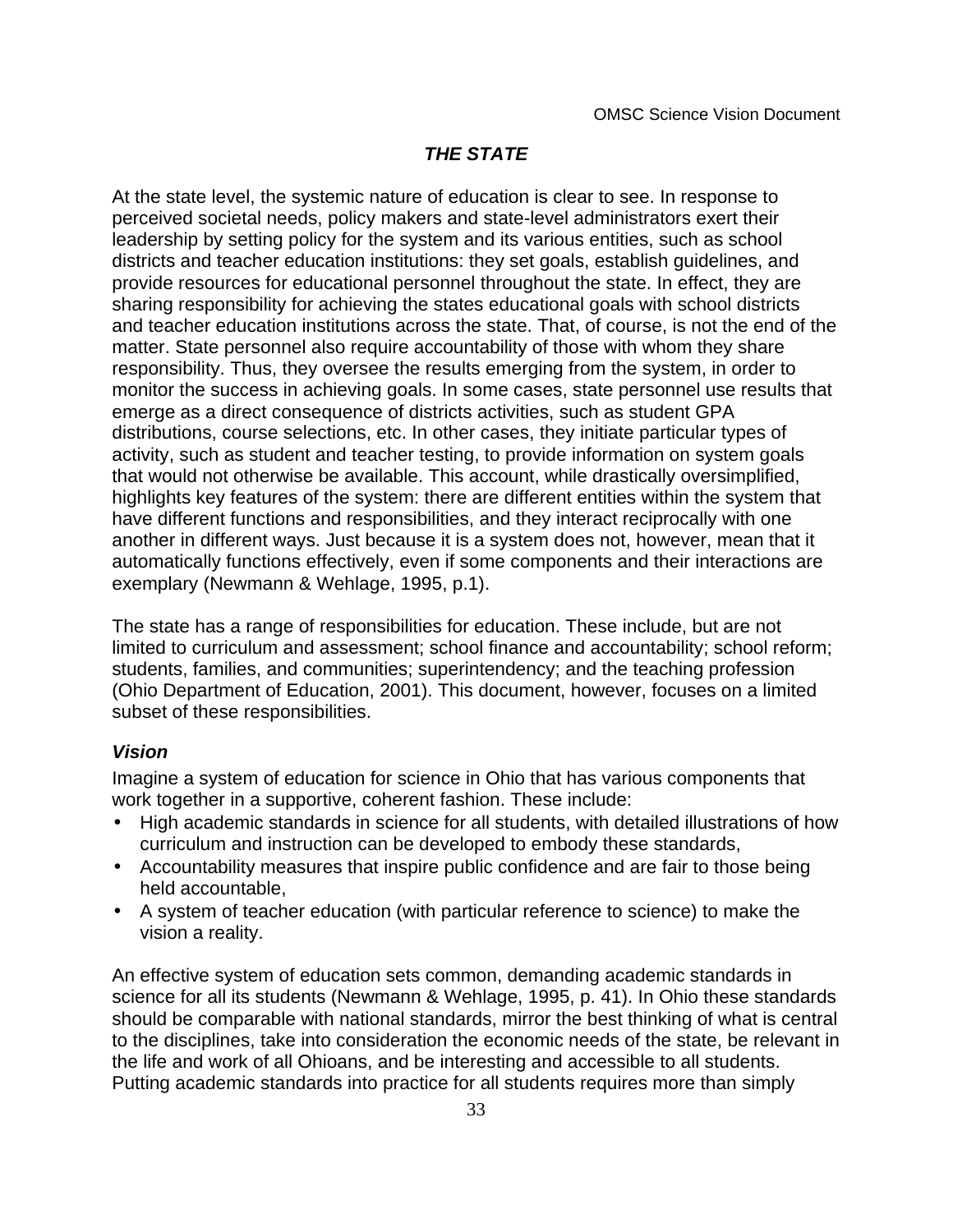specifying the standards and accountability measures. While this is necessary, it is not sufficient to determine what could or should happen in classrooms. Students who achieve any given standard may well have traveled along different instructional pathways. Which pathway a teacher chooses to use will depend on a variety of contextual characteristics such as the teacher  $\tilde{\mathbf{Q}}$  expertise and interests, and available resources in the school and community. Thus detailed illustrations of curriculum materials that embody some of the standards are needed. These are accompanied by outlines of instructional approaches for using these materials that provide curriculum directors and teachers with effective models for helping their students achieve these standards. These serve not only to inform schools about what these standards mean and different ways of achieving them, but also to guide them in developing their own, locally relevant instructional materials for other standards.

While the national debate on setting standards is of recent origin, historically, high academic standards, though not necessarily stated explicitly, have been in effect: some students in most schools have achieved excellence; these are the students who over the decades have helped Ohio and the nation achieve a position of leadership in the world in science and mathematics. Where there is a difference in opinion is whether **all** students should be held to meeting a common set of standards, since, historically, that has not been the expectation. In the dynamic world of the new millennium, however, this point of view needs re-examining. While not everyone will work in positions that include science or mathematics as an explicit requirement, the depth of science and mathematics literacy required, even for entry level positions, is steadily increasing. Difficult as this may be for many, Ohio **G** future economic well-being depends critically on helping all its students meet common demanding standards of scientific literacy.

University of Cincinnati Public Opinion Survey The importance of setting academic standards is fully recognized in Ohio: more than 92% of those surveyed supported standards. While setting standards is generally accepted within Ohio, the question of how they should be set is less certain. Approximately equal numbers of those surveyed thought that standards should be set at local, state, or national levels, respectively. (Evaluation Services Center, 2001)

Ideally, there should be input into the setting of standards from different stakeholders. To be sure, the type of input will vary. A primary input into the process of choosing the content, format, and extent of standards comes from educators. These include those who have expertise in the content of science, and in curriculum and instruction, perhaps identified through professional organizations that focus on science education. Input should also come from those who put standards into practice in schools: teachers, curriculum directors, and administrators. Finally other interested stakeholdersÑeducational partnersÑshould have opportunities to respond to proposed standards.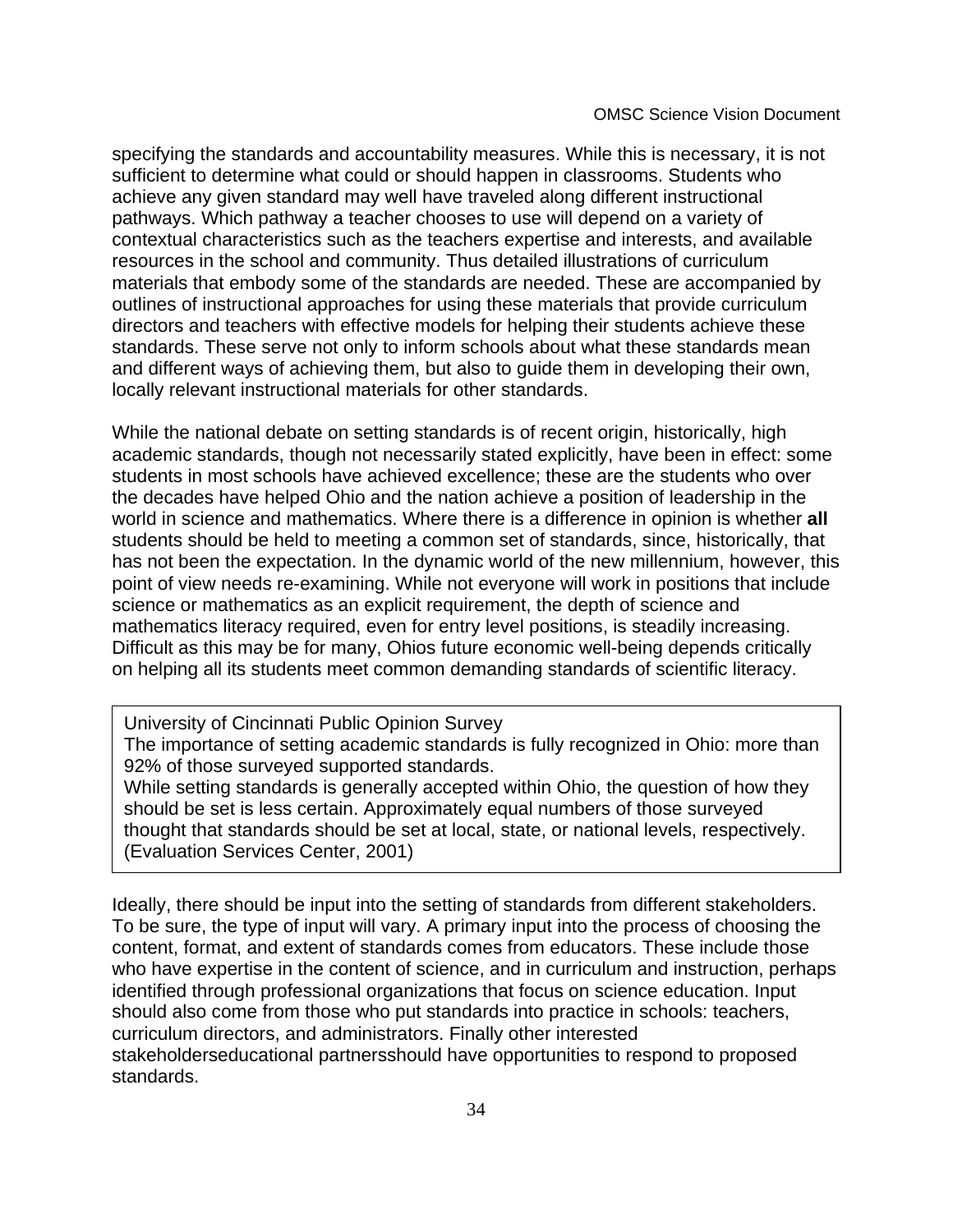An effective system of education in Ohio also includes a system of accountability measures that are coupled with accepted standards. Accountability measures need to meet different criteria to be effective. For educational partners, accountability measures need to inspire public confidence. They do so if they provide credible evidence that educators have discharged their responsibilities faithfully and effectively. For educators who are responsible for meeting the standards, accountability measures need to be valid and fair. They are valid if the information they provide can be used to make accurate inferences about student learning and system quality. They are fair if they are equitably administered for all, with adequate notice, opportunity to learn, chances to remediate, and lack of bias. In this case, those who are accountable believe that the measures serve to justify the trust that has been placed in them.

One purpose of coupling accountability measures with common academic standards for all students in all schools is to reduce inequities. It is common knowledge that, even within counties, as well as across the state, major differences currently exist between school districts with respect to academic achievement. By combining accountability with standards, the state creates a common set of expectations across the state for students and their parents, teachers, and administrators. While all parents want their children to be successful, what they regard as being successful is, in all likelihood, linked to their own educational experiences and current circumstances. In some school districts in the state, the expectations of most stakeholders are to a considerable extent already aligned with high academic standards. Consider districts in which parents and community members are knowledgeable about, and value, education, perhaps recognizing the central role it played in their own careers, and in which the community judges schools on the basis of their success in opening doors for further education of their students. The alignment of the public  $\ddot{\mathbf{G}}$  expectations with high academic standards, and accountability measures is a major factor in these districts achieving success. In other schools, however, community and societal pressures can create expectations of schools that may not include high academic achievement. If parents feel that the education system failed them, and has contributed little to their current circumstances, they are likely to have different expectations of their local schools. There may be little motivation to push schools to set high academic standards, as well as a lack of knowledge of how and why to do so. Under these circumstances, schools are far less likely to challenge students. Without externally mandated standards that are coupled with accountability measures, divergent expectations across the full range of Ohio **G** schools are likely to maintain, if not exacerbate, current inequities in studentsÕ educational opportunities in science.

An effective system of education in Ohio also includes a system of teacher education that prepares and continuously supports K-12 teachers in science for the new millennium (Carter, 1990; Committee on Science and Mathematics Teacher Preparation, 2001; Feiman-Nemser & Remillard, 1995; Hewson et al., 1999; Northfield, Gunstone, & Erickson, 1996; Richardson, 1997). It recognizes that there should be a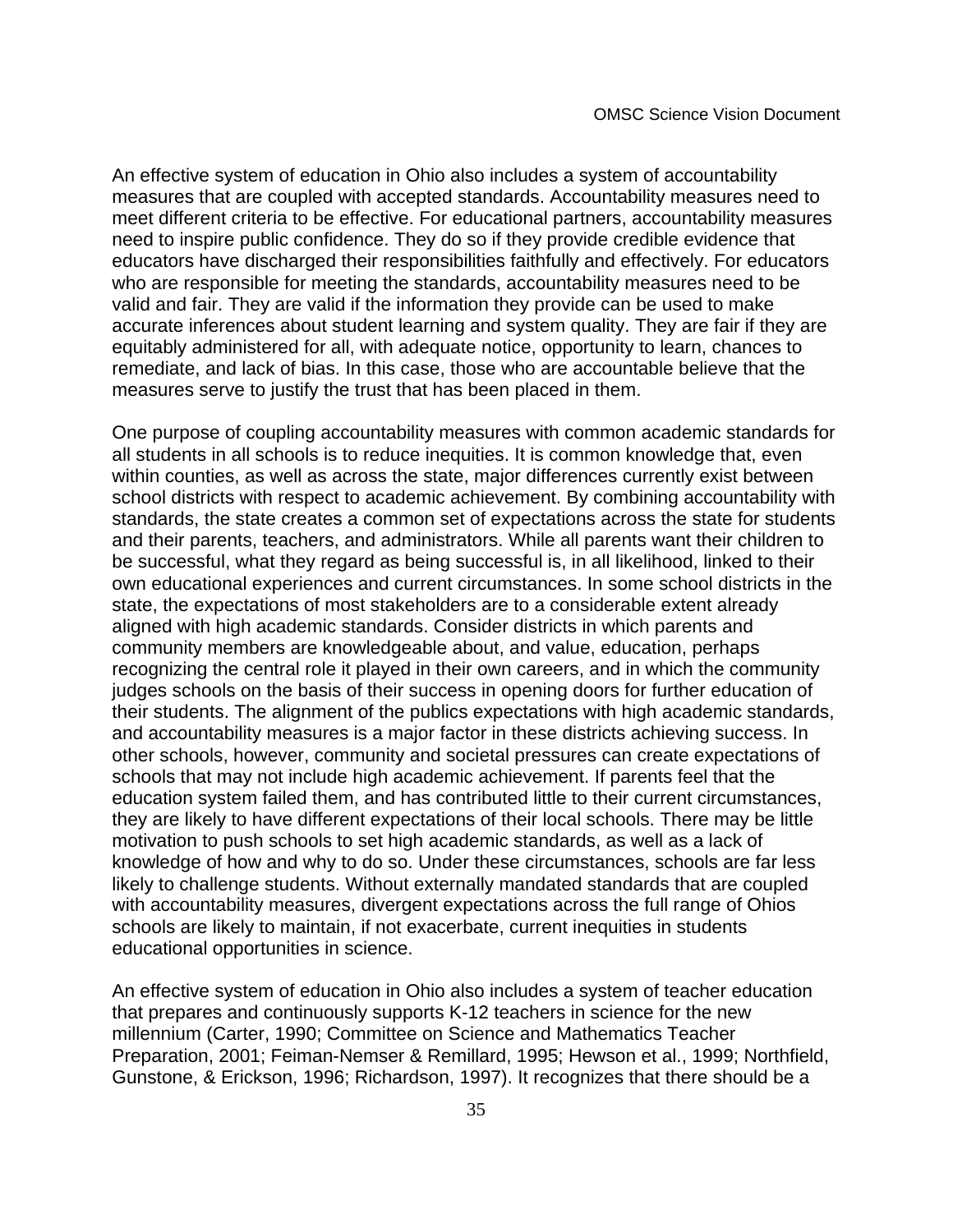OMSC Science Vision Document

continuum of professional learning experiences throughout a teacher<sup>®</sup> career, seamlessly linking initial teacher certification to inservice professional development (Mundry, Spector, Stiles, & Loucks-Horsley, 1999)[Committee on Science and Mathematics Teacher Preparation, 2001 #1317, p.72). It does so by providing opportunities for prospective and practicing teachers to learn the different fields of knowledge in which expert teaching is rooted in ways that integrate them with each other and with classroom practice (Cochran & Jones, 1998). These fields include science content, educational foundations, and approaches to curriculum, instruction, and assessment (Anderson & Mitchener, 1994; Hewson, 1996; McDermott, 1990). These fields are taught in innovative ways that support the vision of science teaching detailed in the classroom section. Teacher education also provides opportunities for prospective and practicing teachers to learn how to put these approaches into practice in supportive, collegial environments that foster continuing personal, social, and professional teacher development (Bell & Gilbert, 1994; Gold, 1996). It also provides opportunities for integrating theory with practice through continual, reciprocal dialogues that highlight their mutual interactions. These learning opportunities come in a variety of different forms; not only in courses and workshops, but also through internships, immersion experiences, study groups, mentored relationships, and so on. Further, these learning opportunities occur not only in pre-service programs that provide initial teacher certification, but also throughout teachers Oprofessional lives (Kagan, 1992; Loucks-Horsley et al., 1998).

# NCREL Teacher Colloquium Highlight

Master Ohio teachers believe that pre-service teacher education should:

- Increase the focus of teacher preparation programs to provide new teachers with a repertoire of techniques and a range of strategies for dealing with curriculum, pedagogy, assessment, and school context.
- Improve preparation of new teachers to run their own classrooms with diverse groups of children.
- Coordinate teacher preparation programs with mentoring programs and staff development by colleges, school districts, and unions.
- Teach practical teaching applications and techniques to preservice teachers.
- Provide more exposure to rigorous disciplinary courses in the content areas. (Otto et al., 2000, p.6-7)

Teachers who have been educated in this system regard themselves as life long learners (Committee on Science and Mathematics Teacher Preparation, 2001, p. 7; Floden, Gallagher, Wong, & Roseman, 1995, p.45). They are knowledgeable about science, and about the foundational principles of education in Ohio and the nation. They are knowledgeable about OhioÕs high academic standards and detailed curriculum models that exemplify them. They can use these standards and models to produce their own locally appropriate curriculum and instruction. They can teach science to all students in the ways detailed in the vision of Ohio **G** classrooms. They also have the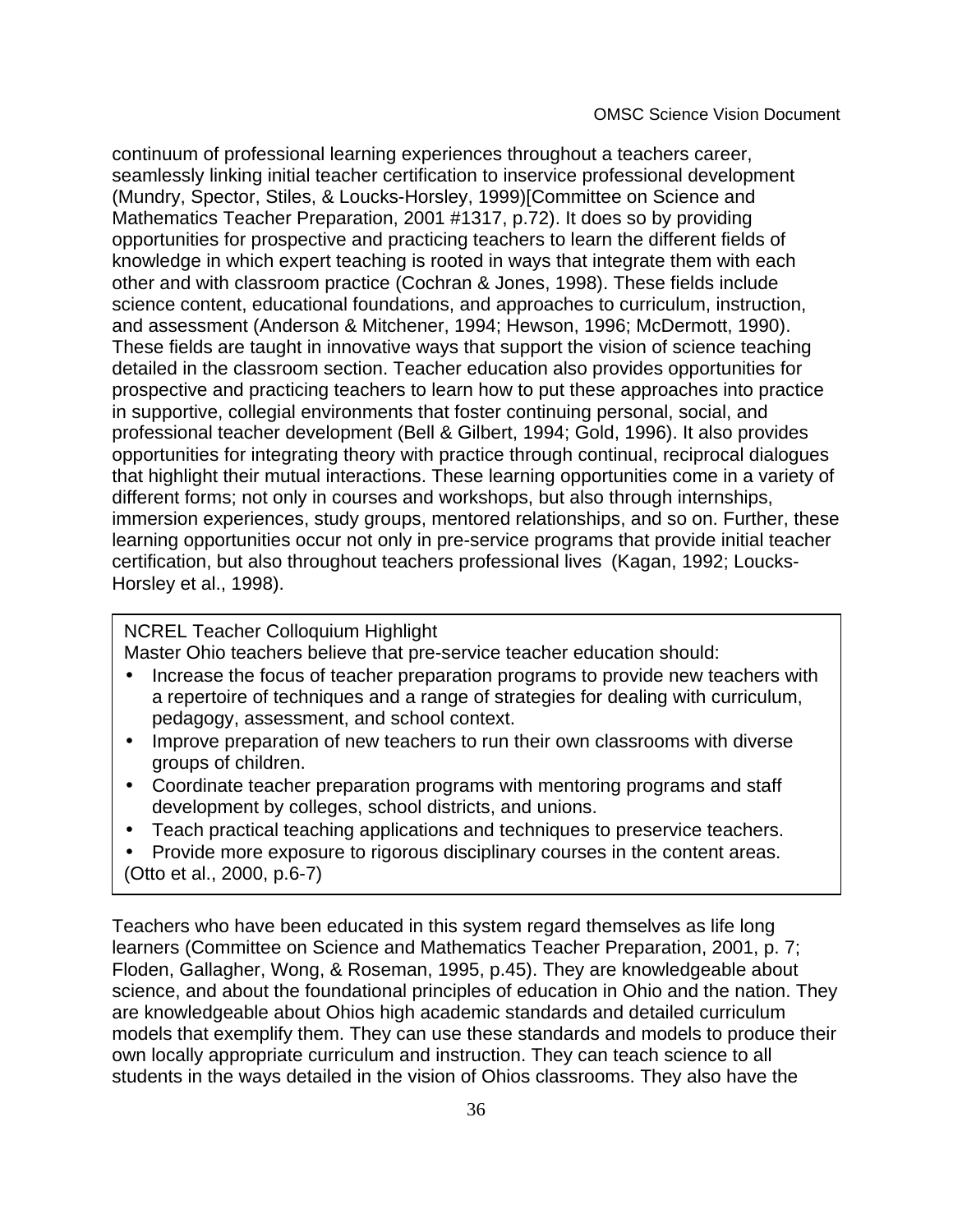motivation and skills to continue improving their practice throughout their professional careers.

## **Status Quo**

Translating the overarching goals of a reform into practice is a complicated process. The intent of any reform initiative is that there should be fidelity between the goals of the reform, the forms and strategies with which the reform is implemented, and the outcomes of the implementation. A tendency, inherent in all complex processes, is that there are shifts along every step of the way that can compromise the fidelity of the reform. In cases where the shifts are major, the outcomes of the reform may bear little resemblance to the ideals that led to its establishment. At every point along the way, practitioners understandably attend primarily to their local priorities, and secondarily to overall perspectives. They are likely to assume that the resources Nurriculum and assessment materials **N**at they use, are faithfully aligned with the corresponding standards. If there is no person or group whose primary responsibility is to maintain the fidelity of the reform, these may be faulty assumptions, leading to a compromised reform initiative.

The academic content standards will provide a set of clear and rigorous expectations for all students. Students will need to learn more and do complex work, at each grade level, as they progress through school. The new academic content standards will provide clarity to Ohio teachers of what content and skills should be taught at each grade-level. However, how the material will be taught local school and district decision.

(Ohio Department of Education, 2001)

The state of Ohio attends to the different features of a system of education. There are sets of academic content standards for science that are based on national standards documents. There are accountability measures for students, teachers, and school districts. There is state oversight of teacher licensing, and of the many higher education institutions that produce teachers of science (Ohio Department of Education, 2001). In the state of Ohio, standards are embodied in ODEÕs curriculum models that were designed to be used in conjunction with national standards documents such as those produced by the National Research Council (National Research Council, 1996) and the National Council of Teachers of Mathematics (National Council of Teachers of Mathematics, 2000). They have been favorably rated in comparison with those of other states (Finn & Petrilli, 2000; Glidden, Masur, & Snowden, 1999). Some of the best science and mathematics teachers in Ohio, however, think that these models emphasize process rather than content, and, along with the Proficiency Tests, drive schools and teachers to teach a curriculum that is superficial because of the large amount of content included (Otto, van der Ploeg, & Blakeslee, 2000, p.8). Academic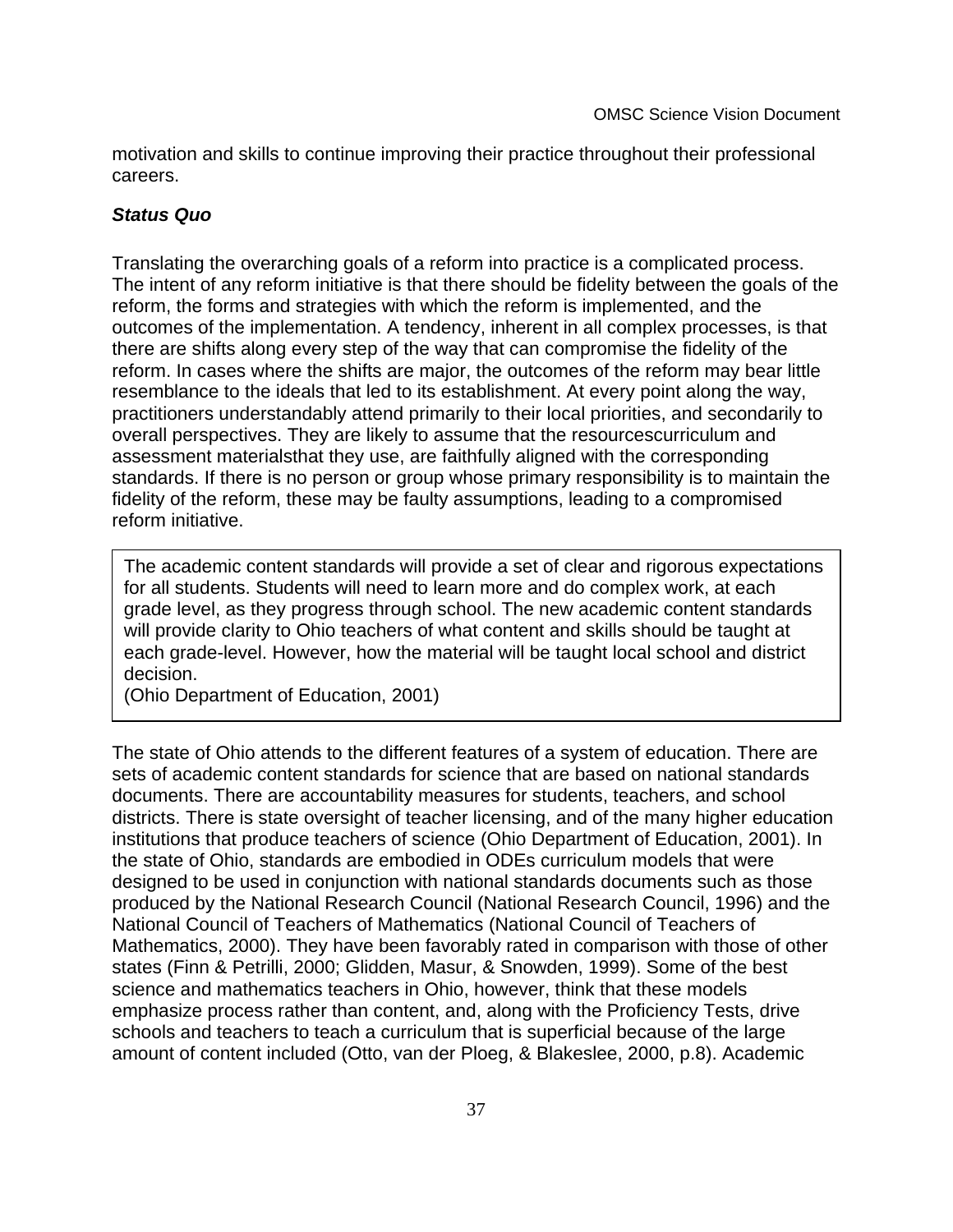content standards in science are currently being revised (Ohio Department of Education, 2001).

Science teachers in Ohio use a variety of different resources in deciding how they will teach. These include national standards documents, ODE **G** proficiency test quidelines, curriculum models, school and district curriculum guides, and textbooks. Of these resources, teachers use textbooks more frequently than any other (van der Ploeg, 2000, p.29). There are several ways in which the overall purpose of a reform can be distorted by textbooks. The need to seek wider audiences can lead publishers to include more content than a school districtÕs curriculum might require. The presence of additional material can suggest to teachers that their curriculum ought to be expanded, with the outcome that they include more topics, each handled in less detail and depth than previously. A publisher may also believe that a complete package will be more marketable nationally. A consequence is likely to be that teachers are less likely to develop their own units. Finally, publishers seek to create unique features that will help their product stand out in a crowded market. Thus when different school districts adopt different textbook series, different emphases can occur across districts. Yet analyses of prominent textbook series for conformity with current standards have shown that no middle grade science text received at least a satisfactory rating and high school biology textbooks had serious shortcomings (American Association for the Advancement of Science, 1999, 2000).

University of Cincinnati Public Opinion Survey Of those surveyed, 91% believed that all teachers should be tested periodically to determine their proficiency in science. The majority of respondents (85%) believed that OhioÕs science proficiency tests should be comparable to other state and national tests. However, only 49% believed that proficiency tests were a fair measure of student learning.

(Evaluation Services Center, 2001)

Ohio has in recent years adopted several statewide accountability measures. The most prominent of these are the Ohio Proficiency Tests (OPT) that are administered to all students at the 4<sup>th</sup>, 6<sup>th</sup>, 9<sup>th</sup>, and 12<sup>th</sup> grades, Фо test their knowledge and skills in core subject areas,Ó including science. School district report cards are another prominent accountability measure, based in large part on OPT outcomes (Ohio Department of Education, 2001). While the content of science proficiency tests has been favorably reviewed, there are grounds for questioning both the fairness and the validity of the implementation of Ohio Oproficiency testing policy, in part as a result of its unintended consequences. To illustrate one concern, at one urban middle school the percentage of students passing the 6<sup>th</sup> grade science remained under 10% for several years, in contrast to the state **O** performance standard of 75%. In response to this dramatic indication of ongoing failure, the school regularly spent the weeks prior to proficiency testing in intensive training efforts (Hewson & Davies, 1998). Whether or not this had educative value, it represented a massive distortion of the schoolÕs intended curriculum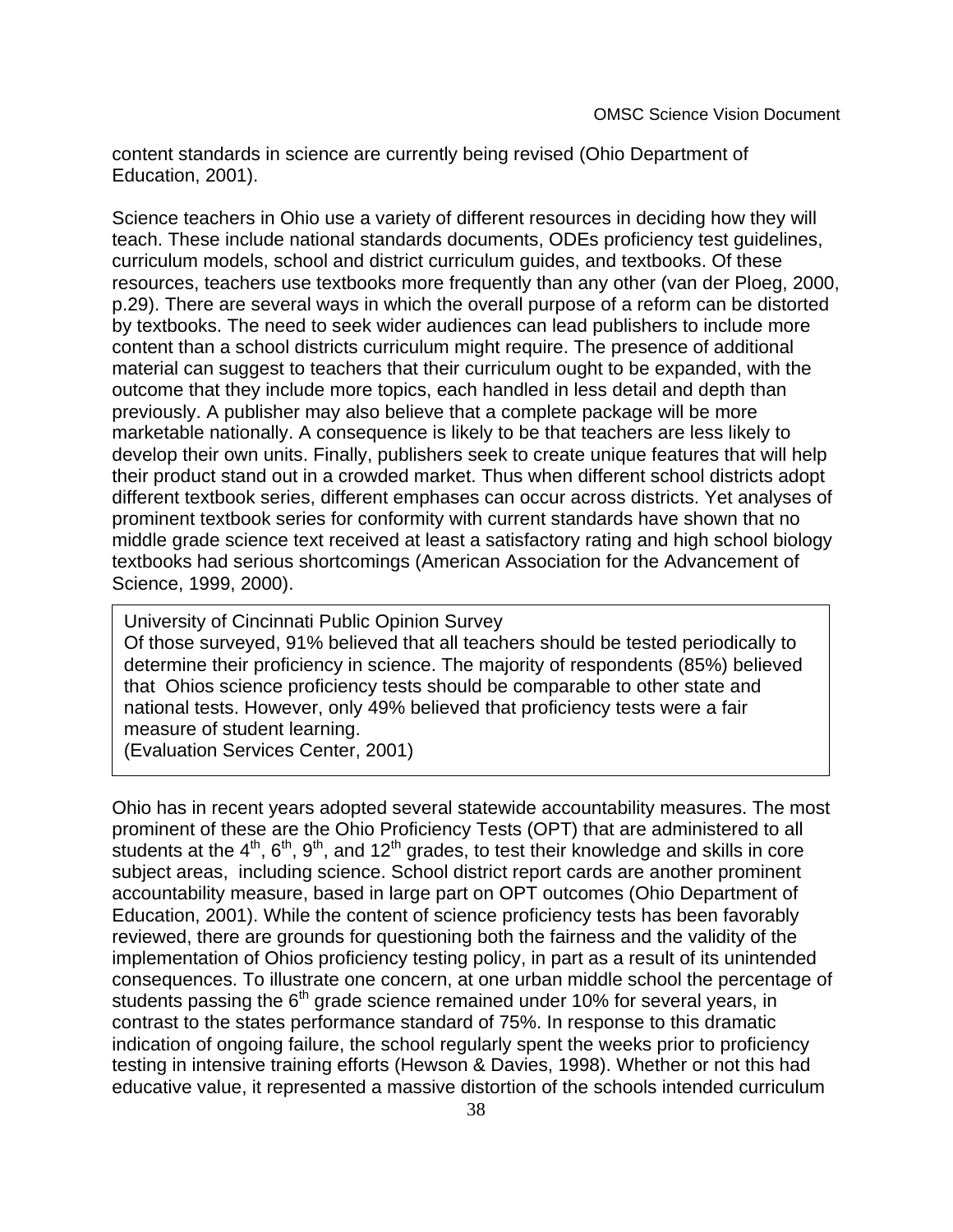in science and other core subjects. Another concern is the tendency to concentrate on high stakes tests to the exclusion of other forms of assessment, even though educators and testing companies themselves stress the need for multiple forms of assessment. This concern is compounded by the need for testing companies to produce accurate, timely results. Recent reports have documented errors in high stakes test results that have had severe consequences for large numbers of students and administrators (Henriques & Steinberg, 2001; Steinberg & Henriques, 2001).

Teacher education in Ohio, as elsewhere, occurs in two phases. The first phase is preservice teacher education. This is provided by institutions of higher education (IHE $\tilde{\mathbf{G}}$ ) across the state with the primary purpose of preparing prospective teachers for licensure. The second phase is in-service teacher education (or professional development). This is provided by IHE $\tilde{\mathbf{G}}$ , school districts, and other organizations for a variety of purposes, such as supporting recently licensed teachers, introducing different curricular, instructional, and assessment approaches, and updating teachersÕ competencies. The lack of continuity between the two phases is a major concern (Committee on Science and Mathematics Teacher Preparation, 2001, p.109). On the one hand, this is understandable. Licensure in pre-service teacher education introduces a range of requirements that can only be fulfilled by an extensive, complex program that for many students involves full-time study, whereas in-service teacher education can focus on particular topics that can be addressed in single sessions or by intermittent, part-time attendance. The lack of continuity is also understandable, given the differences between institutions providing teacher education in the two phases. On the other hand, the discontinuity between the two phases is regrettable, given that they share a common purpose of educating teachers. If the goal is that teachers be life-long learners, the first phase needs to be a preparation for the start of a journey rather than an endpoint, a terminal qualification.

While pre-service teacher education has always met the goal of producing graduates who can be licensed to teach, it has very largely proved to be a weak intervention, with respect to its influence on practice. This is due to several different factors. Science content courses largely provide inappropriate models of content as a body of unquestionable knowledge, and of instruction as presentation of this information (Committee on Science and Mathematics Teacher Preparation, 2001, pp.55-65; Kuerbis & Micikas, 1996; Lemberger, Hewson, & Park, 1999). Courses in educational foundations often appear to be far removed from the realities of classroom and school. Integrating the various components of a certification program is a task that is largely left to its students. There is little dialog between education theories and the practice that student teachers experience. New teachers continue to find that their greatest learning happens during their first year of teaching when they are least able to be thoughtful about what they are learning. What they learn under these circumstances may help them survive in the short term, but may well be counter-productive in the long term.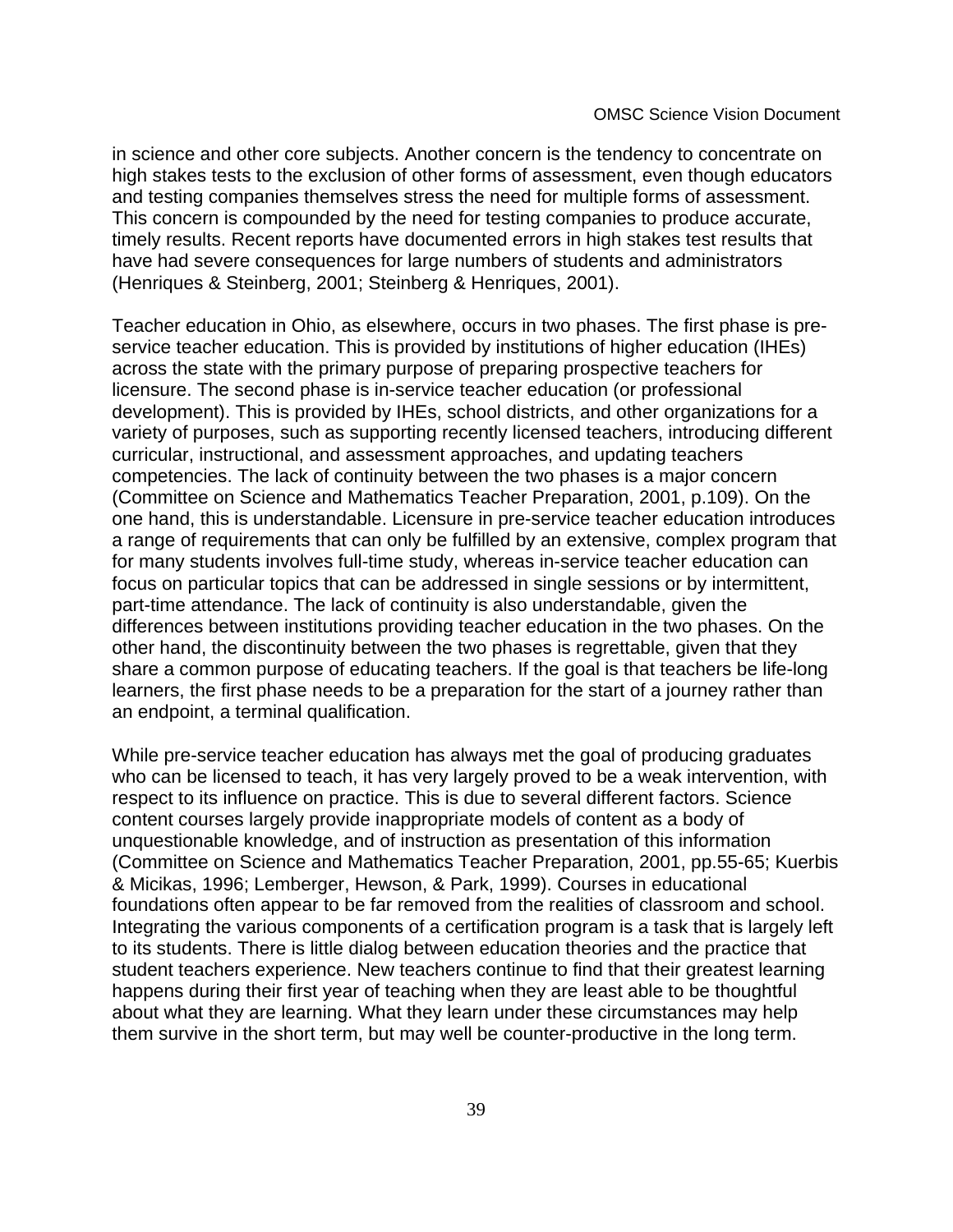In-service teacher education has also, for the most part, been ineffectual. One very common model is that of staff development days, largely provided by school districts. Most teachers regard these largely as a waste of time. Criticisms are that they are on topics that are seldom relevant, they do not model good teaching, and they are of insufficient duration to have any lasting effect. Another common model is that of summer workshops; significant resources, particularly over the past decade, have been allocated to these activities. The intensive experiences that these provide are able to excite teachers about the possibilities inherent in different approaches to science teaching. Yet all too often, when teachers return to their schools, there is insufficient time in their day, and little support from their peers, for the hard work of transforming good ideas into a workable practice. As such, they revert to their familiar forms of teaching.

# **Standards**

# Summary

# Vision

- Standards are of high academic achievement
- Standards apply to all students
- Standards are comparable to national standards
- Standards mirror best disciplinary thinking
- Standards are relevant, interesting, and accessible to students
- Standards are set with input from all stakeholders
- Standards are supported by detailed models of curriculum & instruction

# Status Quo

- Standards in Ohio are embodied in ODE's curriculum models.
- ODE models:
	- emphasize process at the expense of content
	- drive schools and teachers to teach a curriculum that is "a mile wide and an inch deep"
- De facto standards across school districts:
	- are implicit in textbook selections
	- vary considerably

# Recommendations

- Establish uniform national standards that encourage depth of understanding rather than breadth of coverage.
- Provide detailed models that illustrate how standards can be transformed into effective curriculum & instruction.
- Monitor fidelity of reform across goals, implementation, and outcomes.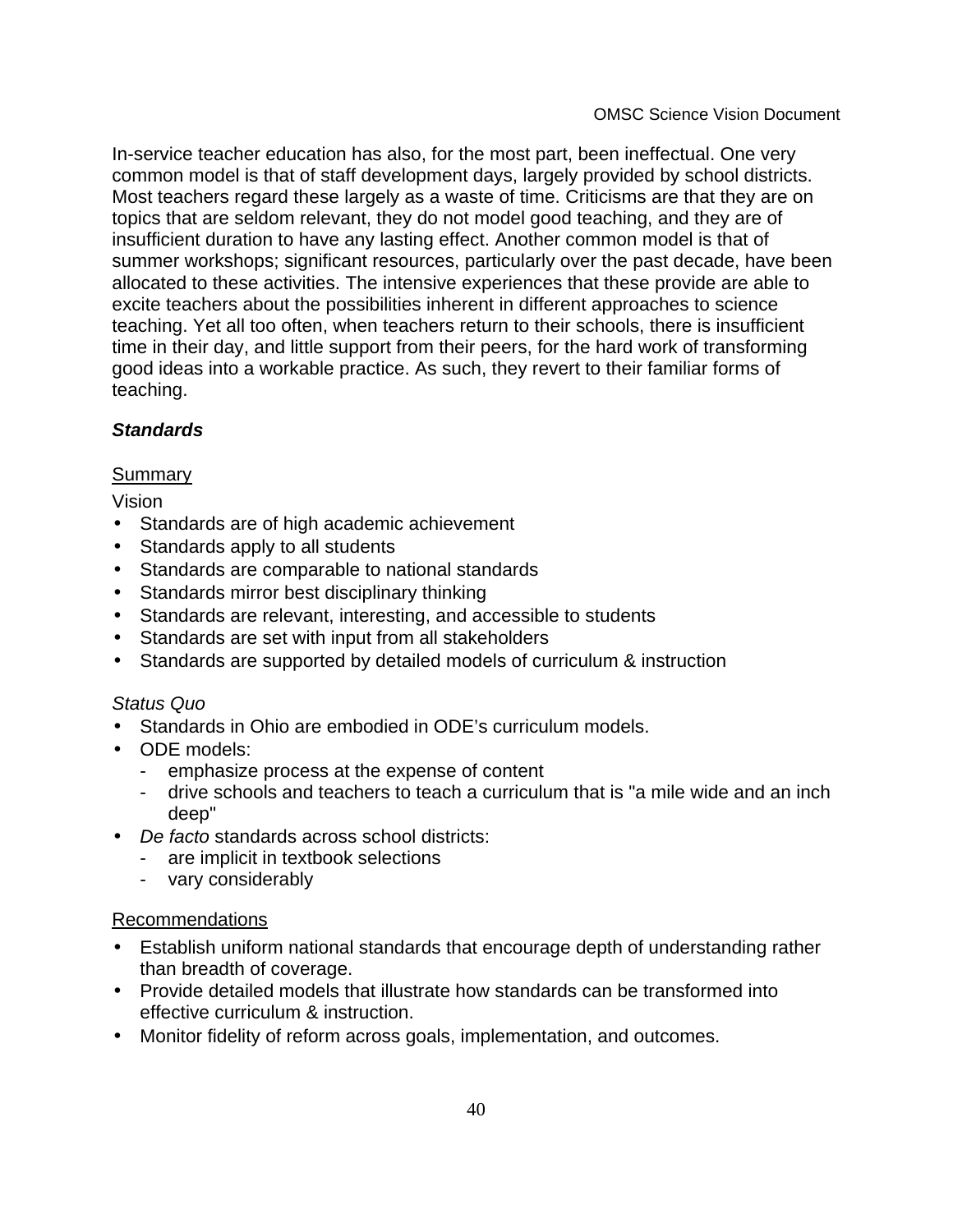# **Accountability**

# **Summary**

Vision

- Accountability measures inspire public confidence
- Accountability measures are valid representations of standards
- Accountability measures are fair to those held accountable
- Accountability measures serve to reduce inequities

# Status Quo

- Accountability measures in Ohio include:
	- student proficiency testing
	- school & district report card
- Proficiency tests:
	- are regarded as unfair by some
	- can distort schools' curriculum & instruction

# Recommendations

- Combine student assessments from various sources, including external high-stakes tests, school-based tests, and continuous assessments
- Provide resources to support accountability mandates

# **Teacher Education**

# **Summary**

Vision

- Pre-service teacher education:
	- includes sophisticated curricular & pedagogical knowledge in content domains
	- includes psychological and sociological foundations of education
	- integrates theory & practice
	- provides learning experiences in different forms
	- helps teachers become life long learners
	- prepares teachers for in-service professional development
- Teacher education:
	- is a continuum of programs
	- seamlessly connects pre-service and in-service learning opportunities
	- fosters career-long learning
	- focuses on both content knowledge and pedagogical approaches
	- provides teachers with opportunities both to grow individually and to contribute to the profession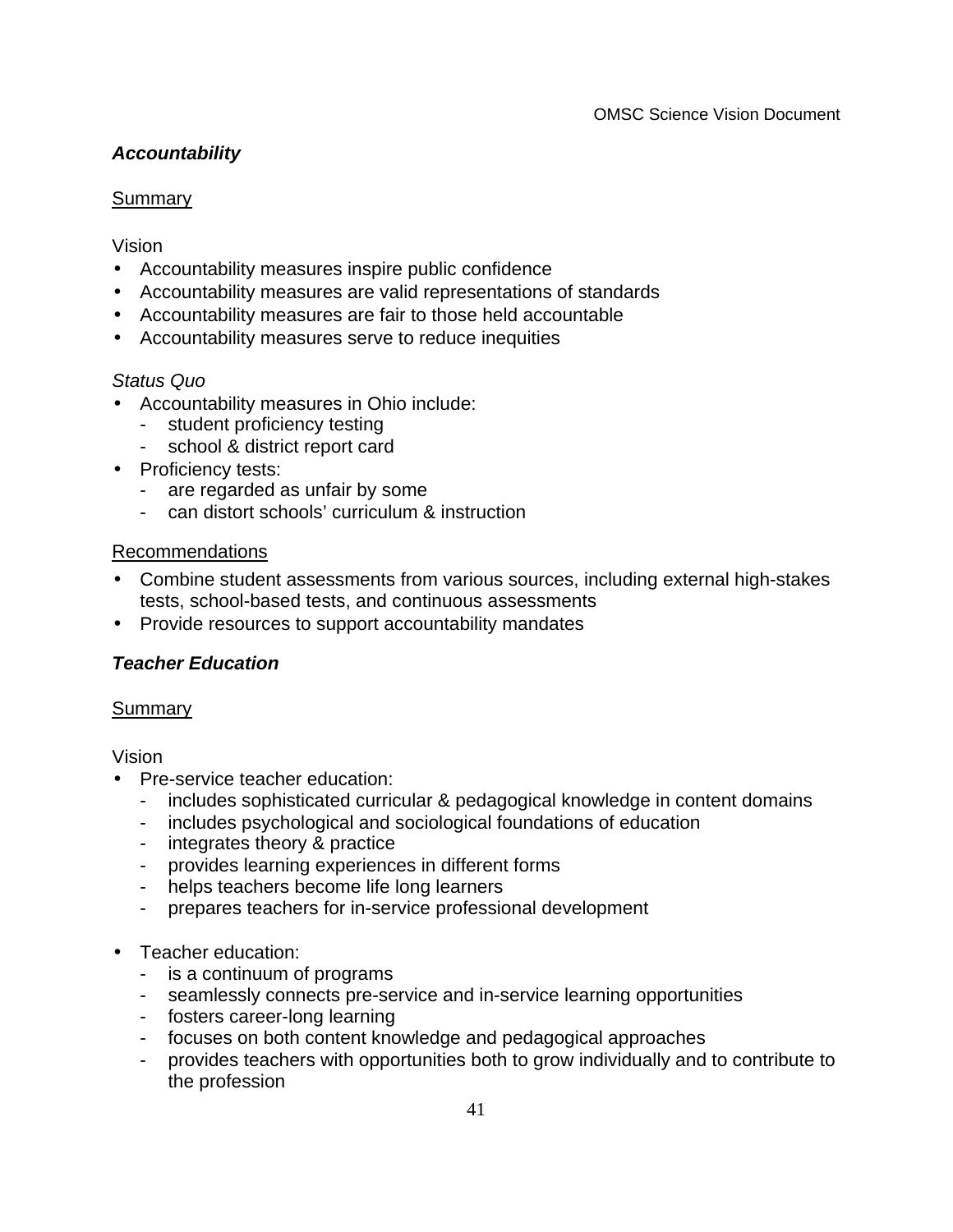#### Status Quo

- Pre-service teacher education:
	- includes content courses that inappropriately model content, instruction
	- has a fragmented curriculum
	- does not connect with in-service professional development
	- does not adequately prepare teachers
	- has little influence on practice

#### Recommendations

- **Develop** certification programs for prospective teachers that:
	- integrate science content, educational foundations, methodology, and school experience
	- prepare teachers to become career-long learners
- **Develop** college level content courses that model innovative content and instruction for prospective and practicing teachers
- **Develop** partnership relationships between school districts and tertiary institutions to provide professional learning opportunities for practicing and prospective teachers
- **Develop** content courses that model innovative content, instruction.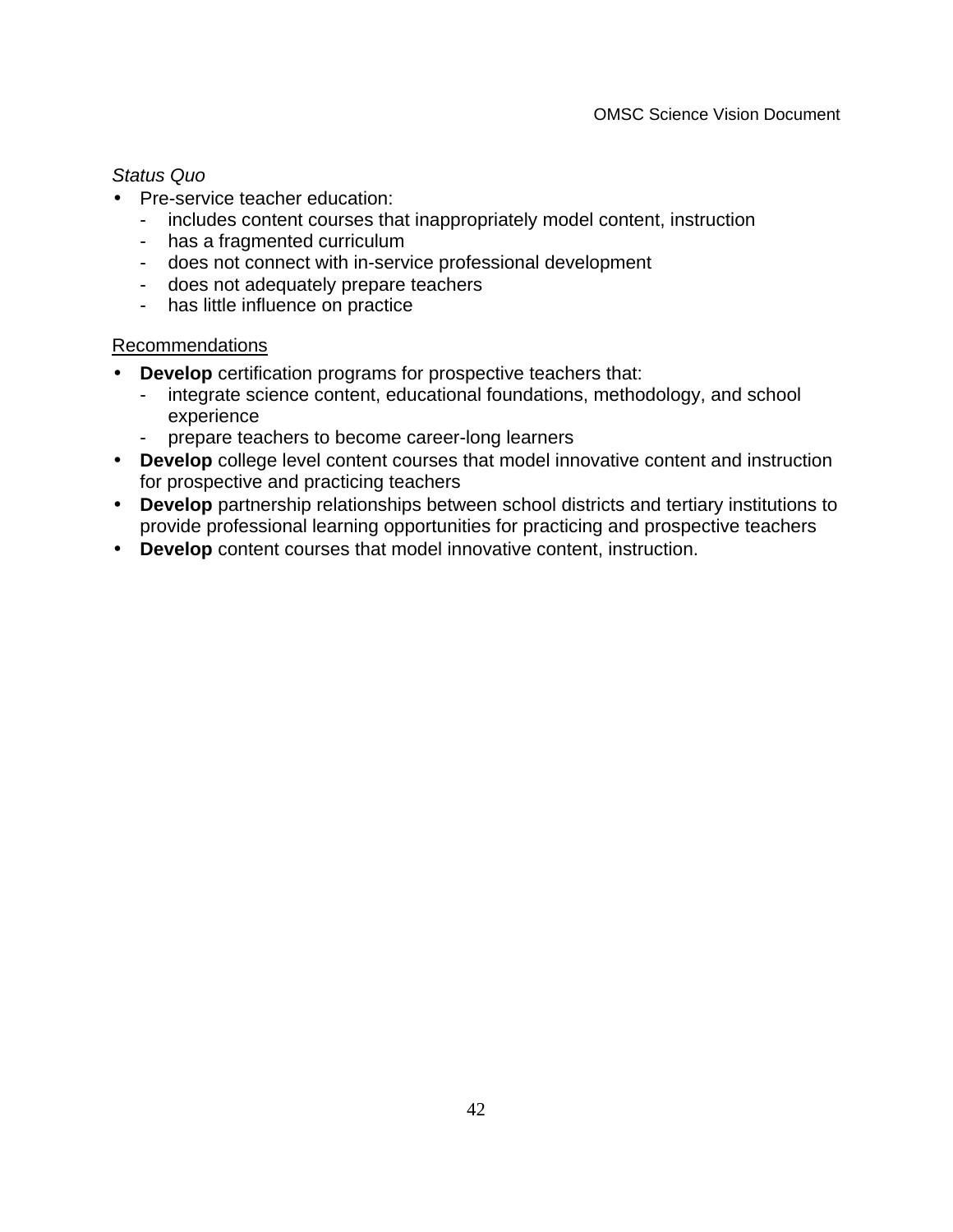# **CONCLUSION**

The system of science education in the state of Ohio needs to be transformed if it is to meet the demands of the 21<sup>st</sup> century. To be successful, the transformation must be a systemic enterprise that builds on the strengths and accomplishments of the past, while addressing the new demands of a rapidly changing world. Piece-by-piece tinkering, while much easier to accomplish, is not the answer. The transformation needs to be driven by an overarching, comprehensive vision of what is both possible and desirable, based on accepted principles of learning, teaching, and leadership. Achieving a vision that makes sense for the system requires that all stakeholders of the system Students, educators (teachers; administrators at school, district, and state levels; educators of teachers and administrators; and members of professional organizations) and educational partners (parents, community members, people in business and industry; and policy makers) Mated to be involved, as they commit themselves to the common vision in ways that make sense for themselves.

The vision includes personnel involved at all levels of the systemÑ lassroom, school, and state. Thus:

- **Students** must become active learners rather than passive recipients of inert school knowledge.
- **Teachers** must become activated professionals whose creativity and wealth of experience are utilized to transform education (curriculum content and instructional methods) rather than serving as puppets who are expected passively to receive instructions from ÔaboveÓ and unimaginatively teach inert knowledge to passive students.
- **System administrators** must be transformed to become academic leaders who promote curriculum and instructional innovation and encourage superintendents and principals into active supportive roles rather than being top-down authority figures who are perceived as remote administrative managers.

These transformations in people and the roles they play need to be supported by other changes. These include:

- • **Knowledge**. Seeing that knowledge is meaningful, recognizing that it is changing, and knowing how it develops and changes in a process of inquiry is at least as important as knowing what is currently accepted as facts, theories, and principles. Knowledge should no longer be regarded as inert and untouchable, and simply passed on from scientists through curriculum developers and teachers to students.
- **Learning Environments**. Top-down, one-way, remote-control models of authority in which participants in the system are isolated from each other are no longer effective in today G schools. They need to give way to environments in which people collaborate with one another in professionally heterogeneous communities that foster mutual support and respect. Examples of heterogeneous communities include classrooms (students and teachers work together); schools (teachers and principals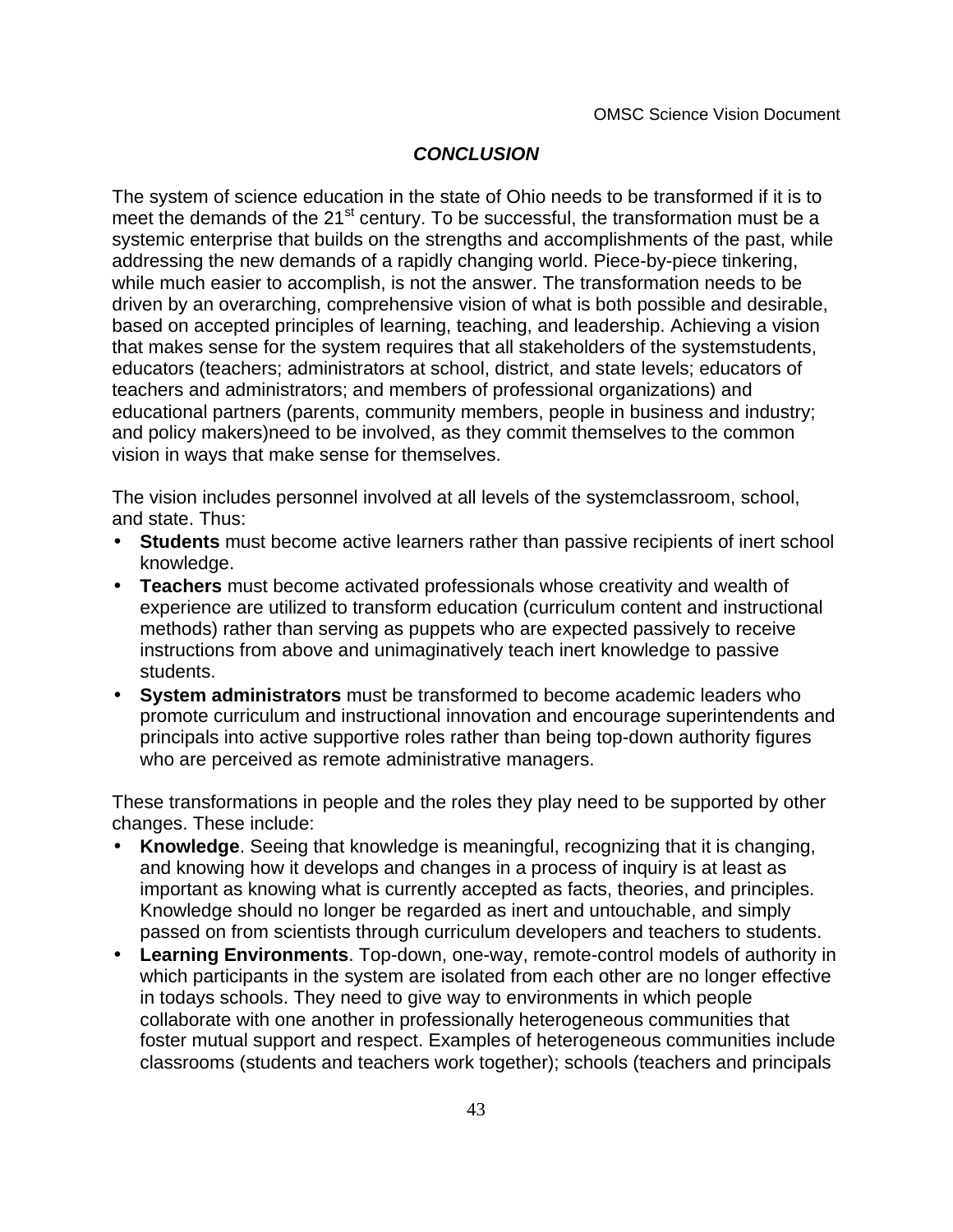collaborate); and communities (educators, parents, and community members develop common goals).

• **Accountability**. Methods of assessment of students, teachers, schools, and systems need to be expanded from final external evaluations of competency, to include methods that provide ongoing feedback to participants that they use for continuous improvement of their performance.

Detailed actions that are needed to bring about these transformations have been stated as recommendations in the body of this report. In general , these include the following:

- Spell out the vision for all stakeholders: students, educators, and educational partners.
- Provide case examples of how aspects of the vision have been realized. Many examples are contained in National Standards documents.
- Develop mechanisms through which the vision can be presented, discussed, restructured, accepted, and implemented. This means establishing various venues and structures that institute and support collaboration. To illustrate:
	- • Form consortia of school districts through which superintendents, principals, and teachers form supportive learning communities.
	- Foster collaboration amongst teachers through timetable adjustments that allow teachers to meet regularly, share their expertise, and grow professionally.
- Disseminate these mechanisms to all appropriate stakeholders throughout the Ohio educational system.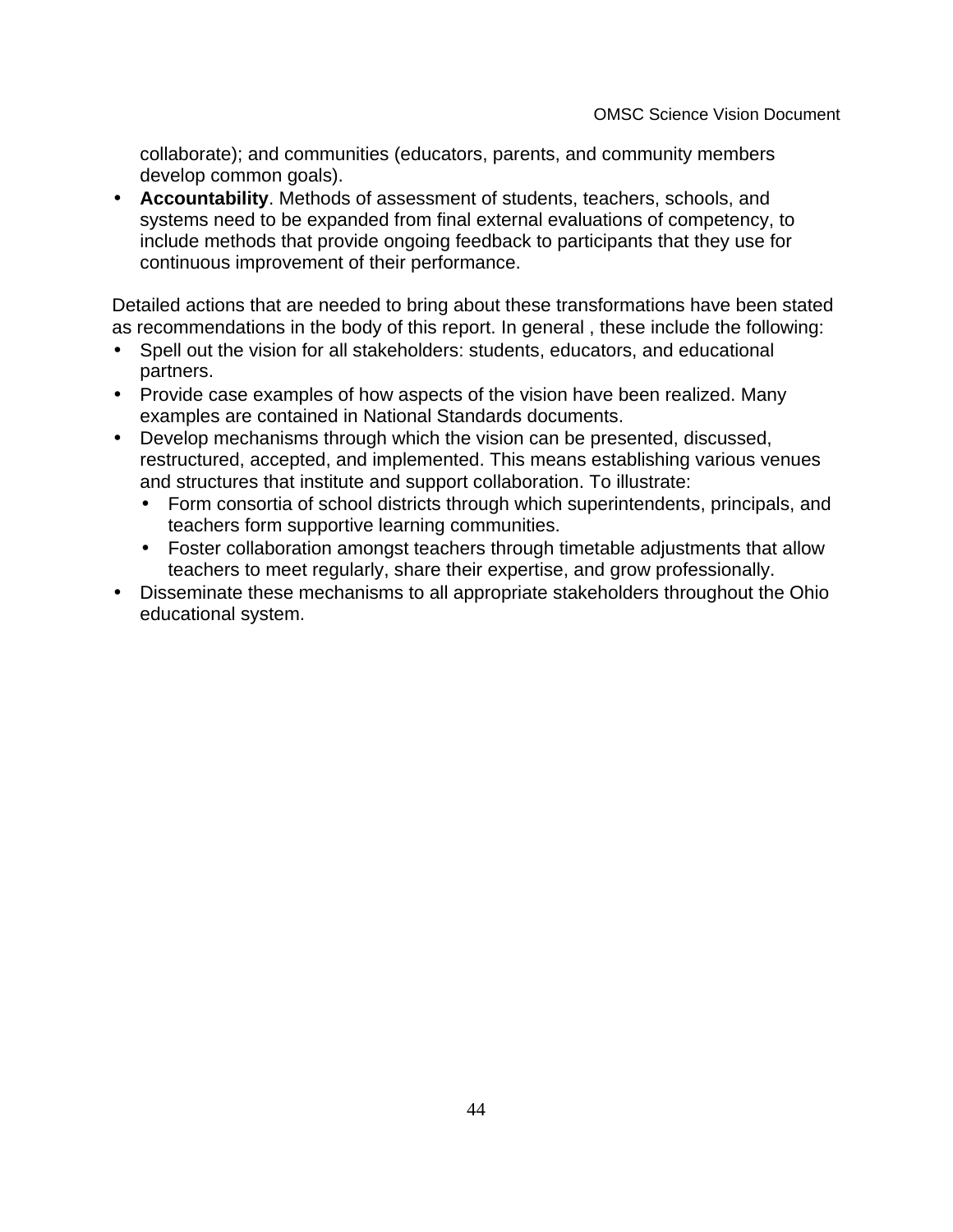#### **REFERENCES**

- Abd-El-Khalick, F., Bell, R. L., & Lederman, N. G. (1998). The nature of science and instructional practice: Making the unnatural natural. Science Education, 82(4), 417- 436.
- American Association for the Advancement of Science. (1999). Heavy books light on learning. Available: http://www.project2061.org/newsinfo/press/rl092899.htm.
- American Association for the Advancement of Science. (2000). Big biology books fail to convey big ideas. Available:

http://www.project2061.org/newsinfo/press/rl000627.htm.

- American Institutes for Research. (2001). An educators' guide to schoolwide reform. Available: http://www.aasa.org/reform/.
- Anderson, R. D., & Mitchener, C. P. (1994). Research on science teacher education. In D. L. Gabel (Ed.), Handbook of research on science teaching and learning (pp. 3- 44). New York, NY: Macmillan.
- Beeth, M. E., & Hewson, P. W. (1998). Learning Goals in an Exemplary Science Teacher's Practice: Cognitive and Social Factors in Teaching for Conceptual Change. Science Education, 83(6), 738-760.
- Bell, B., & Gilbert, J. (1996). Teacher Development: A model from science education. London: Falmer Press.
- Bell, B. F., & Gilbert, J. (1994). Teacher development as personal, professional and social development. Teaching and Teacher Education, 10(5), 483-497.
- Brown, C. A., & Smith, M. S. (1997). Supporting the development of mathematical pedagogy. The Mathematics Teacher, 90(2), 138-143.
- Calderhead, J., & Gates, P. (1993). Conceptualizing reflection in teacher development. Bristol, PA: The Falmer Press.
- Carlsen, W. (1991). Effects of New Biology Teachers' Subject-Matter Knowledge on Curricular Planning. Science Education, 75(6), 631-647.
- Carter, K. (1990). Teachers' knowledge and learning to teach. In W. R. Houston & M. Haberman & J. Sikula (Eds.), Handbook of Research on Teacher Education (pp. 291-310). New York: Macmillan.
- Cartier, J. L., & Stewart, J. (2000). Teaching the nature of inquiry: Further developments in a high school genetics curriculum. Science and Education, 9, 247-267.
- Clift, R. T., Houston, W. R., & Pugach, M. C. (1990). Encouraging reflective practice in education: an analysis of issues and programs. New York, NY: Teachers College Press.
- Cobb, P., Wood, T., & Yackel, E. (1991). Analogies from the philosophy and sociology of science for understanding classroom life. Science Education, 75(1), 23-44.
- Cochran, K. F., & Jones, L. L. (1998). The subject matter knowledge of preservice science teachers. In B. J. Fraser & K. G. Tobin (Eds.), International Handbook of Science Education (pp. 707-718). Dordrecht, Netherlands: Kluwer.
- Committee on Science and Mathematics Teacher Preparation. (2001). Educating teachers of science, mathematics, and technology. Washington, DC: National Academy Press.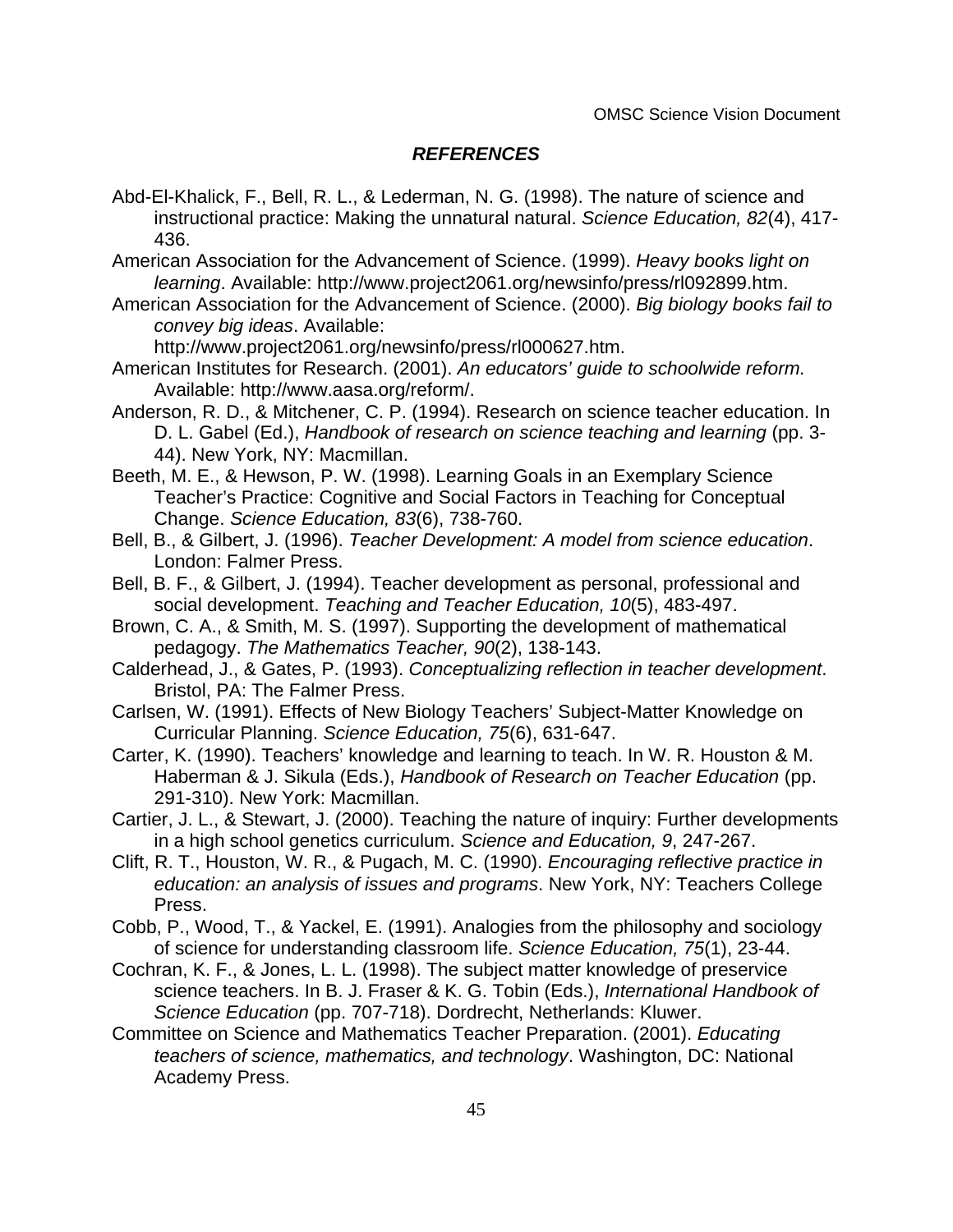- Duit, R., Treagust, D. F., & Mansfield, H. (1996). Investigating student understanding as a prerequisite to improving teaching and learning in science and mathematics. In D. F. Treagust & R. Duit & B. J. Fraser (Eds.), Improving teaching and learning in science and mathematics (pp. 17-31). New York, NY: Teachers College Press.
- Duschl, R. (2000). Making the nature of science explicit: The contribution of research. In R. Millar & J. Leach & J. Osborne (Eds.), Improving Science Education (pp. 187- 206). Buckingham, UK: Open University Press.
- Evaluation Services Center. (2001). Assessing public opinion and awareness of Ohio's education system in mathematics and science. Cincinnati, OH: College of Education, University of Cincinnati.
- Feiman-Nemser, S., & Remillard, J. (1995). Learning to teach. In F. B. Murray (Ed.), The Teacher Educator's Handbook: Building a knowledge base for the preparation of teachers. San Francisco, CA: Jossey-Bass.
- Fenstermacher, G. D. (1986). Philosophy of research on teaching: Three aspects. In M. C. Wittrock (Ed.), Handbook of Research on Teaching (3rd ed., pp. 37-49). New York: Macmillan.
- Finn, C. E., & Petrilli, M. J. (2000). The state of state standards 2000. Thomas B. Fordham Foundation. Available: www.edexcellence.net/library/soss2000.
- Floden, R., Gallagher, J., Wong, D., & Roseman, J. E. (1995). Project 2061 blueprint for teacher education. Paper presented at the Annual meeting, American Educational Research Association, San Francisco, CA.
- Fraser, B. J. (1998). Science learning environments: Assessment, effects and determinants. In B. J. Fraser & K. G. Tobin (Eds.), International Handbook of Science Education (pp. 527-564). Dordrecht, Netherlands: Kluwer.
- Glidden, H., Masur, N. B., & Snowden, J. B. (1999). Making Standards Matter 1999. American Federation of Teachers. Available:

www.aft.org/edissues/standards99/index.htm.

- Gold, Y. (1996). Beginning teacher support: Attrition, mentoring, and induction. In J. Sikula & T. J. Buttery & E. Guyton (Eds.), Handbook of research on teacher education (Second ed., pp. 548-594). New York, NY: Macmillan.
- Gunstone, R. F. (1994). The Importance of Specific Science Content in the Enhancement of Metacognition. In P. Fensham & R. Gunstone & R. White (Eds.), The Content of Science: A Constructivist Approach to its Teaching and Learning (pp. 131-146). Washington, D.C.: The Falmer Press.
- Harrison, A. G., Grayson, D. J., & Treagust, D. F. (1999). Investigating a grade 11 student's evolving conceptions of heat and temperature. Journal of Research in Science Teaching, 36(1), 55-87.
- Hashweh, M. Z. (1987). Effects of subject matter knowledge on the teaching of biology and physics. Teaching and Teacher Education, 3(2), 109-121.
- Henriques, D. B., & Steinberg, J. (2001, May 20). Right answer, wrong score: Test flaws take toll. New York Times, pp. 1, 22-23.
- Hershberg, T. (2000). Long-term skills for quick-turn tech. Government Technology, 13(7), 32-37.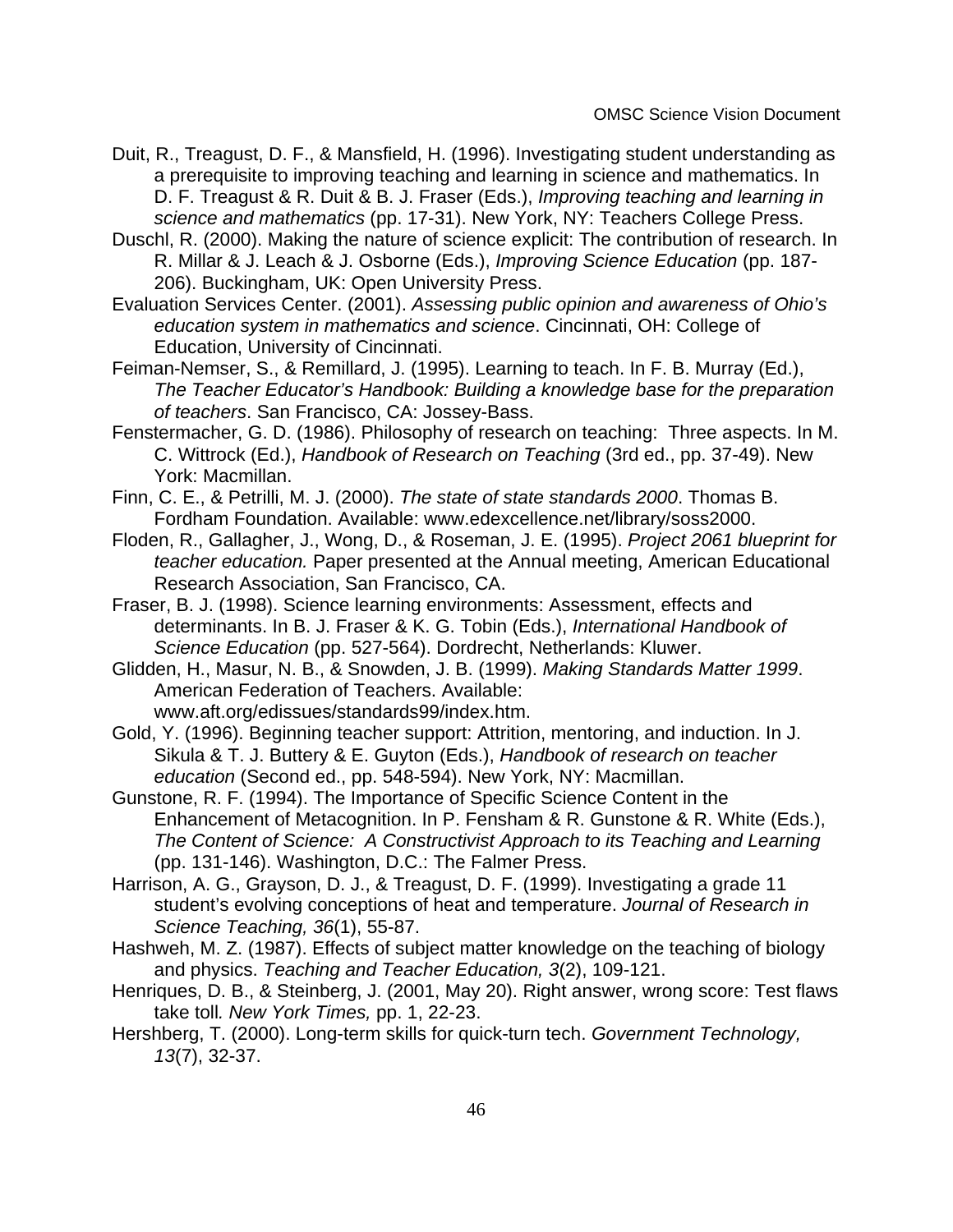Hestenes, D. (2001). Modeling instruction in high school physics. Available: http://modeling.asu.edu/modeling-HS.html.

Hewson, P. W. (1996). Professional development of science and mathematics teachers: The pre-service curriculum. In C. Stoll & L. de Feiter & H. Vonk & J. van den Akker (Eds.), Improving science and mathematics teaching in Southern Africa: Effectiveness of interventions (pp. 22-30). Amsterdam: VU University Press.

Hewson, P. W., Beeth, M. E., & Thorley, N. R. (1998). Teaching for conceptual change. In K. G. Tobin & B. J. Fraser (Eds.), International Handbook of Science Education (pp. 199-218). Dordrecht, Netherlands: Kluwer.

Hewson, P. W., & Davies, D. (1998). "How much is too much?": A Case Study of Urban Middle School. Paper presented at the Annual Meeting, American Educational Research Association, Montreal, Canada.

Hewson, P. W., & Hewson, M. G. A. B. (1988). An appropriate conception of teaching science: A view from studies of science learning. Science Education, 72(5), 597- 614.

Hewson, P. W., & Lemberger, J. (2000). Status as the hallmark of conceptual learning. In R. Millar & J. Leach & J. Osborne (Eds.), Improving science education: The contribution of research (pp. 110-125). Buckingham, UK: Open University Press.

Hewson, P. W., Tabachnick, B. R., Zeichner, K. M., Blomker, K. B., Meyer, H., Lemberger, J., Marion, R., Park, H.-j., & Toolin, R. (1999). Educating prospective teachers of biology: Introduction and research methods. Science Education, 83(3), 247-273.

Hewson, P. W., & Thorley, N. R. (1989). The conditions of conceptual change in the classroom. International Journal of Science Education, 11(5), 541-553.

Hirst, P. H. (1971). What is teaching? Journal of Curriculum Studies, 3(1), 5-18.

Johnson, S. K., & Stewart, J. (1990). Using philosophy of science in curriculum development: An example from high school genetics. International Journal of Science Education, 12(3), 297-307.

Kagan, D. M. (1992). Professional growth among preservice and beginning teachers. Review of Educational Research, 62(2), 129-169.

Kelly, M. K., & Kahle, J. B. (2000, April). Science education reform and school-level reform efforts in one urban middle school. Paper presented at the Annual Meeting, National Association for Research in Science Teaching, New Orleans, LA.

Klaassen, C. W. J. M., & Lijnse, P. L. (1996). Interpreting students' and teachers' discourse in science classes: An underestimated problem? Journal of Research in Science Teaching, 33(2), 115-134.

Kuerbis, P. J., & Micikas, L. B. (1996). Teacher preparation in light of standards-based reform, National standards and the science curriculum: Challenges, opportunities, and recommendations (pp. 125-134). Dubuque, IA: Kendall-Hunt.

Lemberger, J., Hewson, P. W., & Park, H.-j. (1999). Relationships between prospective secondary teachers' classroom practice and their conceptions of biology and of teaching science. Science Education, 83(3), 347-371.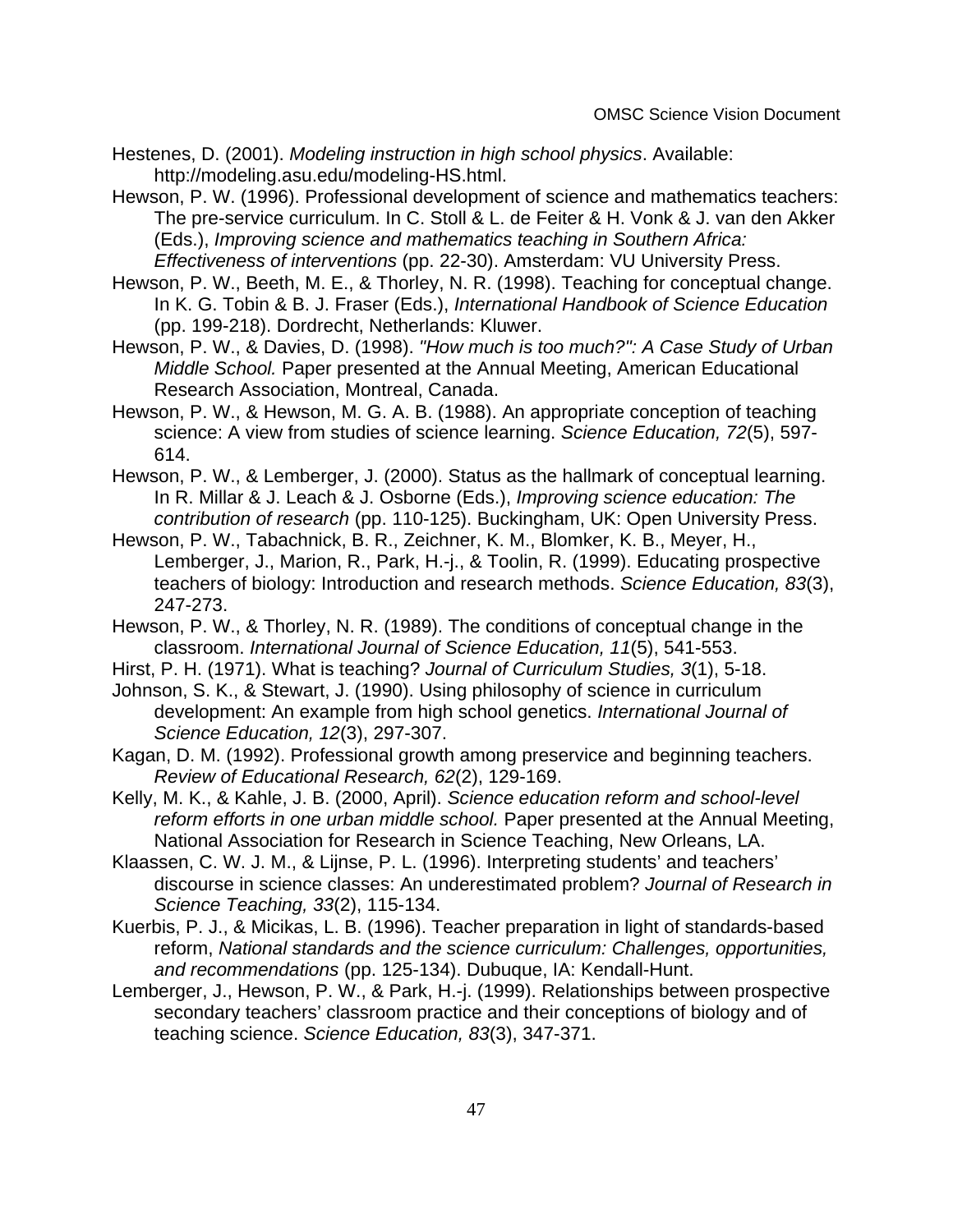- Loucks-Horsley, S., Hewson, P. W., Love, N., & Stiles, K. E. (1998). Designing Professional Development for Teachers of Science and Mathematics Education. Thousand Oaks, CA: Corwin Press.
- McDermott, L. C. (1990). A perspective on teacher preparation in physics and other sciences: The need for special science courses for teachers. American Journal of Physics, 58(8), 734-742.
- Metz, K. E. (1998). Scientific inquiry within reach of young children. In B. J. Fraser & K. G. Tobin (Eds.), International Handbook of Science Education (pp. 81-96). Dordrecht, Netherlands: Kluwer.
- Mundry, S., Spector, B., Stiles, K., & Loucks-Horsley, S. (1999). Working toward a continuum of professional learning experiences for teachers of science and mathematics. Madison, WI: National Institute for Science Education, University of Wisconsin-Madison.
- Murphy, J. (2001). Ohio Principals Leadership Academy. Available: www.ohioprincipals.org/.
- National Center for Education Statistics. (1997). 1993-1994 Schools and Staffing Survey. Washington, DC: U.S. Department of Education.
- National Commission on Mathematics and Science Teaching for the 21st Century. (2000). Before It'sToo Late. Washington, DC: U.S. Department of Education.
- National Council of Teachers of Mathematics. (2000). Principles and Standards for School Mathematics. Reston, VA: Author.
- National Research Council. (1996). National Science Education Standards. Washington, DC: National Academy Press.
- National Research Council. (2000). Inquiry and the National Science Education Standards: A guide for teaching and learning. Washington, DC: National Academy Press.
- Newmann, F. M., & Wehlage, G. G. (1995). Successful school restructuring. Madison, WI: University of Wisconsin-Madison.
- Newton, P., Driver, R., & Osborne, J. (1999). The place of argumentation in the pedagogy of school science. International Journal of Science Education, 21(5), 553-576.
- Nobel Foundation. (2001). Nobel Prizes in Physics, Chemistry, and Medicine. Available: www.nobel.se.
- Northfield, J., Gunstone, R. F., & Erickson, G. (1996). A constructivist perspective on science teacher education. In D. F. Treagust & R. Duit & B. J. Fraser (Eds.), Improving teaching and learning in science and mathematics (pp. 201-211). New York, NY: Teachers College Press.
- Ohio Department of Education. (2001). Available: www.ode.state.oh.us.
- Otto, C., van der Ploeg, A., & Blakeslee, T. (2000). Common Problems, Common Goals. The OMSC Teacher Colloquium: An interpretive synthesis. Naperville, IL: NCREL.
- Passmore, C. M., Cartier, J. L., & Barton, A. M. (2001). Instructional practices that support inquiry-based student learning. Paper presented at the Annual Meeting, National Association for Research n Science Teaching, St. Louis, MO.